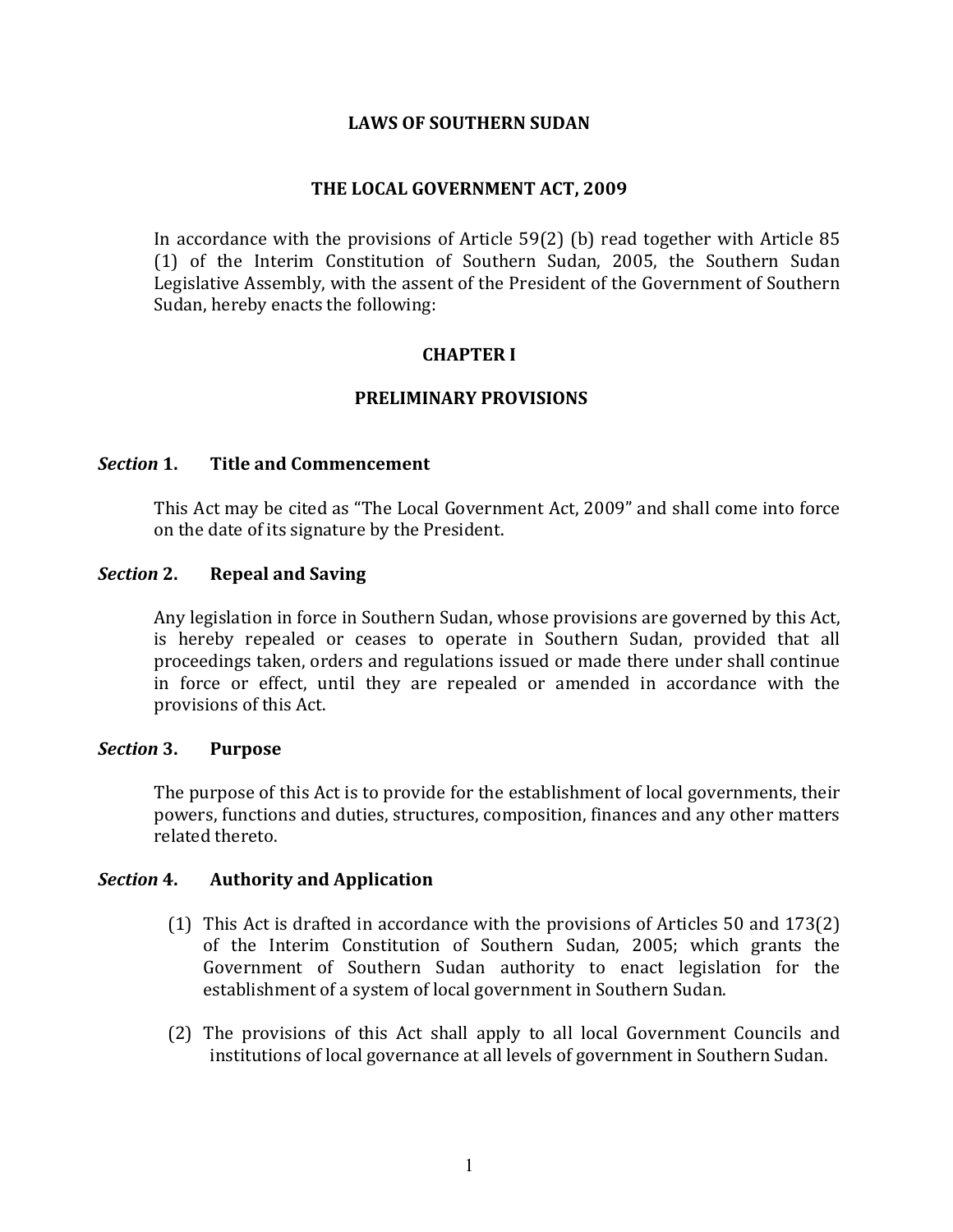#### Section 5. **Interpretations**

In this Act, unless the context otherwise requires, the following words and expressions shall have the meanings assigned to them respectively:-

"Auditor" means the Auditor General or any other audit firm whom he or she may authorise, as a public auditor, in accordance with the provisions of this Act and any applicable law;

"Block Council" means the coordinative unit of a city or municipal council comprised of a number of quarter councils, which shall exercise delegated powers within the council:

"Boma" means the basic administrative unit of the county which shall exercise deconcentrated powers within a county;

"Boma Assembly" means the assembly of the entire people resident in a 'Boma' who are eligible to vote;

"By-law" means any local legislation made by a Council in accordance with the provisions of this Act;

"Chairperson" means the chairperson of a Council elected by the councillors of the respective council:

"Chief Administrator" means the head of the civil service of a Local Government Council:

"Chief Executive Officer" means the chief administrator of a City or Municipal Council:

"City Council" means a council established in an urban area in accordance with the provisions of this Act;

"Commissioner" means a person elected by the people of a county as the head of the local government in the County;

"Committee" means a committee of a Council;

"Coordinating Committee" means a committee established by a council in accordance with the provisions of this Act to coordinate the legislative and executive functions of the council:

"Council" means a County, City, Municipal or Town Council;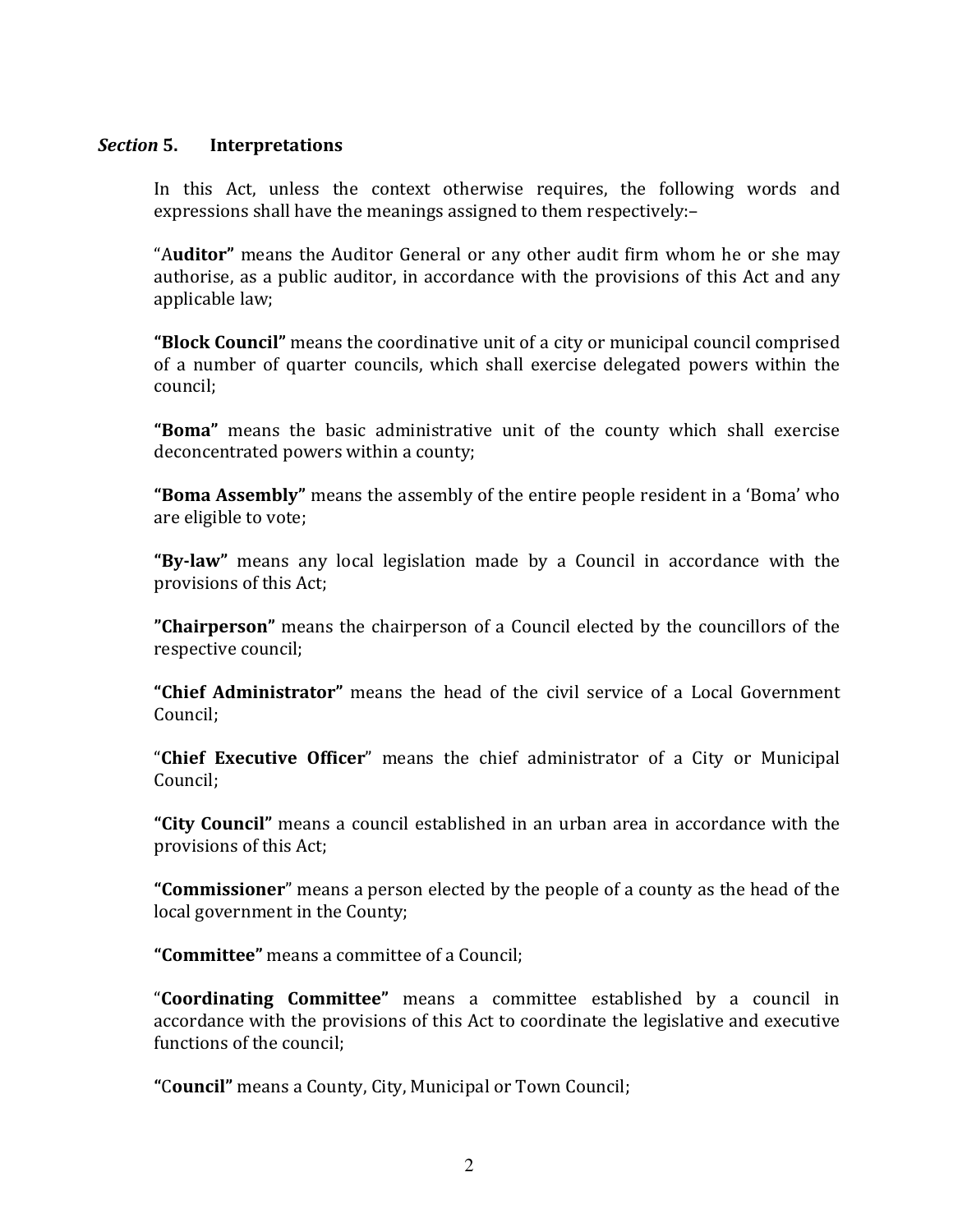"Councillor" means an elected member of a Council:

"County Council Grade "C" means a Rural Council with an emerging urban centre which is not yet qualified to become a Town Council;

"County Council Grade "D" means a purely Rural Council.

"Constitution" means, The Interim Constitution of Southern Sudan, 2005;

"County" means a territory in which the administrative jurisdiction of a local government council is established;

"Election" means an exercise organised by the Government of Southern Sudan through which commissioners, mayors, councillors and chairpersons of the Local Government councils and institutions are elected:

"Executive Director" means the chief administrator of a County;

"Finance Committee" means a committee formed by the council to take charge of its financial matters in accordance with the provisions of this Act;

"Non-Governmental Organisation" means a registered agency or organisation conducting development and/or rendering humanitarian assistance in Southern Sudan in accordance with the applicable laws;

"Local Authority Area" means the territorial area within which the local authority of the council is vested:

"Local authority" means the authority of the Council;

"Local Government Authority" means the local government body with definite administrative jurisdiction within which autonomous powers are exercised by elected Council members and appointed civil servants on behalf of the people;

"Local Government Board" means the Local Government Board established in accordance with the provisions of Article 173(3) of the Constitution;

"Local Government Council" means the Peoples Local Government Council established in accordance with the provisions of this Act;

"Local Government" means the level of government closest to the people within a State in Southern Sudan as provided under Article 50(c) of the Constitution;

"Local Government Fund" (LGF) means a special fund established as a "basket" for grants from governments and donors, directly committed to local government development initiatives.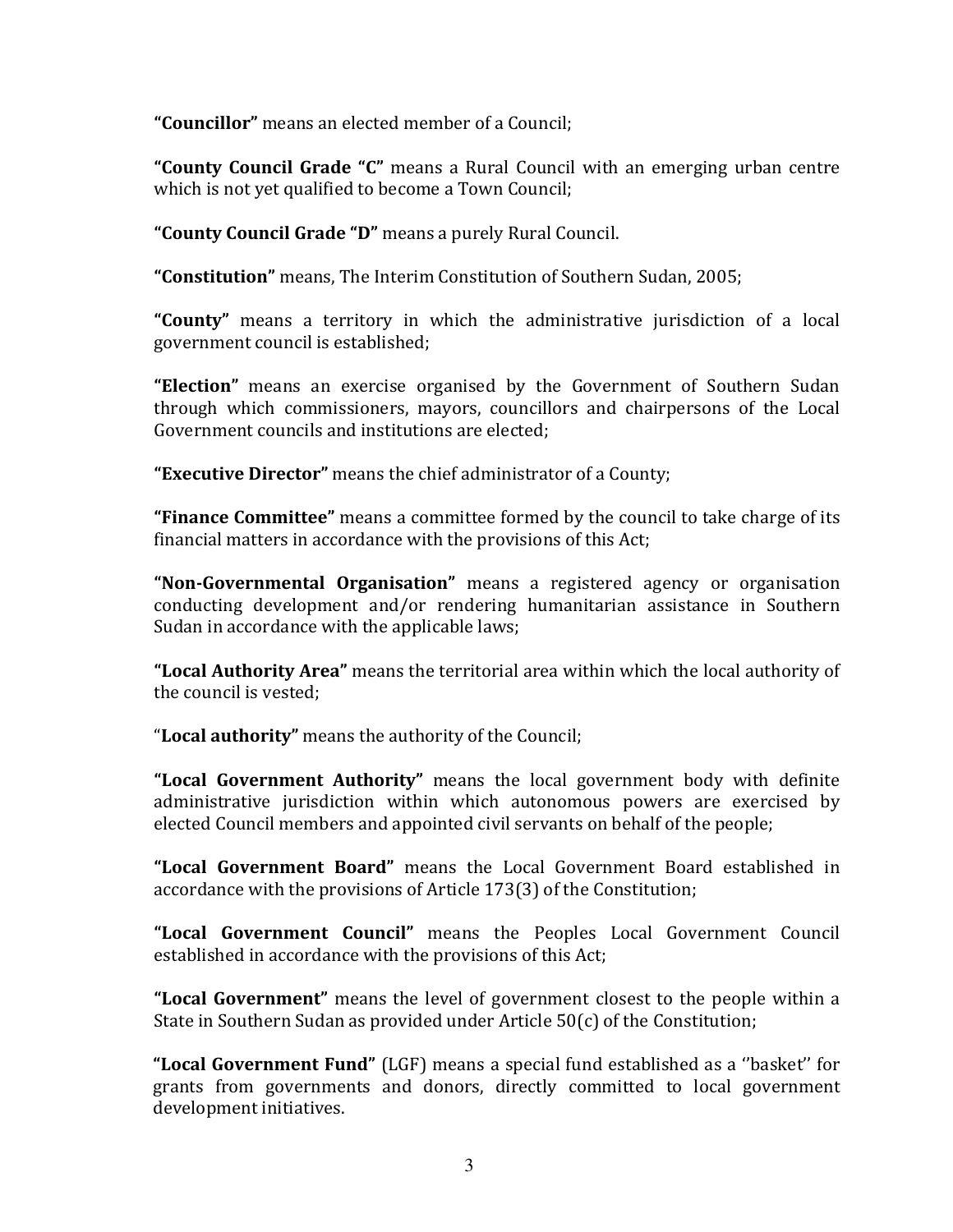"Municipality" means a council established in an urban area in accordance with the provisions of this Act;

"Local Legislation" means any legislation made by a Local Council in accordance with the provisions of this Act:

"Pavam" means the second tier of the local government which is the coordinative unit of a County and which exercises delegated powers from the County Executive Council:

"Primary Services" means the basic services which include primary education and health care, shelter and public utilities;

"Public Utilities" means, *inter alia*, water and sanitation, energy, waste management, transport and communication.

"Quarter Council" means, *inter alia*, the basic administrative unit of a City, Municipal and Town Council which exercises de-concentrated powers;

**"Rateable Property"** means property on which a rate may be levied in accordance with the provisions of this Act and regulations:

**"Ratepayer"** means the owner of a rateable property and services who is liable to pay rates:

"Southern Sudan House of Chiefs" means a body established under this Act comprising of kings and chiefs;

"State Government" means the second level of government in Southern Sudan provided for under Article 50(b) and established under Article 167(1) of the Constitution;

"Town Clerk" means the chief administrator of a Town Council;

"Traditional Authority" means the traditional community body with definite traditional administrative jurisdiction within which customary powers are exercised by traditional leaders on behalf of the community;

"Vice Chairperson" means the vice-chairperson of a Council;

"Voter" means a person registered in the voters roll for council elections.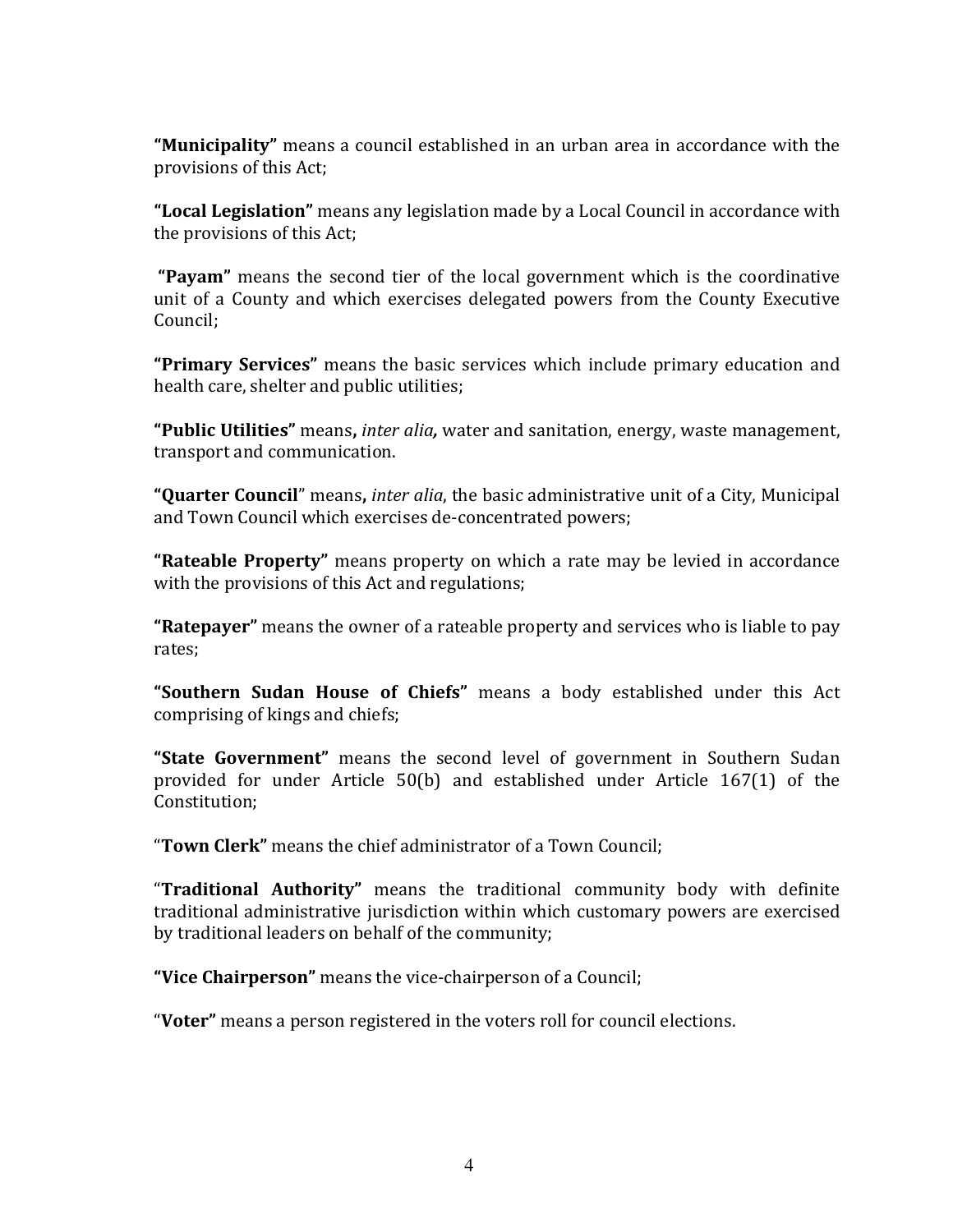# **CHAPTER II**

# THE GUIDING PRINCIPLES

### Nature and Establishment of Local Government and Local Government Section 6. **Councils**

- $(1)$ Local Government is the third level of government in Southern Sudan which consists of a number of autonomous local government councils to be established in accordance with the provisions of this Act.
- $(2)$ The establishment of the Local Government Councils shall be based on the principles of decentralisation and democratic governance that demands the devolution of authority and power to the lowest level of government closest to the people.
- $(3)$ The Local Government Councils are community governments which exist at the levels of Government closest to the people in the States as provided for under Article 50 (c) of the Constitution.
- $(4)$ The Community Governments are the Local Authorities which pre-existed in all the homelands of the people and in the urban settlements of the people founded on their customs and traditions where customs are the source of legislation and where cultures are the basis of strength, harmony and inspiration, to which Local Government institutions shall be committed, respected and promoted.

#### Section 7. **Territory of the Local Government Councils**

- Each State in Southern Sudan shall be divided into a number of Local  $(1)$ Government Councils in accordance with the provisions of the Constitution and this Act
- $(2)$ The territory of the Local Government Councils shall comprise of all lands and areas that constitute Payams and Bomas of a Rural Council and quarters and Block Councils of the Urban Council
- $(3)$ The land which constitutes the territorial area of every Local Government Council shall be made up of private, community and public lands.
- $(4)$ The rights in public land owned by the Local Government Council shall be exercised through the appropriate or designated level of Government in Southern Sudan, which shall recognize customary land rights in accordance with the provisions of Article 180 of the Constitution and the Land Act, 2009.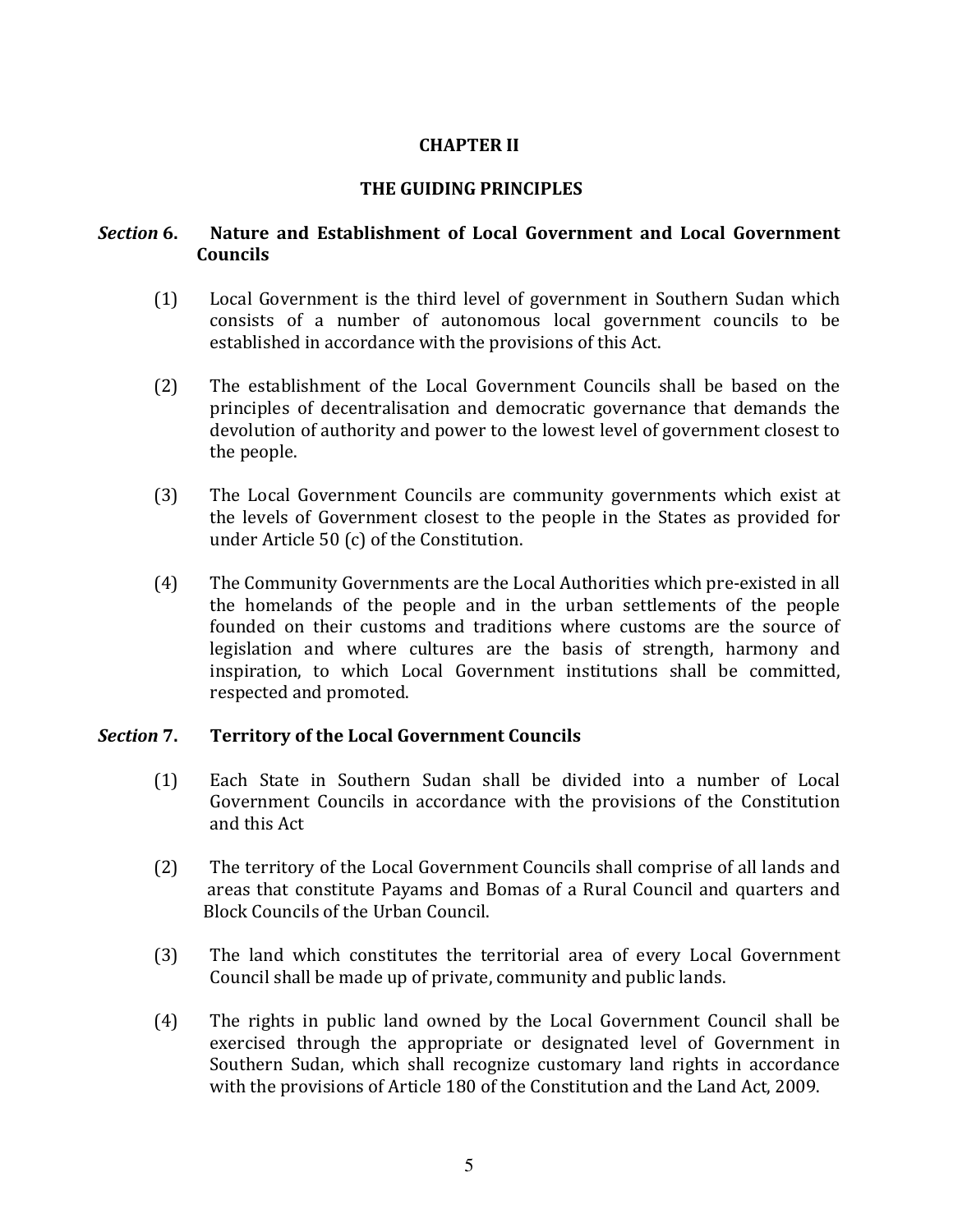- $(5)$ The territory of each Local Government Council shall be all the homelands for its residents within the respective community area which constitutes the given local council.
- $(6)$ The boundary of each Local Government Council shall be demarcated in accordance with the provisions of this Act.

### **Section 8. Local Government Authority**

- $(1)$ The Local Government Authority shall be derived from the people and shall be exercised in accordance with the people's will as prescribed in this Act and any other applicable law.
- $(2)$ The Local Government Authority shall be vested in each Local Government Council which shall be a legal entity with the right to sue and be sued in its own name.
- $(3)$ The authority of each Local Government Council shall be exercised through its democratic and representative institutions of government established in accordance with the provisions of this Act.

### Section 9. **Sources of Local Government Legislation**

- $(1)$ The sources of legislation in the Local Government Councils shall be:-
	- $(a)$ The Interim Constitution of Southern Sudan 2005;
	- The Constitution of the respective State in Southern Sudan;  $(b)$
	- The Local Government Act;  $(c)$
	- $(d)$ Customs and Traditions of the people of the respective Local Government territory within the State; and
	- Any other sources.  $(e)$
- $(2)$ Religion and religious beliefs shall not be used as a source of legislation in the local government.

#### Section 10. Language

- $(1)$ Without prejudice to the provisions of Article 6(2) of the Constitution, the national language spoken by the people in the respective Local Government Council may be the official language or medium of communication therein as shall be determined by the Council.
- $(2)$ Each Local Government Council shall respect, develop and promote all the national languages spoken in its territory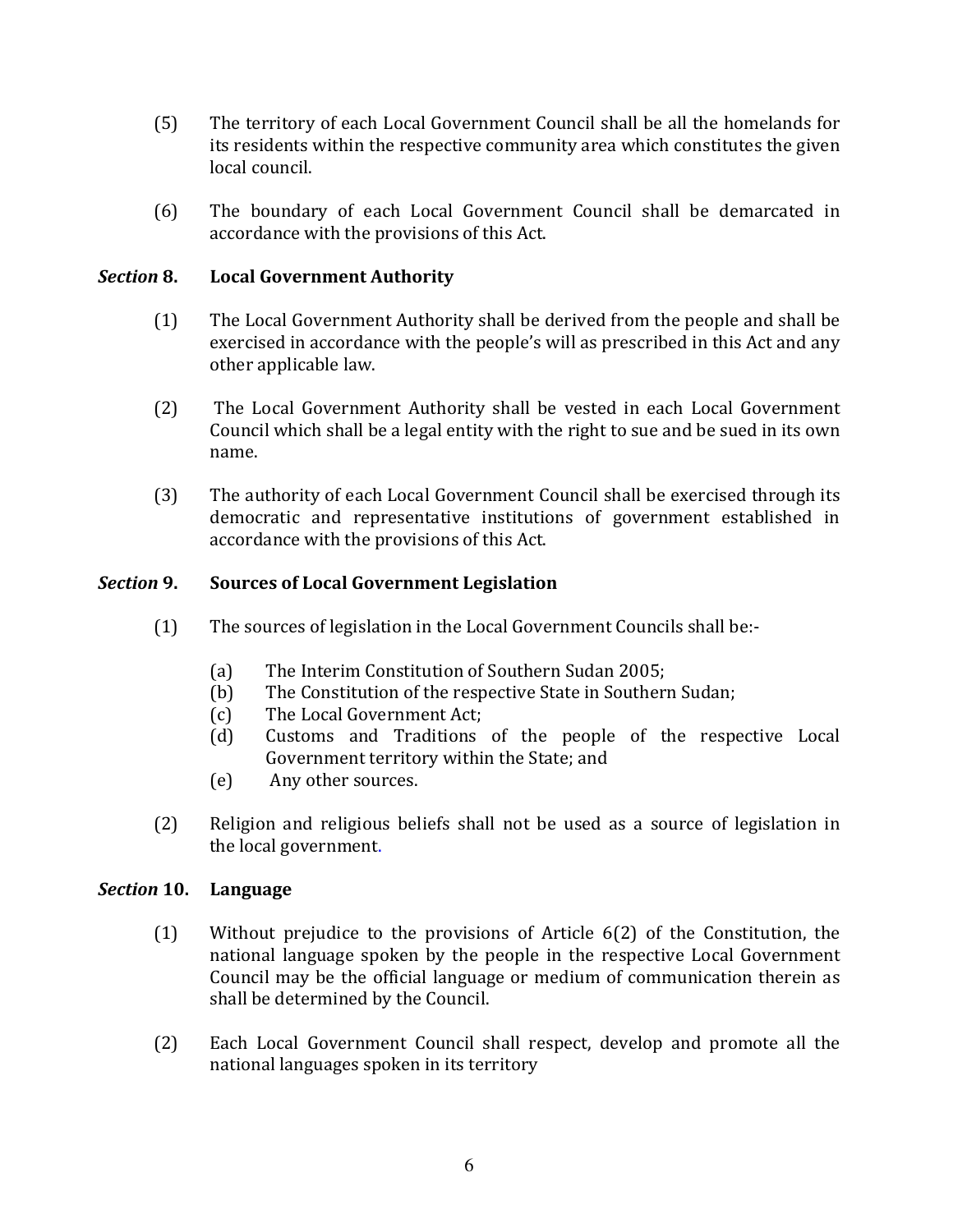$(3)$ The use of developed sign languages shall be encouraged by the Local Government Councils for the benefit of people with special needs.

### Section 11. The Act of Rights and Citizenship

- $(1)$ The rights and freedoms of individuals and groups within every local government territory shall be upheld, protected, respected and promoted by all organs, agencies and persons of the Local Government Authority concerned.
- $(2)$ Every ethnic and cultural community within a local government territory shall have the right to freely enjoy and develop its cultures and practice its own customs and traditions while recognising and respecting the rights of others.

# Section 12. Objectives of the Local Government

The objectives of the Local Government shall be to: -

- $(1)$ promote self governance and enhance the participation of people and maintaining law and order and communities in promoting democratic, transparent and accountable local government;
- $(2)$ establish the local government institutions as close as possible to the people;
- $(3)$ encourage the involvement of communities and community based organizations in local governance and promote dialogue among them on matters of local interest:
- $(4)$ promote and facilitate civic education;
- $(5)$ promote social and economic development;
- $(6)$ promote self-reliance amongst the people through mobilization of local resources to ensure the provision of services to communities in a sustainable manner:
- $(7)$ promote peace, reconciliation and peaceful co-existence among the various communities:
- $(8)$ ensure gender mainstreaming in local government;
- acknowledge and incorporate the role of traditional authorities and  $(9)$ customary law in the local government system;
- consult and involve communities in decision making relating to the  $(10)$ exploitation of natural resources in their areas;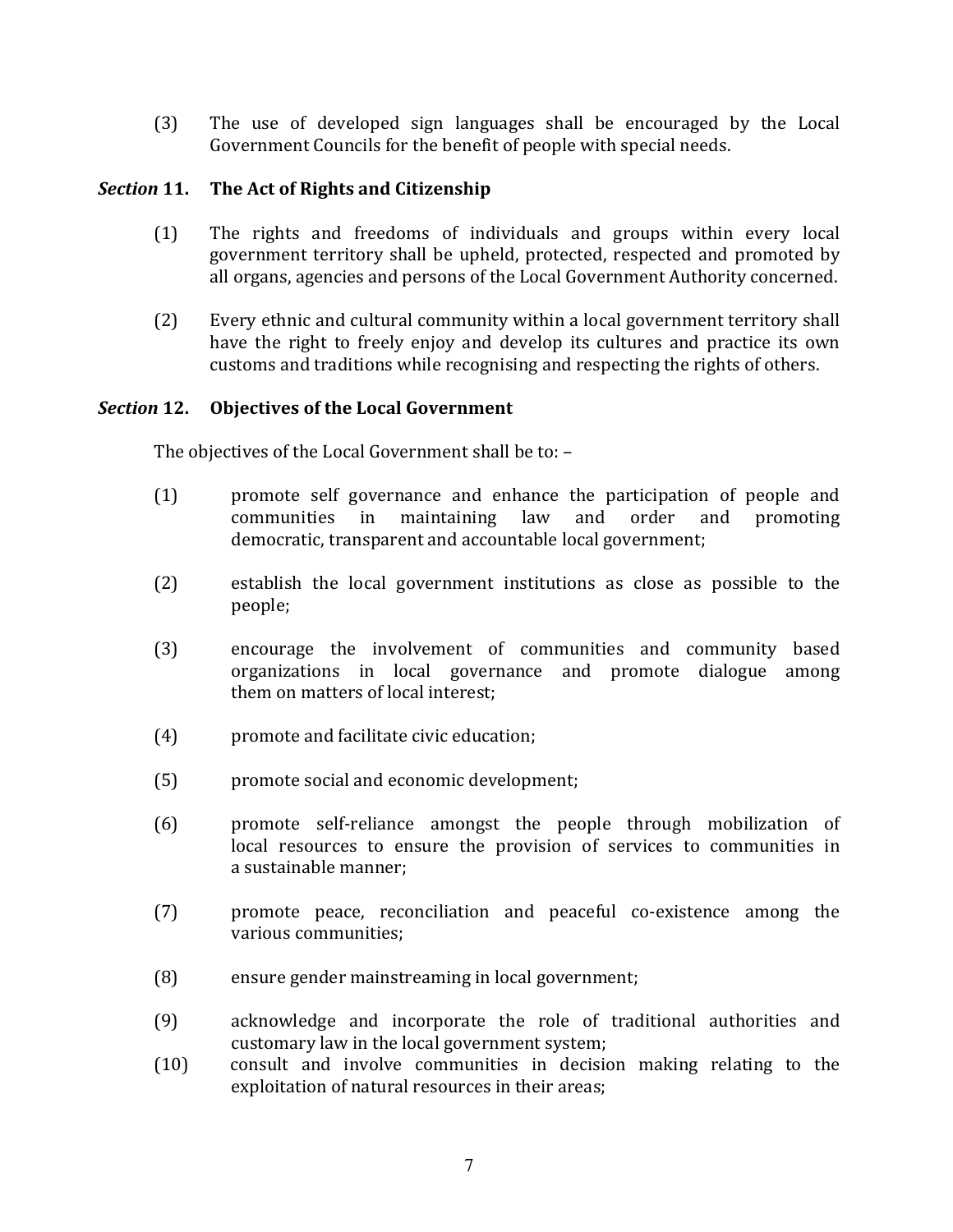- create and promote safe and healthy environment; and  $(11)$
- $(12)$ encourage and support women and youth activities and the training of local cadres.

### Section 13. Principles of Local Governance

The following principles of local governance shall be the basis for decentralization and democratisation of the Local Government Authority system in Southern Sudan:-

- $(1)$ Principle of subsidiarity, where decisions and functions shall be delegated to the lowest competent level of Government;
- $(2)$ Self governance and democracy;
- $(3)$ Participation of all citizens in the exercise of their rights to express their opinions in the process of decision making in public affairs;
- $(4)$ Rule of law, maintain law and order and its enforcement in a fair and impartial manner while respecting and honouring the norms, virtues and values of the society;
- $(5)$ Transparency, to build mutual trust between government and citizens through the provision of information and guaranteed access to information:
- Equity, to provide an equitable distribution of resources throughout  $(6)$ the Local Government Council:
- opportunities for all  $(7)$ Equality, to provide equal services and members of the local community with the aim of improving their welfare;
- $(8)$ Responsiveness, to increase the sensitivity of the employees of government and non-governmental organisations to the aspirations of the people in service delivery and meeting public demands;
- $(9)$ Accountability, to ensure accountability of decision-makers to the people in all matters of public interest; and
- $(10)$ Efficiency and effectiveness, to ensure good public service delivery through optimum and responsible use of resources.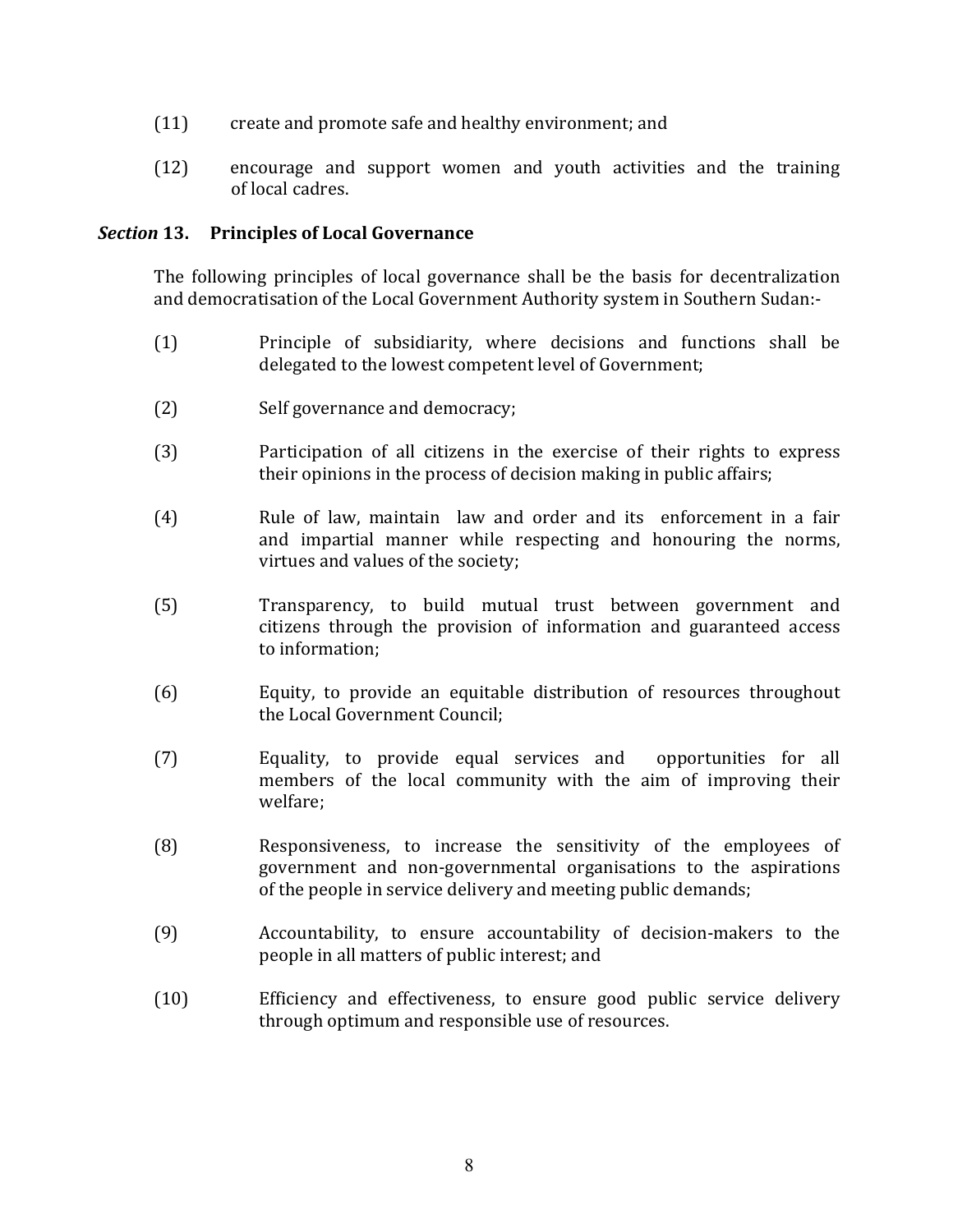### **CHAPTER III**

### DECENTRALISED SYSTEM OF LOCAL GOVERNMENT

#### Section 14. The Local Government Council

A Local Government Council shall be decentralised into administrative tiers and shall have devolved authority into which the Traditional Authority of the Council shall be incorporated.

#### Section 15. **Tiers of the Local Government**

Without prejudice to the provisions of Article 173 (5) of the Interim Constitution of Southern Sudan, 2005, the Local Government shall comprise of three tiers of governments as follows:-

- (1) The County, City, Municipal and Town (Councils);
- (2) The Payam and Block Councils (Coordinative administrative Units); and
- (3) The Boma and Quarter Councils (Basic Administrative Units).

# **Section 16. Types of Local Government Councils**

(1) The types of Local Government Councils shall be as follows:

- (a) Rural Councils;
- (b) Urban Councils; and
- (c) Industrial Councils.
- An Urban Council is a Council established in an urban or a cosmopolitan  $(2)$ area where more than sixty percent of its economic activities are non agricultural, with a considerable level of urban infrastructure and public utilities. Urban Councils are classified into:
	- a City Council which shall be a corporate body, divided into Block  $(a)$ **Councils and Quarter Councils;**
	- a Municipal Council which shall be a corporate body, divided into Block  $(b)$ Councils and Quarter Councils; and
	- $(c)$ a Town Council which shall be a corporate body, divided into Quarter Councils.
- $(3)$ A Rural Council is a Council established in a rural settlement or area whose economy is predominantly agricultural, pastoral or mixed, with a strong base of traditional administration and cultural practices, and known as a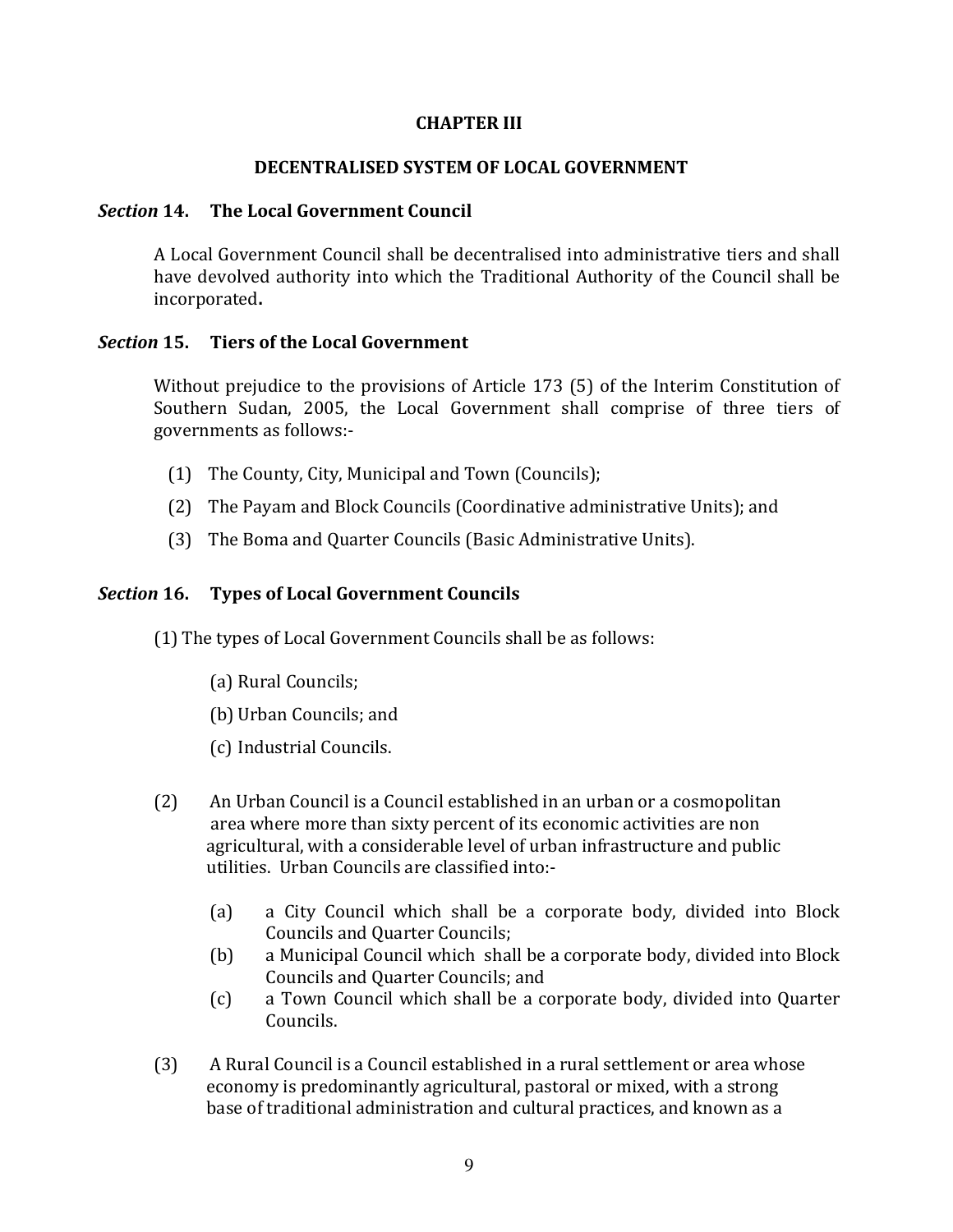County Council. The County Council shall be a corporate body which is sub-divided into Payam and Boma Councils.

- An Industrial Council is a Council established in an industrial area which  $(4)$ may have either or both characteristics of an Urban or a Rural Council, as follows:-
	- $(a)$ in its initial establishment, it may be devolved and de-concentrated within the jurisdiction of the corporate body within which it exists; and
	- an Industrial Council may qualify for the status of a full corporate body  $(b)$ as it develops.
- $(5)$ Every Local Government Council may grow in population, infrastructure and services to a higher status as shall be prescribed by rules and regulations.

# Section 17. Grading of Local Government Councils

The Local Government Councils shall be graded into five (5) categories according to their respective status and viability as follows:-

 $(1)$ Category "A" Councils

> City Council Municipal Council

 $(2)$ Category "B" Councils

**Town Councils** 

Category "C" Councils  $(3)$ 

County Council (1)

 $(4)$ Category "D" Councils

County Council (2)

Category "E" Councils  $(5)$ 

**Industrial Councils** 

# Section 18. Devolution of Authority

 $(1)$ Each Local Council shall have devolved authority in accordance with the provisions of section 8 of this Act.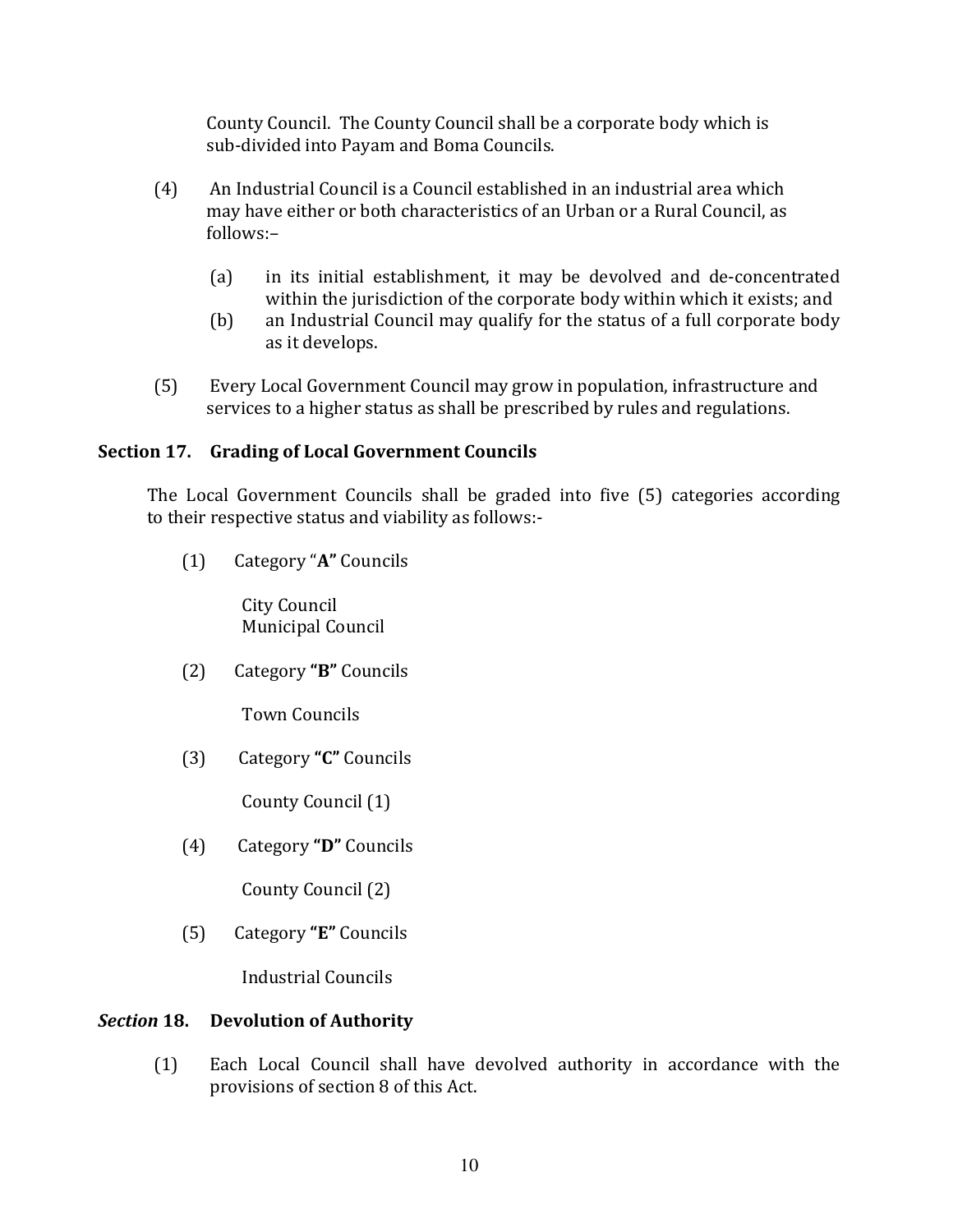- $(2)$ Without prejudice to the provisions of Article  $51(1)$  of the Constitution, the following principles shall guide the devolution of authority and exercise of local government powers:-
	- $(a)$ affirmation of the principles of self-reliance and self governance; and
	- acknowledgement and incorporation of administrative aspects of the  $(b)$ traditional systems and institutions into the Local Government.
- $(3)$ Each Local Government Authority:
	- may delegate its authority to any other lower level;  $(a)$
	- shall exercise its competence in accordance with the provisions of this  $(b)$ Act and the Constitution ; and
	- $(c)$ Shall respect the authority and powers devolved to State Governments.

#### Section 19. **Incorporation of Traditional Authority Systems**

- $(1)$ The administrative aspects of the Authority institutions and systems shall be incorporated in the three tiers of the Local Government.
- $(2)$ The traditional leaders shall represent their people in the County Legislative Council as determined by this Act and regulations there under.
- The Boma shall be the main domain of the traditional authority where  $(3)$ traditional leaders perform their administrative and customary functions.
- In the Town Council, the traditional authority shall perform its administrative  $(4)$ and customary functions within the quarter council.
- $(5)$ There shall be no customary bench courts at the Municipal and City Council levels.

# **CHAPTER IV**

### ORGANIZATION OF THE LOCAL GOVERNMENT COUNCILS

#### Section 20. **Creation and Establishment of the Local Government Councils**

- $(1)$ There shall be established, in the States of Southern Sudan, Councils to be known as the "Local Government Councils".
- $(2)$ The Local Government Councils shall be institutions of governance around which the people of Southern Sudan are organized socially, economically, politically and culturally to govern themselves in their own areas.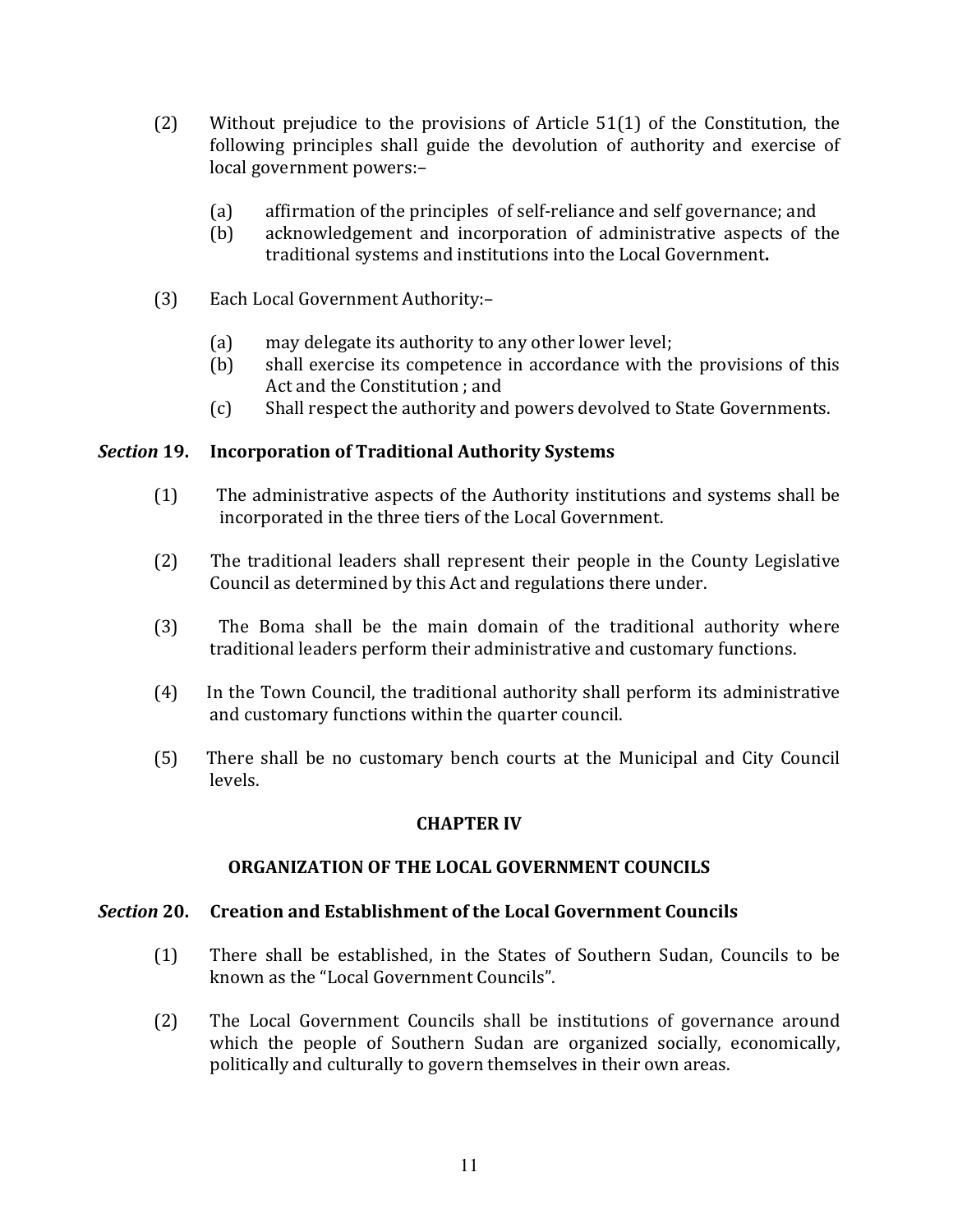- $(3)$ Each Local Government Council shall be created and established by an order issued by the President upon the recommendation of the State Government and the committee referred to in sub-section (4) below, in accordance with the standard criteria provided for in this Act.
- The boundaries of each Local Government Council shall be demarcated and  $(4)$ determined by a committee established by the Government of Southern Sudan.
- $(5)$ Each Local Government Council shall be established by a warrant showing its jurisdiction, type of authority, territorial boundary and a map of its area duly signed by the President and attached.
- $(6)$ The Warrant of Establishment of each Local Government Council shall be issued by the President upon submission by the Chairperson of the Local Government Board.
- $(7)$ An established Local Government Council shall not be dissolved or abolished except by an order issued by the President.
- The headquarters of each Local Government Council shall be the seat of its  $(8)$ government.

#### Section 21. Criteria for the Establishment of the Local Government Councils

- $(1)$ The criteria for the creation and establishment of the Local Government Councils shall be as provided for in Appendix I of this Act taking into account the following:-
	- $(a)$ size of the territory;
	- population:  $(b)$
	- economic viability;  $(c)$
	- $(d)$ common interest of law and communities; and
	- administrative convenience and effectiveness.  $(e)$
	- $(2)$ The standard criteria for the creation and establishment of the Local Government Councils referred to in subsection (1) above, shall be variably applied for the creation of each Council according to its peculiar urban or rural status as shown in Appendix I of this Act.
- All the existing forms of the Local Government Councils shall be reviewed and  $(3)$ re-organised in accordance with the provisions of sub-sections (1) and (2) above.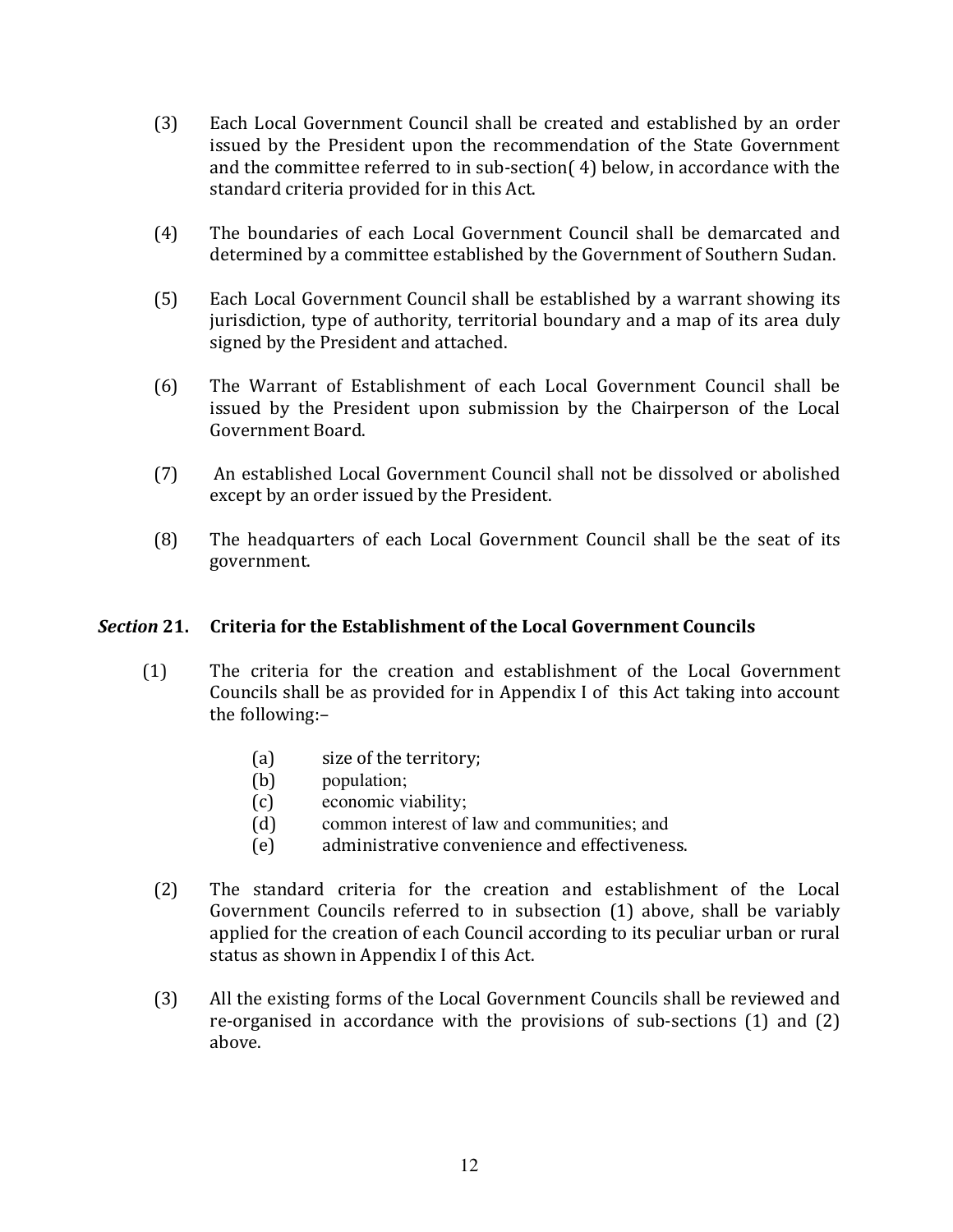### Section 22. **Organs of the Local Government Councils**

The Local Government Councils shall have the following organs:-

- $(a)$ The Legislative Council;
- The Executive Council: and  $(b)$
- $(c)$ The Customary Law Council.

#### **Section 23. Powers and Competences of the Local Government Councils**

Subject to the provisions of the Constitution, the Local Government Councils shall exercise legislative, executive and customary judicial authority on matters and functional areas as specified in Appendix II of this Act.

# Section 24. Primary Responsibilities of the Local Government Councils

The primary responsibilities of the Local Government Councils shall be, but not limited to:-

- $(a)$ regulation and maintenance of law and public order;
- regulation, provision and maintenance of services to the people;  $(b)$
- $(c)$ land administration and environmental management;
- encouragement and promotion of local development and provision of  $(d)$ access and opportunities for the people to engage in the development of their communities; and
- protection of the rights of the people and their interests.  $(e)$

# **CHAPTER V**

# THE LEGISLATIVE COUNCILS

#### Section 25. **Establishment of the Legislative Councils**

- There shall be established Legislative Authority in each Local Government  $(1)$ Council as the highest legislative in the Council.
- $(2)$ The legislative competence of each Local Government Council shall be vested in its Legislative Council in all matters assigned to it by this Act.
- $(3)$ The Legislative Council shall exercise its legislative powers through enactment of by-laws assented to by the County Commissioner, Mayor or Town Clerk, as the case may be, in accordance with the provisions of this Act.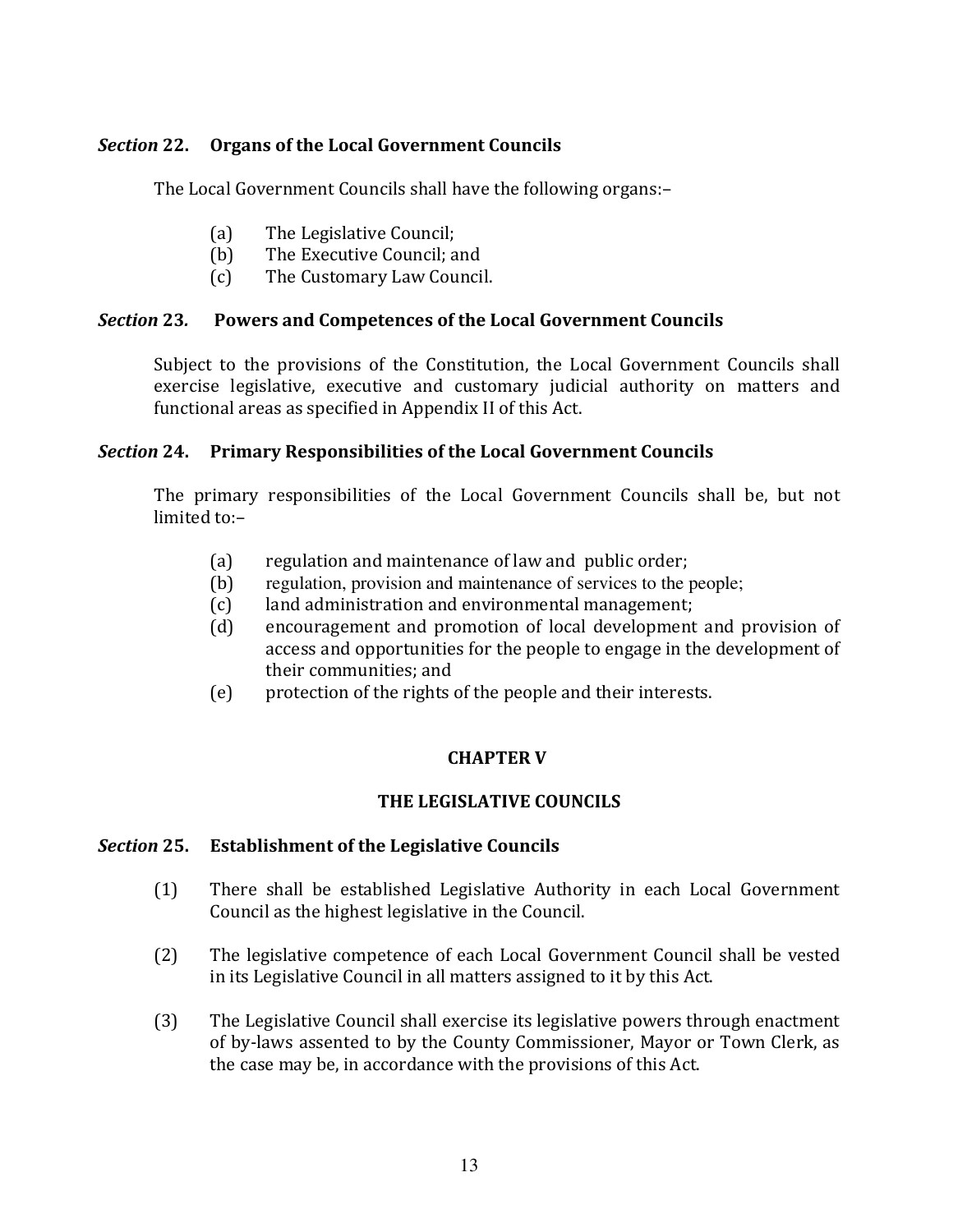### Section 26. **Composition of the Legislative Councils**

- $(1)$ The Legislative Council of each Local Government Council shall consist of:-
	- $(a)$ thirty five members directly elected from the Bomas of a County or the Quarters of a City, Municipal or Town Council;
	- women representatives constituting at least twenty five percent of the  $(b)$ total membership; and
	- $(c)$ representatives of persons with special needs and/or other categories as may be determined by regulations.
- $(2)$ Members of the Executive Council may participate as ex-officio members, without the right to vote.

### Section 27. **Eligibility for Membership of the Legislative Council**

- $(1)$ A candidate for membership of the Legislative Council shall:
	- be a Sudanese:  $(a)$
	- $(b)$ be at least twenty one years of age;
	- be of sound mind;  $(c)$
	- $(d)$ be literate: and
	- not to have been convicted during the last seven (7) years, of an offence  $(e)$ involving honesty or moral turpitude.
- Membership of the Legislative Council shall not be combined with any other  $(2)$ position in the Executive Council, State Legislature and State Council of Ministers or any other level of Government.

#### Section 28. **Election of Members of the Legislative Council**

- $(1)$ Members of the Legislative Council shall be elected through universal suffrage.
- $(2)$ The term of office of members of the Legislative Council shall be four years from the date of the first sitting.

#### Section 29. Loss of Membership of the Legislative Council

- $(1)$ An elected Councillor may lose his or her membership or position upon a resolution passed by a two thirds majority of members of the Legislative Council, if he or she:-
	- $(a)$ tenders his or her written resignation to the Council;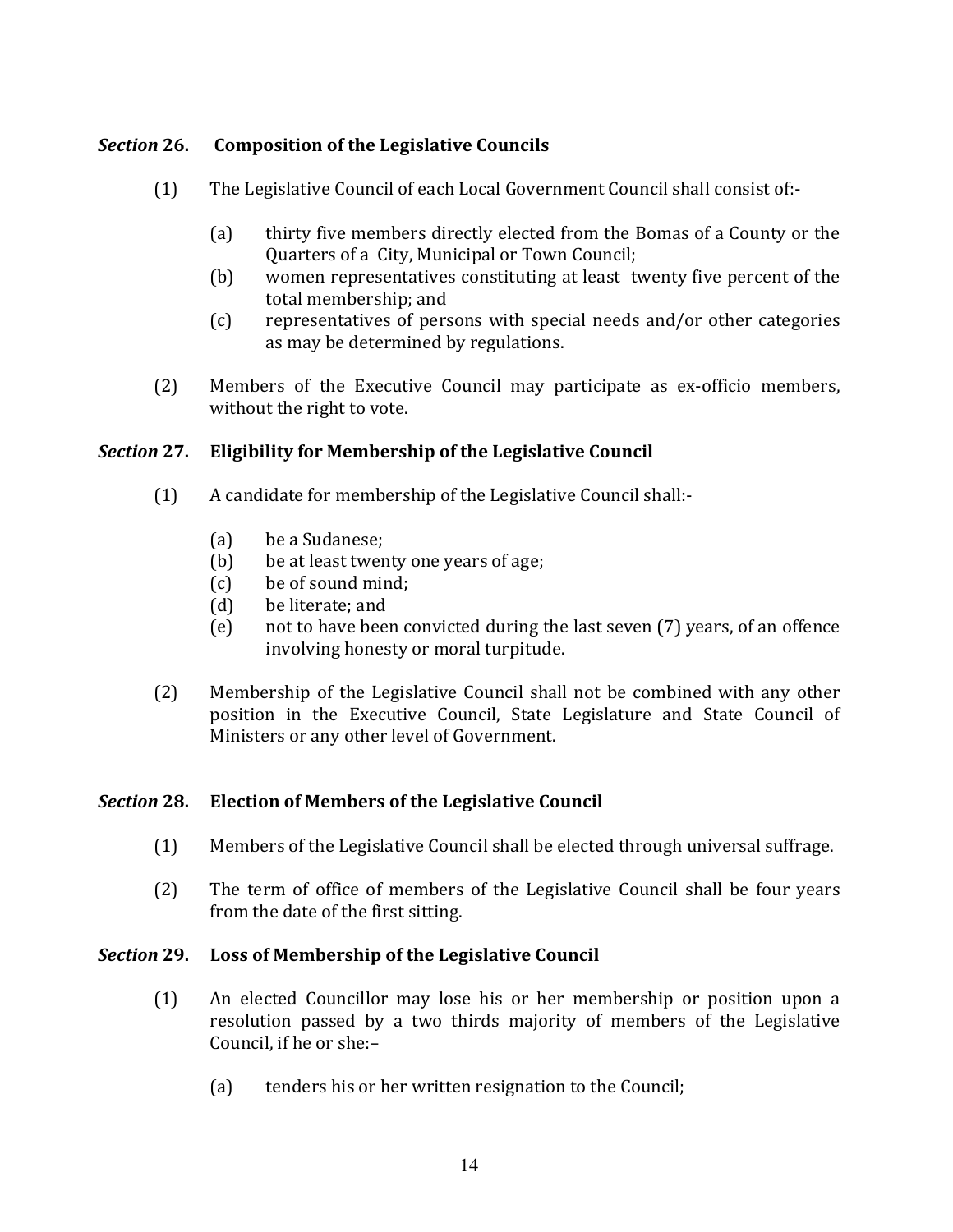- $(b)$ fails to attend three consecutive ordinary meetings without permission or reasonable cause;
- ceases to be a resident in the Boma or Quarter;  $(c)$
- is appointed to fill another office or position;  $(d)$
- suffers mental infirmity based on an official medical report;  $(e)$
- is convicted of an offence involving honesty or moral turpitude; or  $(f)$
- dies.  $(g)$
- $(2)$ Upon vacation of a Council seat, a successor shall be elected through a byelection within sixty (60) days from the date of receipt of notification in subsection (3) below.
- $(3)$ When a vacancy occurs, the Chairperson of the Legislative Council shall, in writing, notify the Local Government Board and the State Ministry of Local Government and Law Enforcement within ten days from the date of occurrence of the vacancy.

### **Section 30. Oath of Council Members**

Every member of the Council shall take the following oath of office before the Chairperson of the Council:

"I.................., having been elected as a Member of ..............Legislative Council, do hereby swear by Almighty God/solemnly affirm that I shall bear faith and true allegiance to ......... Legislative Council and its people; that I shall obey and respect the provisions of the Local Government Act, 2009, the Interim State, Southern Sudan, and the National Constitutions; and that I shall faithfully and conscientiously discharge my functions and duties and serve the people to the best of my ability. So help me God/God is my witness"

#### Section 31. **Immunity of the Members of the Legislative Council**

- $(1)$ A member of a Legislative Council shall be immune from any criminal proceedings and shall not be charged with an offence in any court of law during his or her term of office, except where he or she is caught committing an offence for which the police may arrest without a warrant.
- $(2)$ Without prejudice to the generality of subsection (1) above, a member of a Legislative Council may be charged before a competent court of law following prescribed procedures to waive his or her immunity in accordance with the provisions of this Act and any other applicable law or regulations.
- In case a member of a Legislative Council is charged with a serious offence, the  $(3)$ Legislative Council may waive the immunity of the member concerned.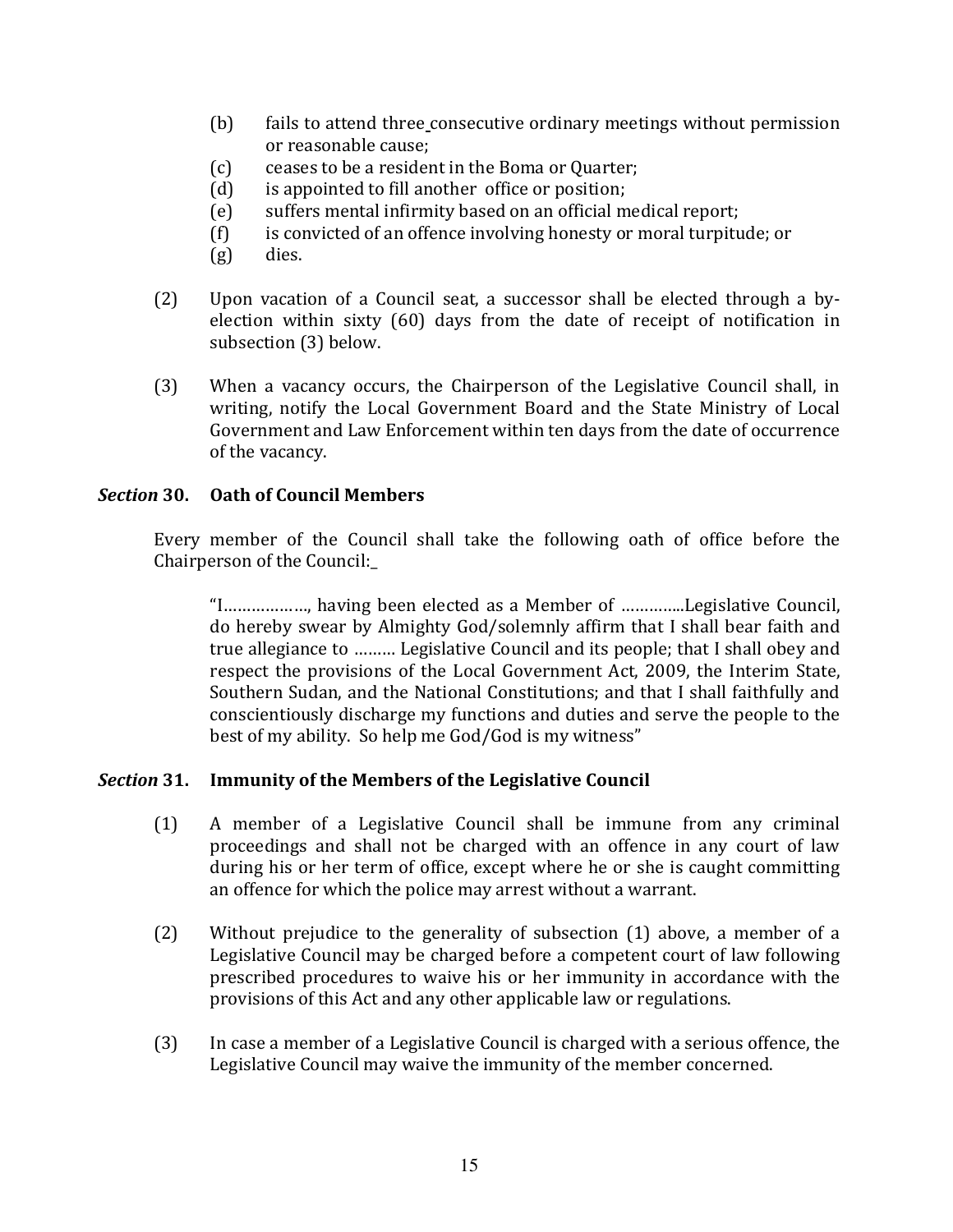### **Section 32. Privileges of Members of the Legislative Council**

- $(1)$ The members of the Legislative Council shall freely and responsibly express their opinion as provided for in the Council Code of Conduct of Business.
- $(2)$ No legal proceedings shall be initiated against any member, nor shall he or she be held accountable before any court of law for reasons of expressing views or opinions while performing his or her functions and duties.

#### **Section 33. Emoluments of Members of the Legislative Councils**

- $(1)$ Members of the Legislative Council shall not be paid monthly emoluments but shall be entitled to allowances which shall be determined by each Council in accordance with Public Service Law and Regulations and the prevailing cost of living in each locality:
	- sitting allowances for all members, for Council sessions attended;  $(a)$
	- $(b)$ administrative allowances for the Chairperson, Deputy Chairperson and Chairpersons of the Standing and Ad-hoc Committees of the Council; and
	- $(c)$ allowances in lieu of basic facilities such as transport, accommodation and meals in the period of the Council business.
- A member of the Council may hold any other office for remuneration or engage  $(2)$ in any profit making business provided that:
	- such office or business does not compromise his or her duty as a  $(a)$ member; and
	- $(b)$ such member shall not assume any office in the Council Civil Service, State Legislature or State Council of Ministers or any other level of Government.

#### Section 34. **Committees of the Legislative Council**

- The Legislative Council shall establish Committees for efficient and effective  $(1)$ performance of its functions and duties.
- $(2)$ Without prejudice to the provisions of sub-section (1) above, there shall be established in each Council, two types of committees:-
	- Standing Committees as shall be determined by each Legislative  $(a)$ Council: and
	- $(b)$ Ad hoc Committees as necessity may require.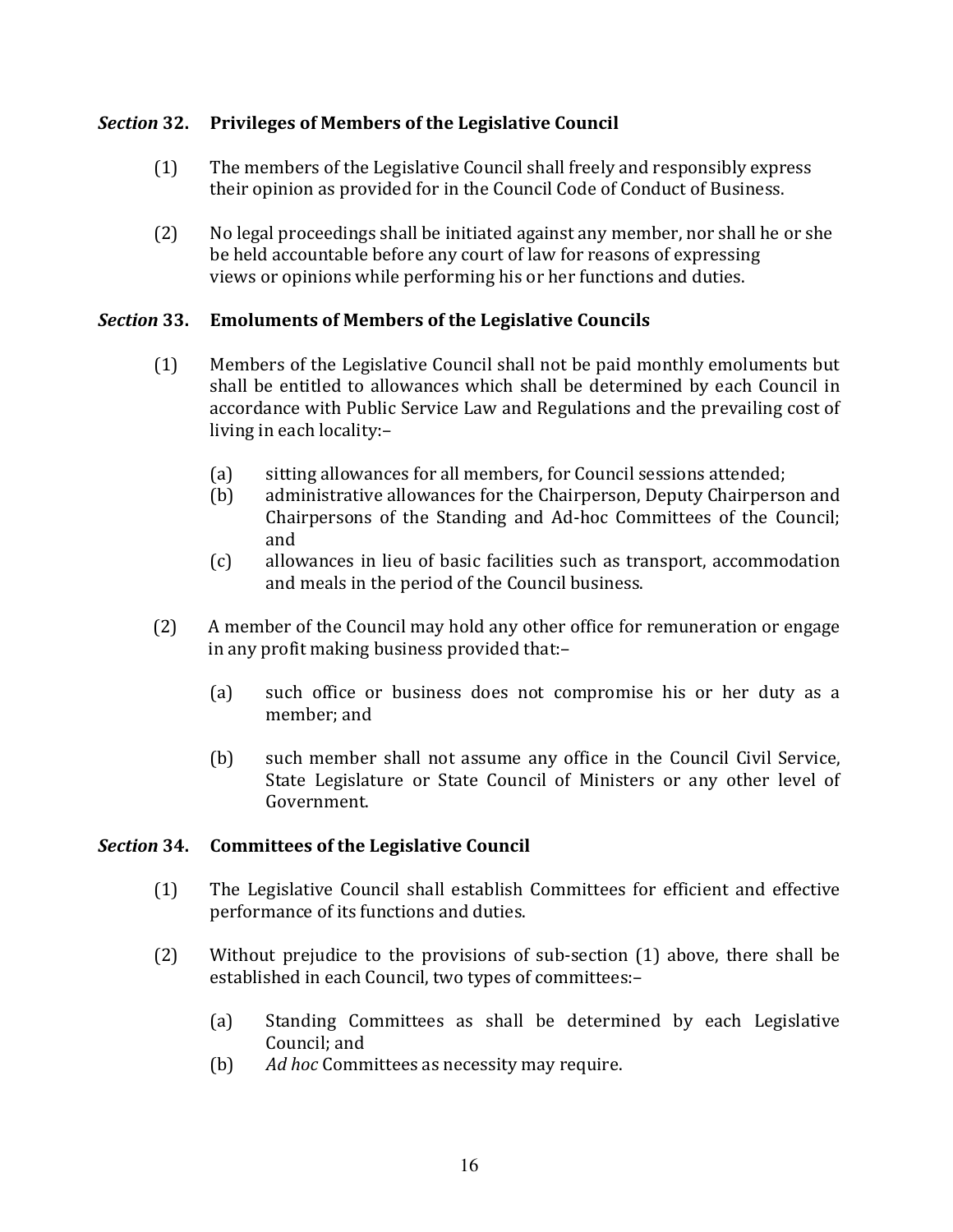$(3)$ The functions and duties of the Council's Standing and Ad hoc Committees shall be determined by regulations issued by each Council.

### Section 35. **Officers of the Legislative Council**

- $(1)$ The Legislative Council shall have a Chairperson and a Deputy Chairperson elected from amongst its members in its first sitting.
- $(2)$ The Chairperson shall preside over the sittings of the Council, control, maintain order and supervise the administrative affairs of the Council.
- The Council shall elect the Chairpersons of its Standing Committees and  $(3)$ Members of its *ad hoc* Committees as may be determined by regulations.
- The Legislative Council shall appoint its secretary from the General List of  $(4)$ Local Government Administrative Officers.
- $(5)$ The Council Secretary shall be the chief administrator of the Council, he or she shall be responsible for the preparation of agenda of the Council sessions in consultation with the Chairperson and running the administration of the Council under the supervision of the Chairperson.
- $(6)$ The Council Secretary shall be a member of the Legislative Council, but without the right to vote.
- $(7)$ The Council shall be gender sensitive, representative and inclusive in the apportionment of its positions and appointment of its staff.

#### Section 36. **Internal Regulations of the Legislative Council**

- $(1)$ The Legislative Council shall make its internal regulations for the conduct of its business in its first session.
- $(2)$ The Chairperson of the Council shall ensure that such internal regulations are respected, adhered to and enforced accordingly.

### Section 37. **Powers and Functions of the Legislative Council**

- $(1)$ A Legislative Council shall have the powers to make by-laws within its jurisdiction.
- $(2)$ The Legislative Council shall, in the exercise of its powers under sub section (1) above, legislate in accordance with the provisions of Appendix II, Schedules I, II, III and IV, of this Act or any other applicable law.
- $(3)$ Supervise and oversee the performance of the Executive Council.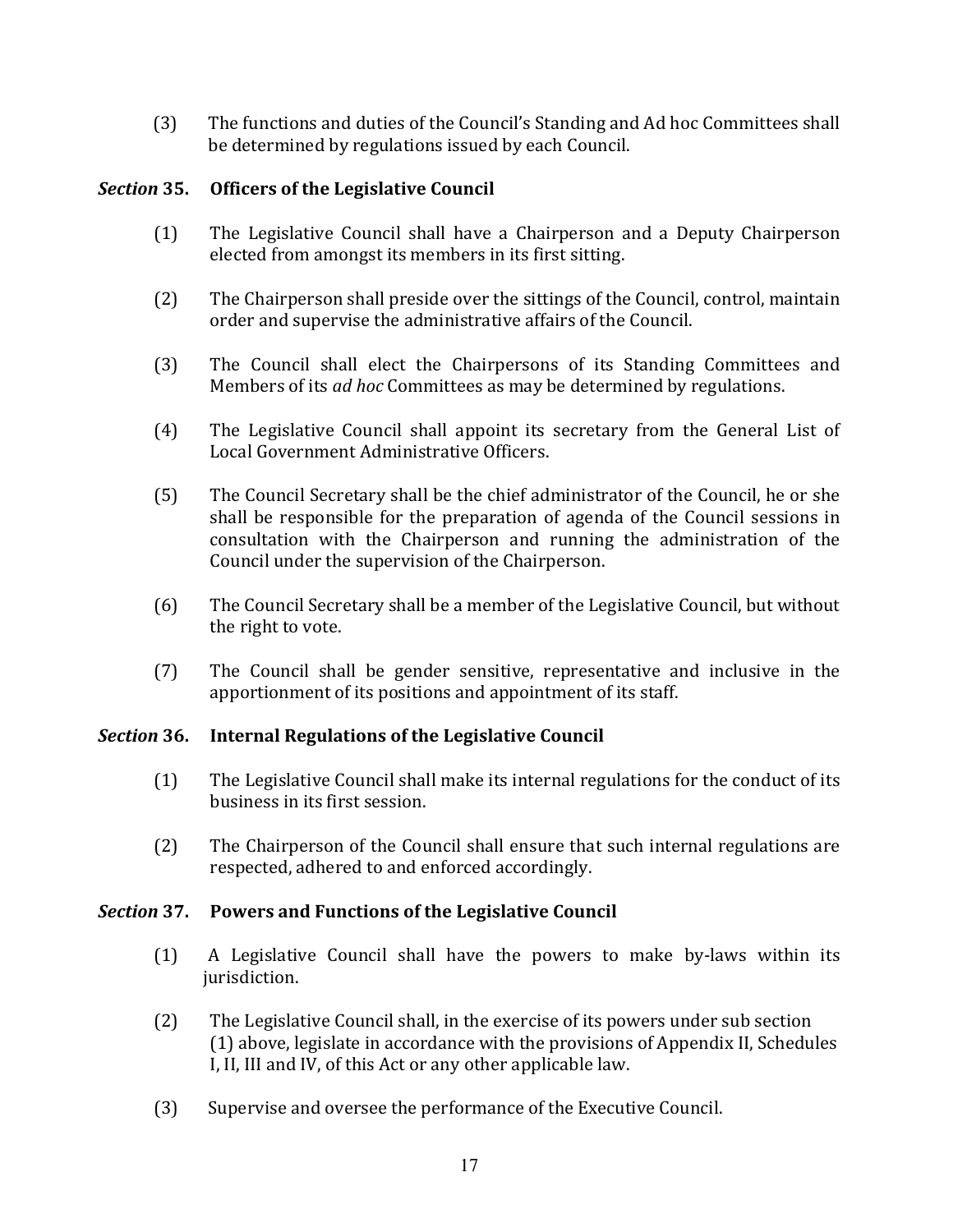#### Section 38. **Enactment of Council Legislations**

- $(1)$ The Legislative Council shall legislate through enactment of Acts into by-laws.
- $(2)$ All by-laws passed by the Legislative Council shall be forwarded by the County Commissioner, Mayor or Town Clerk to the State Legal Administration to confirm compatibility with the State and Southern Sudan Constitutions and any other laws.
- $(3)$ The Head of Legal Administration in the State shall give his or her opinion and advice within thirty (30) days of submission of the by-law to the Legal Administration.
- $(4)$ Where the Head of Legal Administration is of the opinion that a particular bylaw so forwarded is not in conformity with the Constitutions or any other law, he or she shall return the same to the forwarding Council for necessary action within the thirty (30) days.
- $(5)$ Any by-law forwarded to the Head of Legal Administration for confirmation and not acted upon within the specified period, shall come into force in accordance with the provisions of this section.
- $(6)$ Any by-law enacted by the Legislative Council and confirmed to be compatible with the Constitutions and other laws shall be assented to and signed into law, by the County Commissioner, Mayor or Town Clerk, as the case may be.
- $(7)$ The by-laws shall be published in the Southern Sudan Gazette.

#### Section 39. **By-laws**

- $(1)$ A Legislative Council shall enact by-laws to regulate Public Service, conduct and behaviour of the employees of the Local Government Council, Municipality or Town Council as the case may be.
- $(2)$ A Council may enact punitive by-laws for the breach or violation of by-laws or local orders within the limits of its the provisions of jurisdiction,
- Any Councillor may propose a private member Act for enactment as a by- $(3)$ law in accordance with the Legislative Council Conduct of Business Regulations.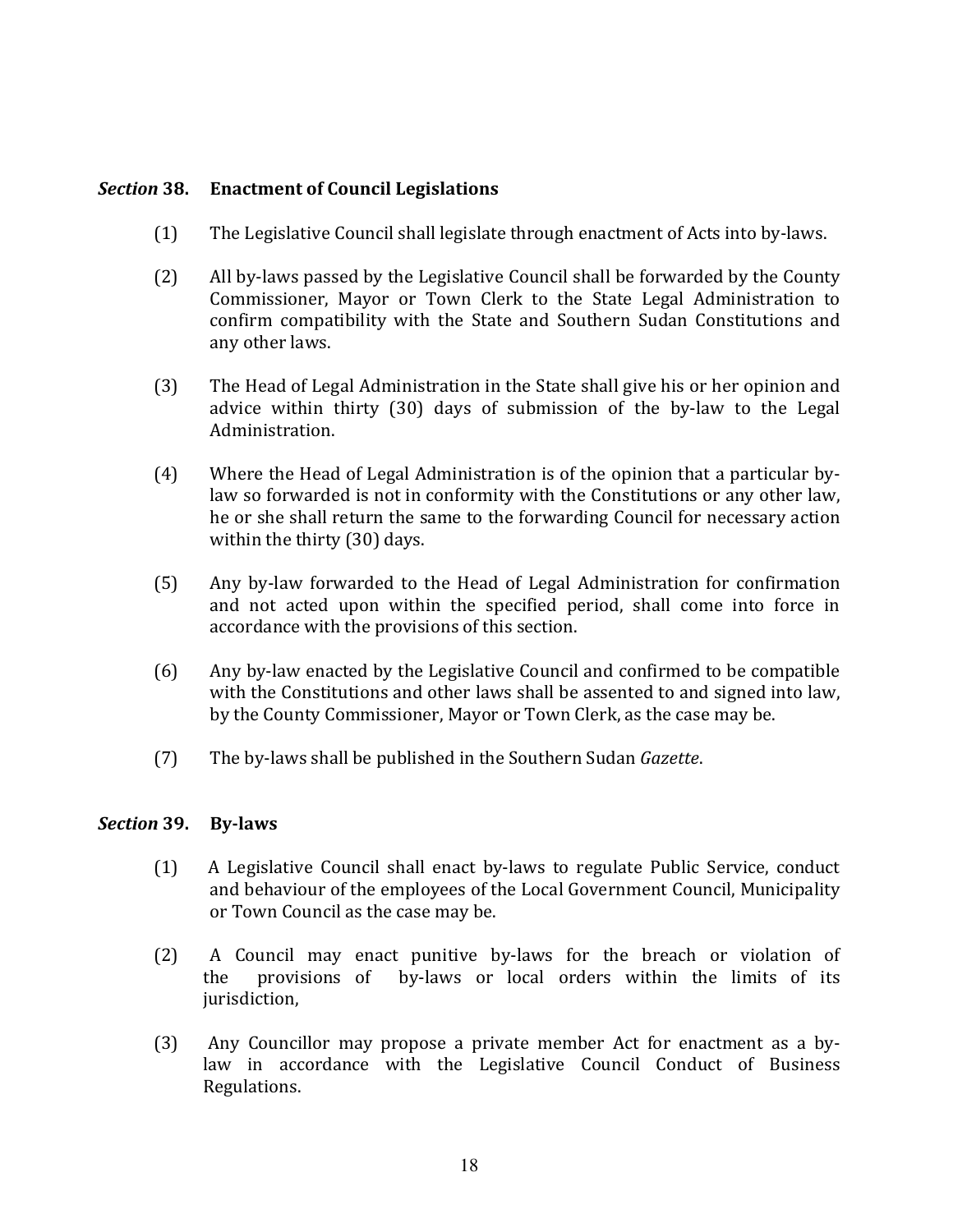### **Section 40.** Provisional Orders

- $(1)$ Where a Legislative Council is on recess, the County Commissioner, Mayor or Town Clerk may, on an urgent matter, issue a Provisional Order having the force of law.
- $(2)$ The Provisional Order shall be tabled before the Legislative Council as soon as it convenes for ratification.
- $(3)$ Where the Legislative Council ratifies the Provisional Order as it is, it shall be enacted as a by-law, but where the same is rejected or the session of the Council ends without it being ratified, the Provisional Order shall lapse with no retrospective effect.
- $(4)$ A Act on the same subject matter may be re-introduced before the Legislative Council for consideration under the normal procedure for consideration of Acts.
- Notwithstanding the provisions of subsection (1) above, the County  $(5)$ Commissioner, Mayor or Town Clerk shall not make any Provisional Order on matters affecting the annual allocation of resources and financial revenue, penal legislations or alteration of administrative boundaries of the Payam or Boma of the County, Council or Municipality.
- $(6)$ Any law which is repealed or amended pursuant to a Local Provisional Order that later lapsed or was rejected, shall revive into force as it was, starting from the date the Local Provisional Order lapsed or was rejected.

#### Section 41. **Election of the Council Officers**

- $(1)$ Upon the declaration of the general elections results, the County Commissioner, Mayor or Town Clerk, as the case may be shall convene the first sitting of the Legislative Council within seven days.
- $(2)$ The Eldest of the members of the Legislative Council shall chair the first sitting of the Council for the election of its Chairperson.
- $(3)$ In its first sitting and after the election of the Chairperson, the Legislative Council chaired by its elected Chairperson, shall elect the Deputy Chairperson and the Chairpersons of the Standing Committees.
- $(4)$ The election of the Council officers may be by secret ballot.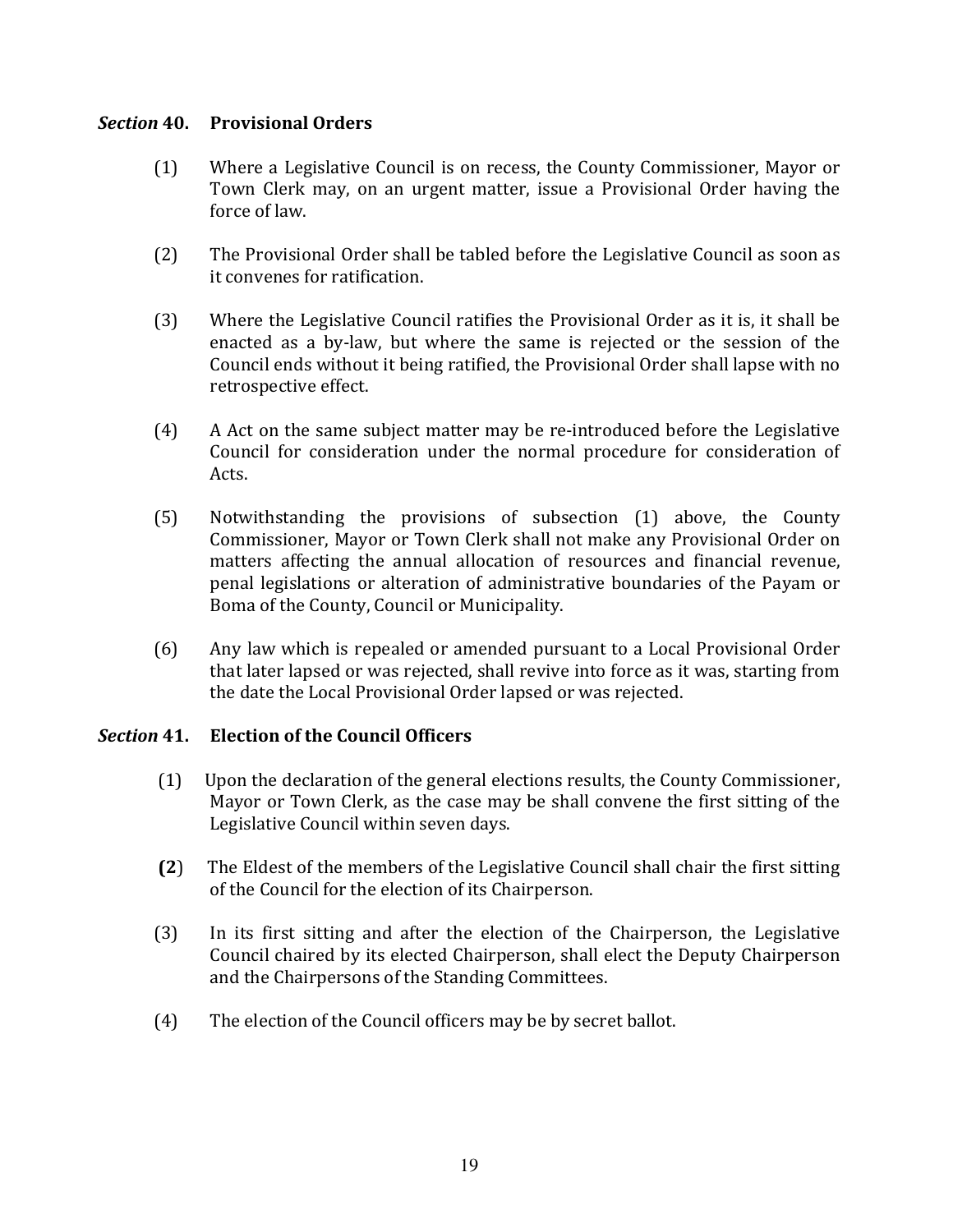#### Section 42. **Sittings of the Legislative Council**

- $(1)$ After the first sitting, the Legislative Council shall meet quarterly to deliberate on the Council business.
- Any matter before the Legislative Council shall be decided by a simple majority  $(2)$ of the Councillors present and voting and in case of a tie, the Chair shall have a casting vote.
- $(3)$ The Chairperson of the Legislative Council shall, in consultation with the Secretary, convene ordinary sessions of the Legislative Council.
- $(4)$ The Chairperson of the Legislative Council may, on his or her own initiative, in consultation with the Secretary, or on a written request signed by at least one third of the Councillors, call an extra-ordinary session of the Legislative Council.
- $(5)$ A Councillor, who has direct or indirect interest in any matter under consideration before the Legislative Council or any of its committees, shall disclose that fact and shall withdraw from that sitting or meeting.
- $(6)$ Quorum for the sittings of the Legislative Council shall be simple majority of the Councillors.
- For purposes of quorum under sub-section (6) above a withdrawing member  $(7)$ from the sitting, in accordance with the provisions of sub-section (5) herein, shall be considered present.
- $(8)$ Meetings of the Legislative Council shall be open to the public unless the Legislative Council decides otherwise.
- $(9)$ Proceedings of the Legislative Council shall be recorded in English, Arabic or any other national language being used in the County, Municipality or Town Council.

#### Section 43. **Records of the Legislative Council Sittings**

- Every Legislative Council shall keep records of all its proceedings and  $(1)$ resolutions.
- $(2)$ The records of all the proceedings and resolutions of the Legislative Council shall be kept by the Secretary of the Legislative Council.
- $(3)$ The Secretary of the Legislative Council shall ensure access by the Councillors and the public to the Legislative Council records of proceedings and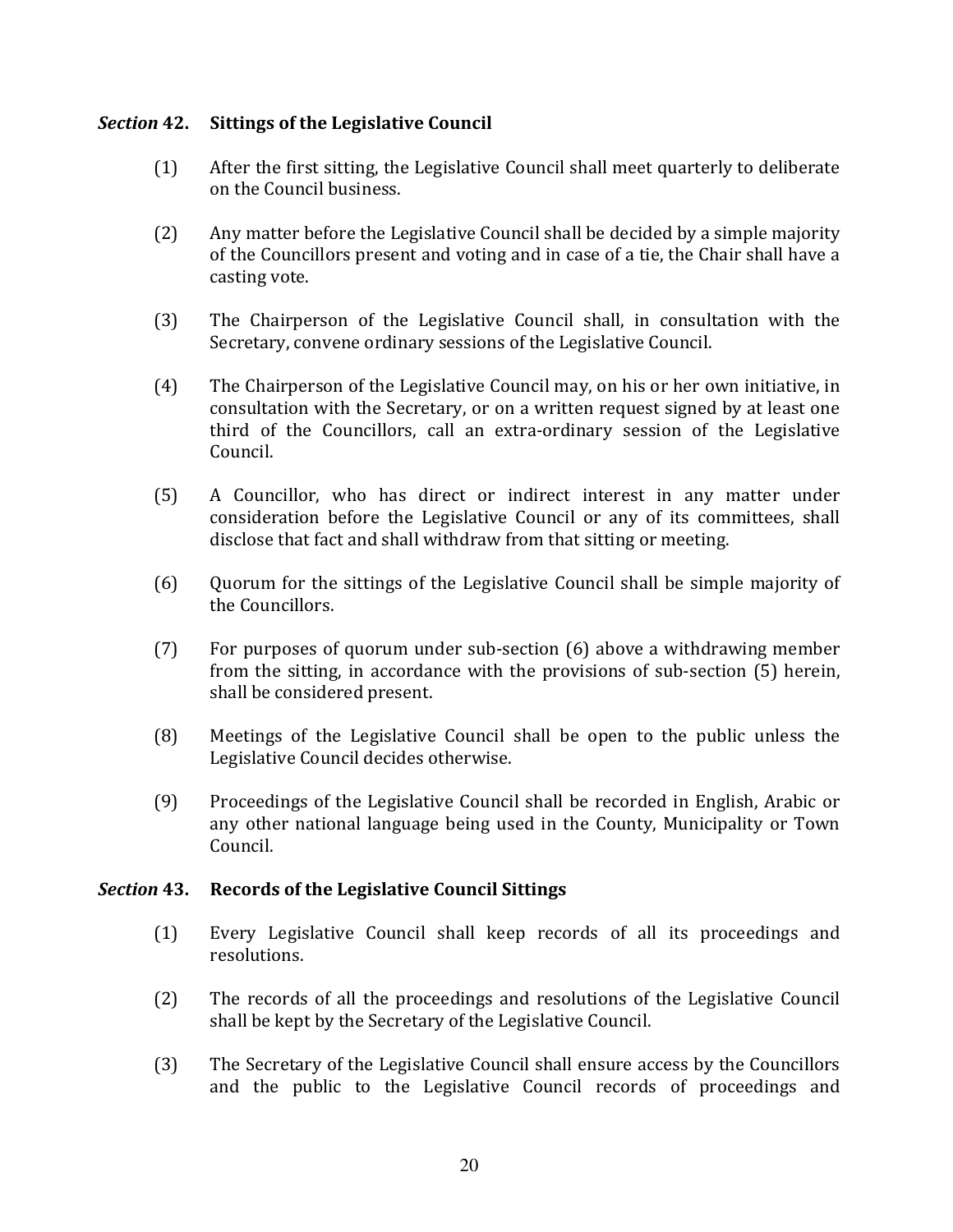resolutions and ensure that they are available in sufficient quantities in the Legislative Council Library.

### Section 44. The Seat of the Legislative Council

- $(1)$ The Seat of the Legislative Council shall be the headquarters of the County, Municipality or Town Council.
- Notwithstanding the provision of subsection (1) above, the Chairperson of the  $(2)$ Legislative Council may, call any meeting to convene at any other place in the County, Municipality or Town Council as he or she may deem appropriate.

# **CHAPTER VI**

# THE EXECUTIVE COUNCIL

### Section 45. **Establishment of the Executive Council**

- There shall be established in each Local Government Council, an Executive  $(1)$ Council, which shall be the highest executive authority in the Council.
- $(2)$ Decisions of the Executive Council shall be passed by simple majority of its members and shall prevail over any other executive decision.
- $(3)$ Meeting and the deliberations of the Executive Council shall be in camera and confidential.

#### Section 46. **Composition of the Executive Council**

- $(1)$ The Executive Council shall comprise of:-
	- $(a)$ county Commissioner or Mayor of City or Municipal Council or Town Clerk of the Town Council, as heads, as the case may be;
	- Chief Administrators shall be the Secretaries of the Executive Councils; and  $(b)$
	- $(c)$ Heads of departments of the Councils, as members.
- Membership of the Executive Council shall not be combined with the  $(2)$ membership of the Legislative Council or the State Executive Council or any other level of Government.

# Section 47. Powers and Functions of the Executive Council

Subject to the provisions of the Southern Sudan and State Constitutions, the  $(1)$ Executive Council shall inter alia, have the following functions:-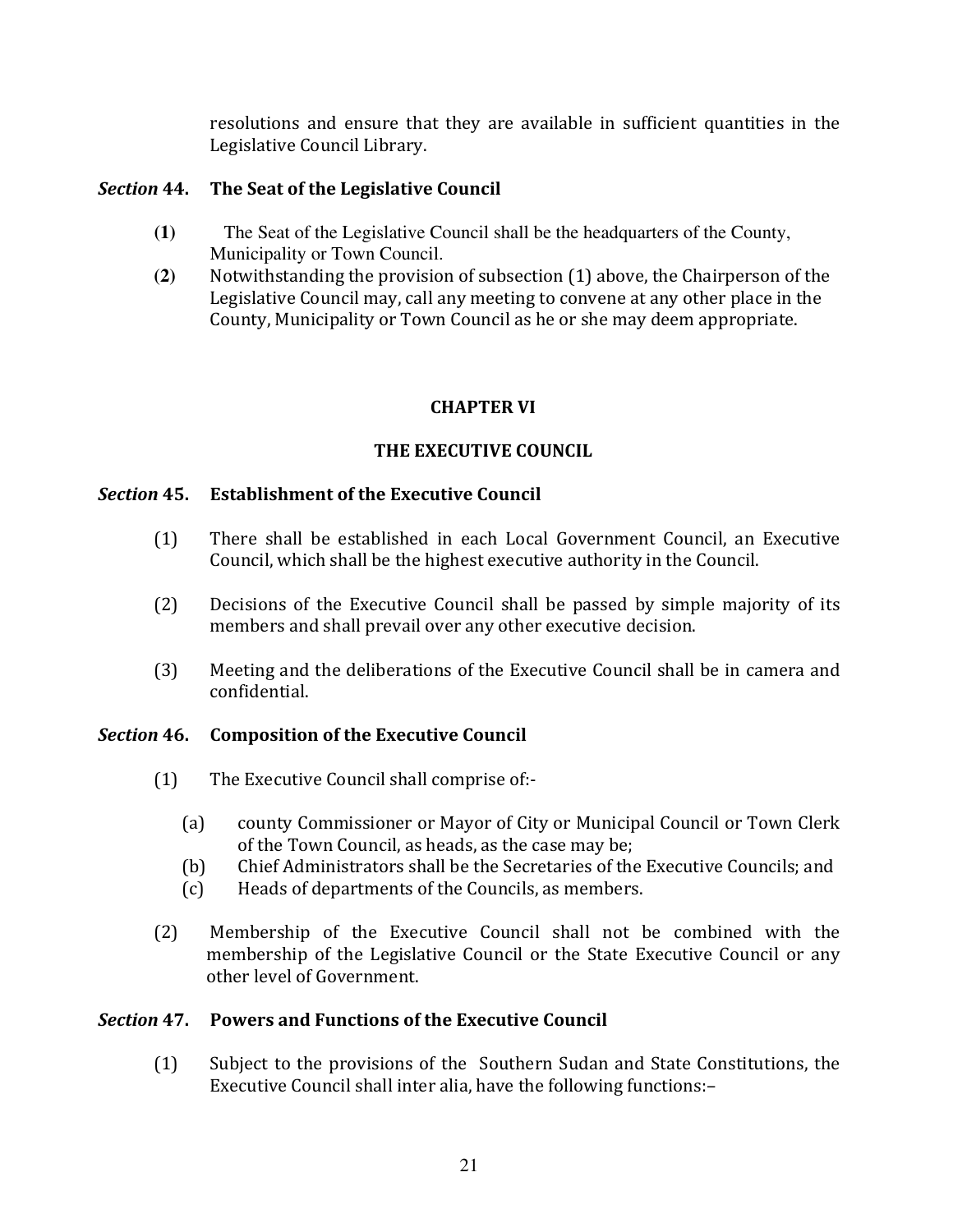- undertake the general planning and administration of the Local  $(a)$ **Government Council;**
- provide services to the people;  $(b)$
- approve administrative policies proposed by the functional units of the  $(c)$ Council;
- implement policies and by-laws passed by the Legislative Council;  $(d)$
- prepare annual budget and reports to the Legislative Council on the  $(e)$ progress of the executive work;
- $(f)$ report to the Legislative Council upon its request;
- initiate Acts for submission to the Legislative Council;  $(g)$
- exercise powers and competences specified in Schedules I, II, III and IV  $(h)$ of this Act.
- $(2)$ Without prejudice to the generality of sub-section (1) above, the Executive Council shall perform functions assigned to its functional departments specified in Appendix III of this Act.
- $(3)$ Where the Council decides to exercise its functions under Schedules II and III of this Act, it shall notify the State Government of its intention to exercise such powers.
- Where the State Government objects thereto, a committee shall be set up to  $(4)$ amicably resolve the dispute, and in lieu of that the matter shall be referred to the Government of Southern Sudan whose decision shall be final and binding.

#### **Section 48. The County Commissioner**

- $(1)$ There shall be a County Commissioner for each Local Government Council.
- $(2)$ The County Commissioner shall be directly elected by the people of the County by universal suffrage in a general election.
- $(3)$ The tenure of office of the County Commissioner shall be four (4) years from the date of assuming office, and may be re-elected for one additional term only.
- The County Commissioner shall:- $(4)$ 
	- $(a)$ be the head of the County Executive Council;
	- be the Chairperson of the County Security Committee;  $(b)$
	- be the representative of the State Governor in the County;  $(c)$
	- $(d)$ not be a member of the Legislative Council; and
	- be accountable to the County Legislative Council in the discharge of his  $(e)$ or her functions and duties.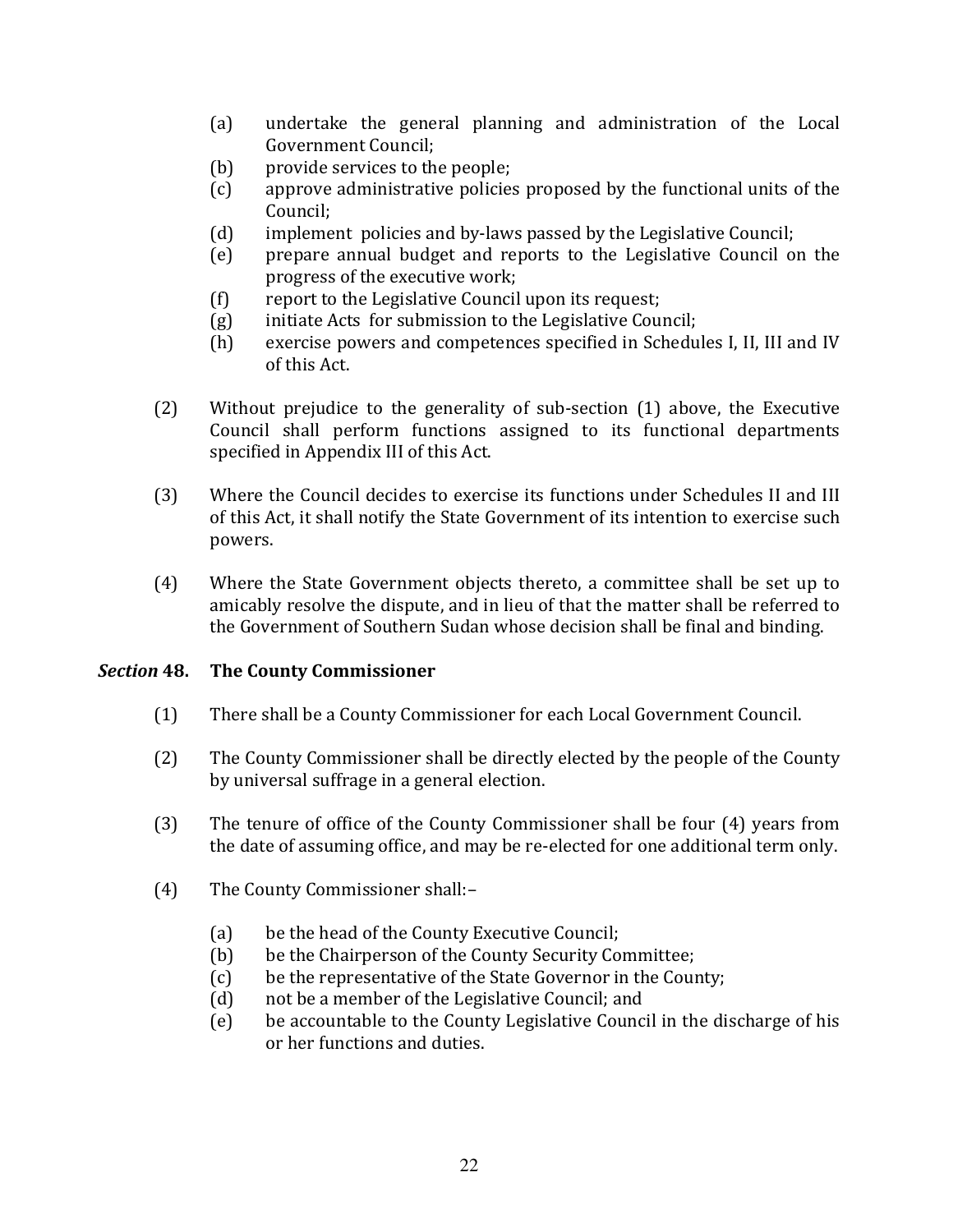### Section 49. **Eligibility for the Office of the County Commissioner**

A candidate for the office of the County Commissioner shall be:-

- $(a)$ a Sudanese:
- $(b)$ of sound mind:
- $(c)$ at least thirty years of age;
- literate, with a minimum qualification of the Sudan School Certificate or its  $(d)$ equivalent; and
- $(e)$ not to have been convicted during the last seven (7) years, of an offence involving honesty or moral turpitude.

#### Section 50. **Immunity and Impeachment of the County Commissioner**

- $(1)$ The County Commissioner shall be immune from any criminal proceedings and shall not be charged with an offence in any court of law during his or her term of office, except where he or she is caught committing an offence for which the police may arrest without a warrant.
- Without prejudice to the generality of subsection (1) above, the County  $(2)$ Commissioner may be charged before a competent court of law following prescribed procedures to waive his or her immunity in accordance with the provisions of this Act or any other applicable law or regulations.
- $(3)$ In case the County Commissioner is charged with a serious offence, the Governor may waive the immunity of the County Commissioner concerned.
- The County Commissioner may be removed by the Legislative Council upon a  $(4)$ resolution passed by two thirds (2/3) majority of its members in an extra ordinary session convened on the written request by at least one third  $(1/3)$  of its members for gross misconduct or violation of constitutional or legal provisions.

#### Section 51. Vacancy of the Office of the County Commissioner

- $(1)$ The office of County Commissioner shall fall vacant under the following conditions:
	- expiration of his or her term of office;  $(a)$
	- acceptance of his or her written resignation by the Legislative Council:  $(b)$
	- $(c)$ impeachment in accordance with the provisions of this Act;
	- mental infirmity or physical incapacity based on an official medical  $(d)$ report approved by three quarters majority of all members of the Legislative Council; or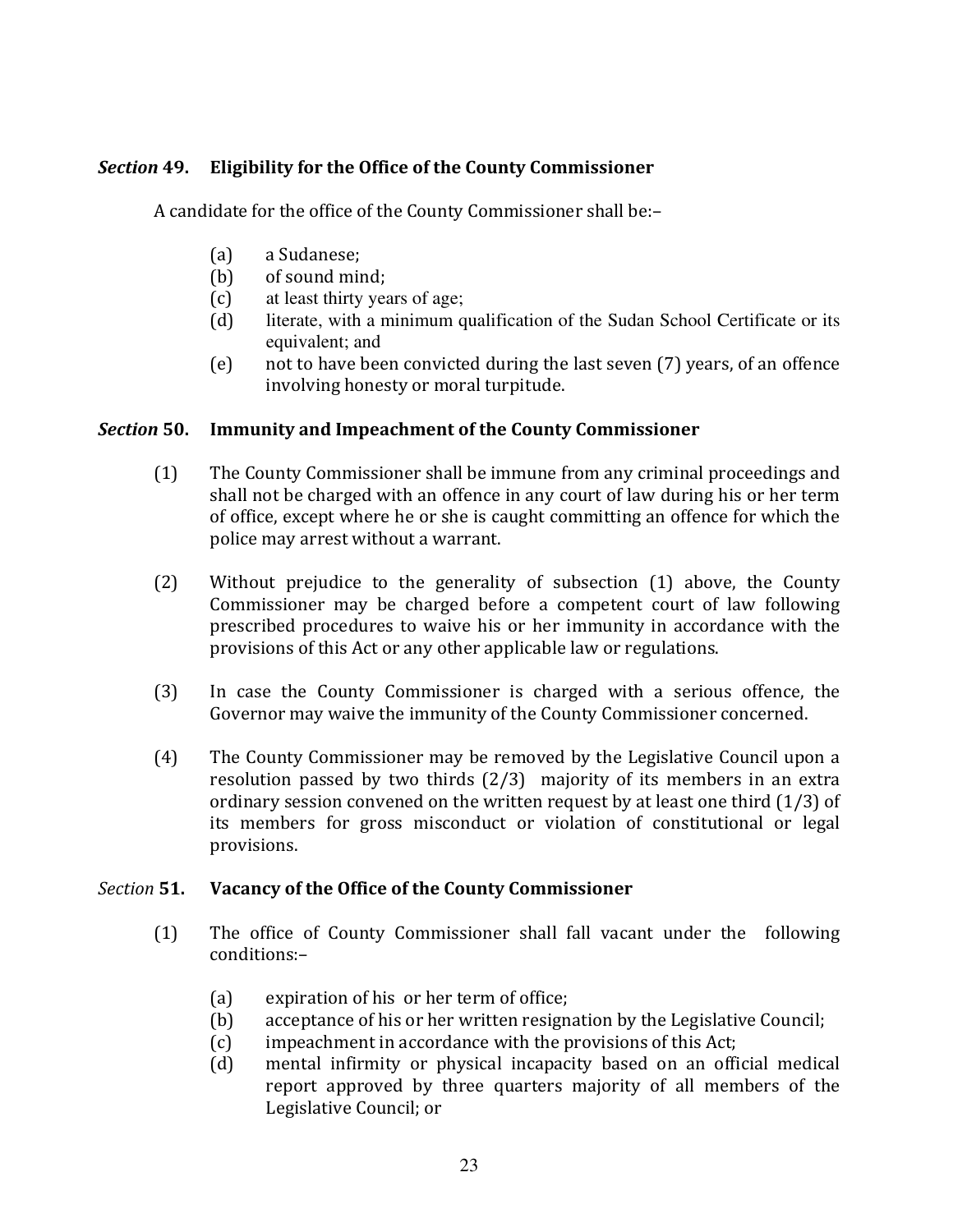- $(e)$ death.
- Where the post of County Commissioner falls vacant, the Executive Director of  $(2)$ the County shall act pending election of the new Commissioner.
- $(3)$ The vacant post of the County Commissioner shall be filled within sixty (60) days from the date of the occurrence of the vacancy.

### Section 52. **Powers and Functions of the County Commissioner**

The County Commissioner shall be the head of the Local Government in the County and shall, inter alia, exercise the following functions and duties:-

- $(a)$ organise the executive institutions of the County to perform their functions and duties diligently and effectively;
- (b) preserve the security of the County and protect its people and its territorial integrity;
- $(c)$ maintain law and order in the County;
- execute policies passed and By-laws enacted by the Legislative Council,  $(d)$ resolutions and decisions of the Executive Council;
- $(e)$ preside over the meetings of the County Executive Council;
- initiate legislations and amendments to the Legislative Council and  $(f)$ assents and signs them into law;
- summon, adjourn or prorogue the Legislative Council in consultation  $(g)$ with the Chairperson of the Legislative Council;
- mobilize and organize the general public to play an effective role in  $(h)$ service delivery and development;
- coordinate the activities and functions of the government, non- $(i)$ governmental organizations, private sector and community ventures within the County; and
- perform other functions and duties as may be prescribed by law,  $(i)$ delegated by the State Authorities or the Government of Southern Sudan or as may be authorised by the Legislative Council.

### Section 53. **The Mayor**

- $(1)$ There shall be a Mayor for each City or Municipal Council.
- $(2)$ The Mayor shall be directly elected by the people of the City or Municipal Council by universal suffrage in a general election.
- $(3)$ The tenure of office of the Mayor shall be four (4) years from the date of assuming office, and may be re-elected for one additional term only.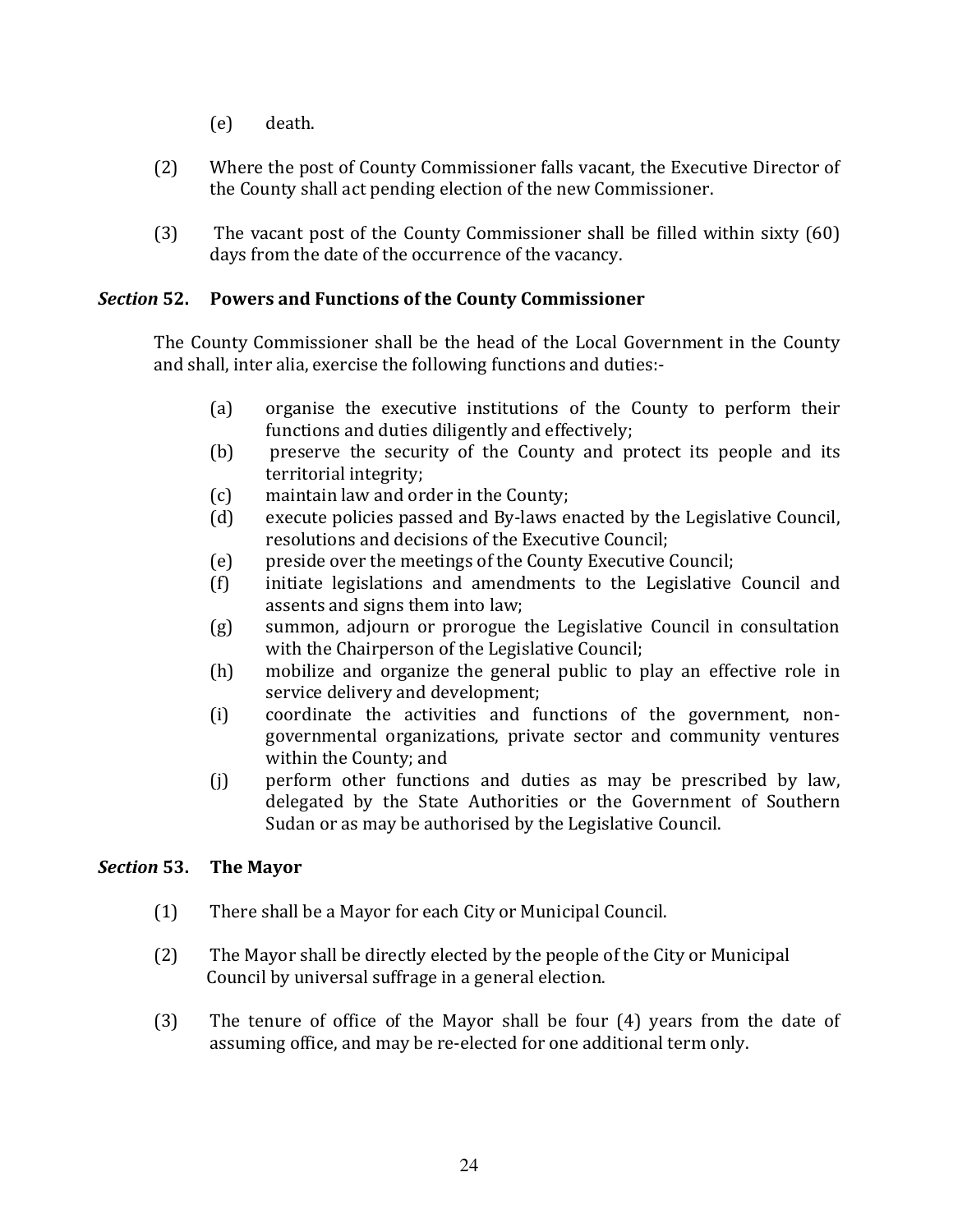- $(4)$ The Mayor shall:-
	- (a) be the head of the City or Municipal Council;
	- (b) be the Chairperson of the City or Municipal Council Security Committee;
	- (c) be the representative of the State Governor in the City or Municipal Council:
	- (d) not be a member of the Legislative Council; and
	- (e) be accountable to the Legislative Council in the discharge of his or her functions and duties.

# Section 54. Eligibility for the Office of the Mayor

A candidate for the office of the Mayor shall:-

- a) be a Sudanese:
- b) be of sound mind;
- c) be at least thirty years of age;
- d) be literate, with a minimum qualification of the Sudan School Certificate or its equivalent: and
- e) not to have been convicted during the last seven (7) years, of an offence involving honesty or moral turpitude.

#### Section 55. **Immunity and Impeachment of the Mayor**

- $(1)$ The Mayor shall be immune from any criminal proceedings and shall not be charged with an offence in any court of law during his or her term of office, except where he or she is caught committing an offence for which the police may arrest without a warrant.
- Without prejudice to the generality of subsection (1) above, the Mayor may be  $(2)$ charged before a competent court of law following prescribed procedures to waive his or her immunity in accordance with the provisions of this Act or any other applicable law or regulations.
- $(3)$ In case the Mayor is charged with a serious offence, the Governor may waive the immunity of the Mayor.
- The Mayor may be removed by the Legislative Council upon a resolution  $(4)$ passed by two thirds  $(2/3)$  majority of its members in an extra ordinary session convened on the written request by at least one third  $(1/3)$  of its members for gross misconduct or violation of constitutional or legal provisions.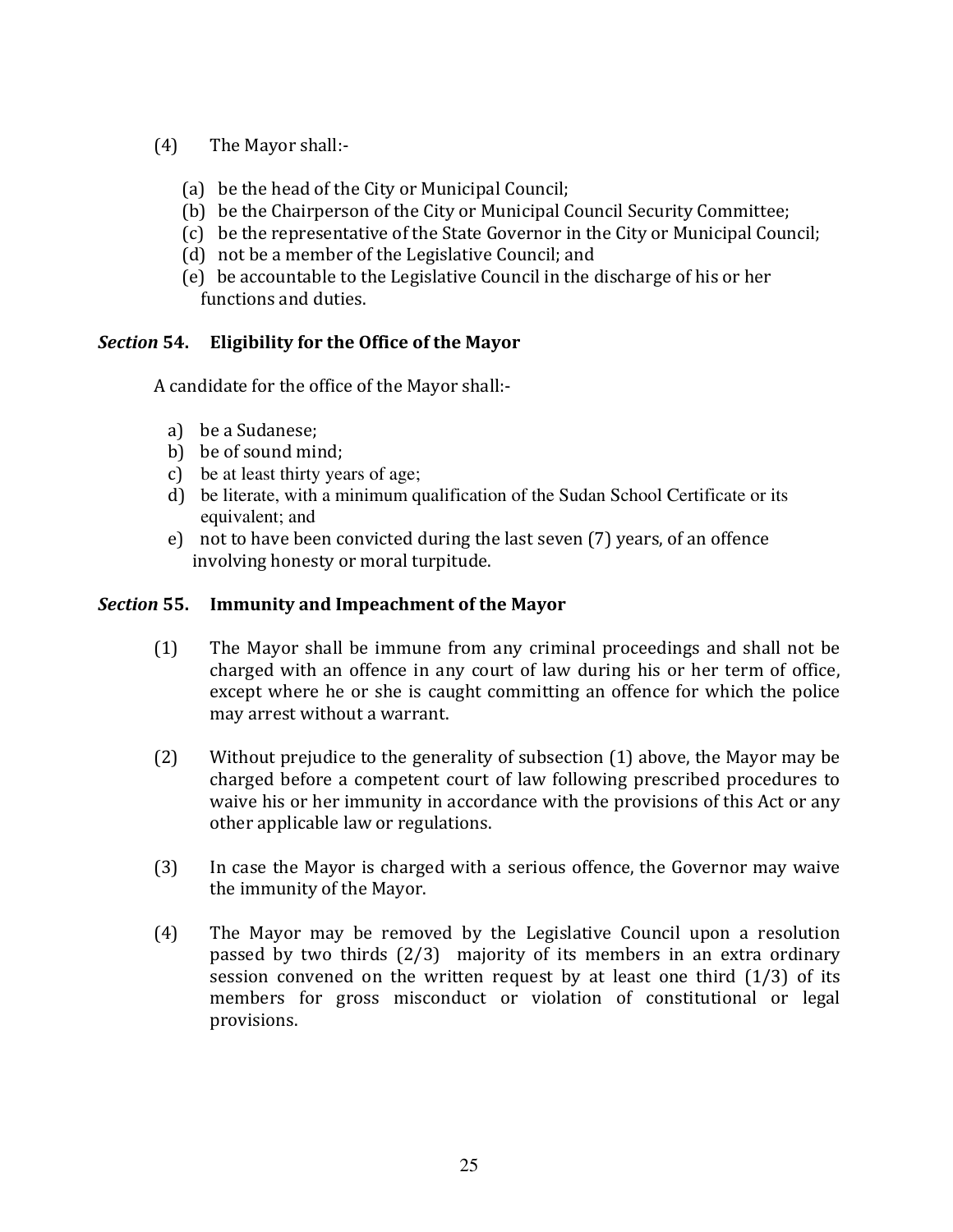# Section 56. Vacancy of the Office of the Mayor

- $(1)$ The office of Mayor shall fall vacant under the following conditions:-
	- $(a)$ expiration of his or her term of office;
	- acceptance of his or her written resignation by the Legislative Council;  $(b)$
	- impeachment in accordance with the provisions of this Act;  $(c)$
	- $(d)$ mental infirmity or physical incapacity based on an official medical report approved by three quarters majority of all members of the Legislative Council; or
	- death.  $(e)$
- $(2)$ Where the post of the Mayor falls vacant, the Executive Director of the City or Municipal Council shall act pending election of the new Mayor.
- $(3)$ The vacant post of the Mayor shall be filled within sixty (60) days from the date of the occurrence of the vacancy.

# Section 57. Powers and Functions of the Mayor

The Mayor shall be the head of the City or Municipal Council and shall, inter alia, exercise the following functions and duties:-

- organise the executive institutions of the City or Municipality to  $(a)$ perform their functions diligently and effectively;
- $(b)$ preserve the security of the City or Municipality and protect its people and its territorial integrity;
- $(c)$ maintain law and order in the City or Municipality;
- $(d)$ execute policies passed and by-laws enacted by the Legislative Council. resolutions and decisions of the Executive Council:
- preside over the meetings of the City or Municipal Executive Council;  $(e)$
- initiate legislations and amendments to the Legislative Council and  $(f)$ assents and signs them into law;
- $(g)$ summon, adjourn or prorogue the Legislative Council in consultation with the Chairperson of the Legislative Council;
- $(h)$ mobilize and organize the general public to play an effective role in service delivery and development;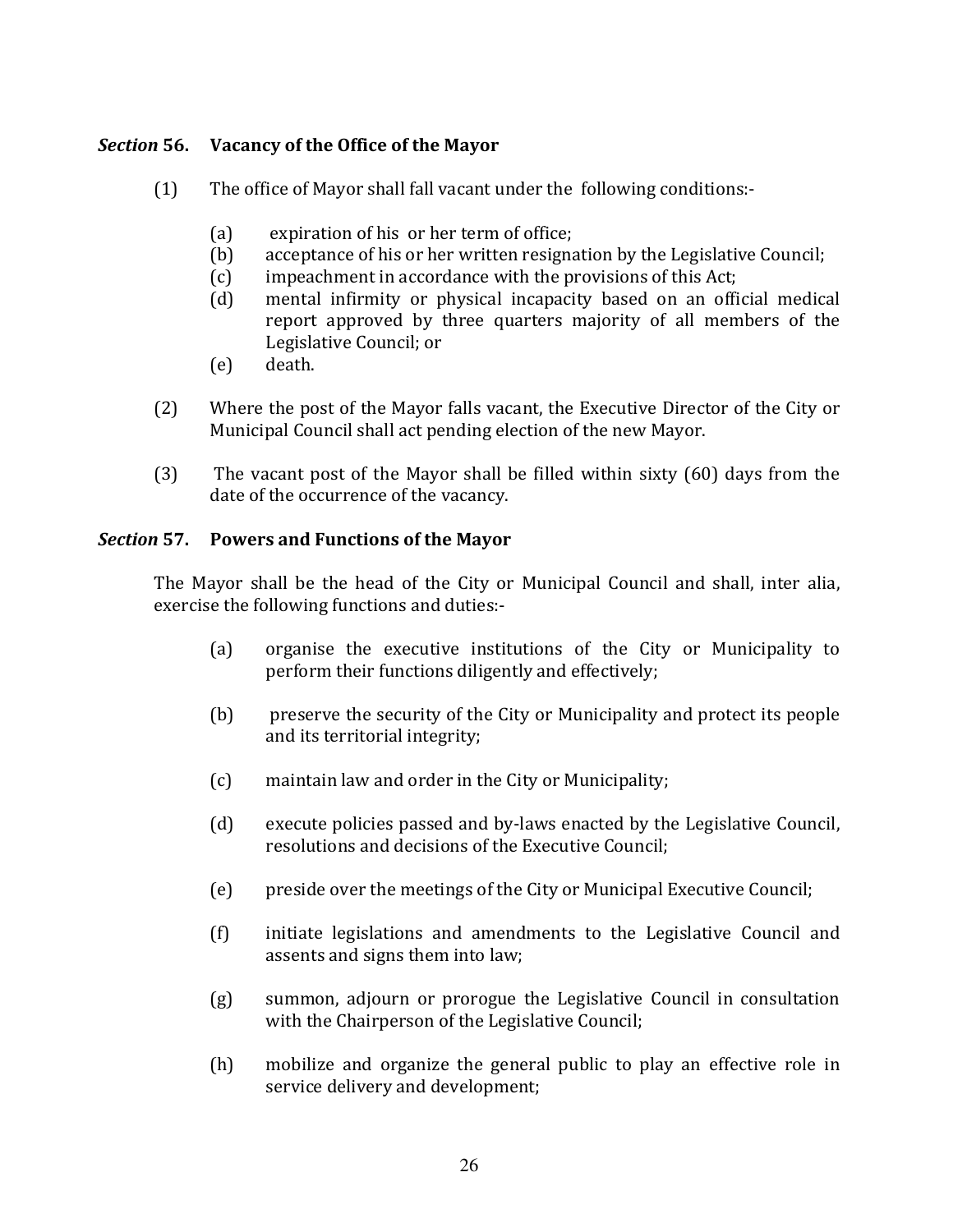- $(i)$ coordinate the activities and functions of the government, nongovernmental organizations, private sector and community ventures within the City or Municipal Council; and
- $(i)$ Perform other functions and duties as may be prescribed by law, delegated by the State Authorities or the Government of Southern Sudan or as may be authorised by the Legislative Council.

#### Section 58. Oath of the County Commissioner/Mayor

Upon assumption of office, the County Commissioner/Mayor elect shall take the following oath before the State Governor:-

County/City/Municipality, do hereby swear by Almighty God/solemnly affirm that I shall bear faith and true allegiance to ......... and its people; that I shall obey and respect the will of the people, the decentralised system of governance and democracy, abide by the provisions of the Local Government Act, 2009, the Interim State, Southern Sudan, and the National Constitutions; and that I shall faithfully and conscientiously discharge my functions and duties and serve the people to the best of my ability, so help me God/God is my witness".

### **CHAPTER VII**

# THE CIVIL SERVICE OF THE COUNCIL

#### Section 59. The Chief Administrator of the Council

- $(1)$ Each Local Government Council shall be headed by a Chief Administrator from the general list of the Local Government Administrative Officers of the State, who shall be the head of civil service of the Council.
- The titles of the Chief Administrators of the Local Government Councils shall  $(2)$ vary according to the type and status of the Council as follows:-
	- (a) Executive Director, for a County Council;
	- (b) Chief Executive Officer, for a City Council;
	- (c) Chief Executive Officer, for a Municipal Council; and
	- (d) Town Clerk, for a Town Council.
- $(3)$ All the Chief Administrators shall have similar civil service positions and grades.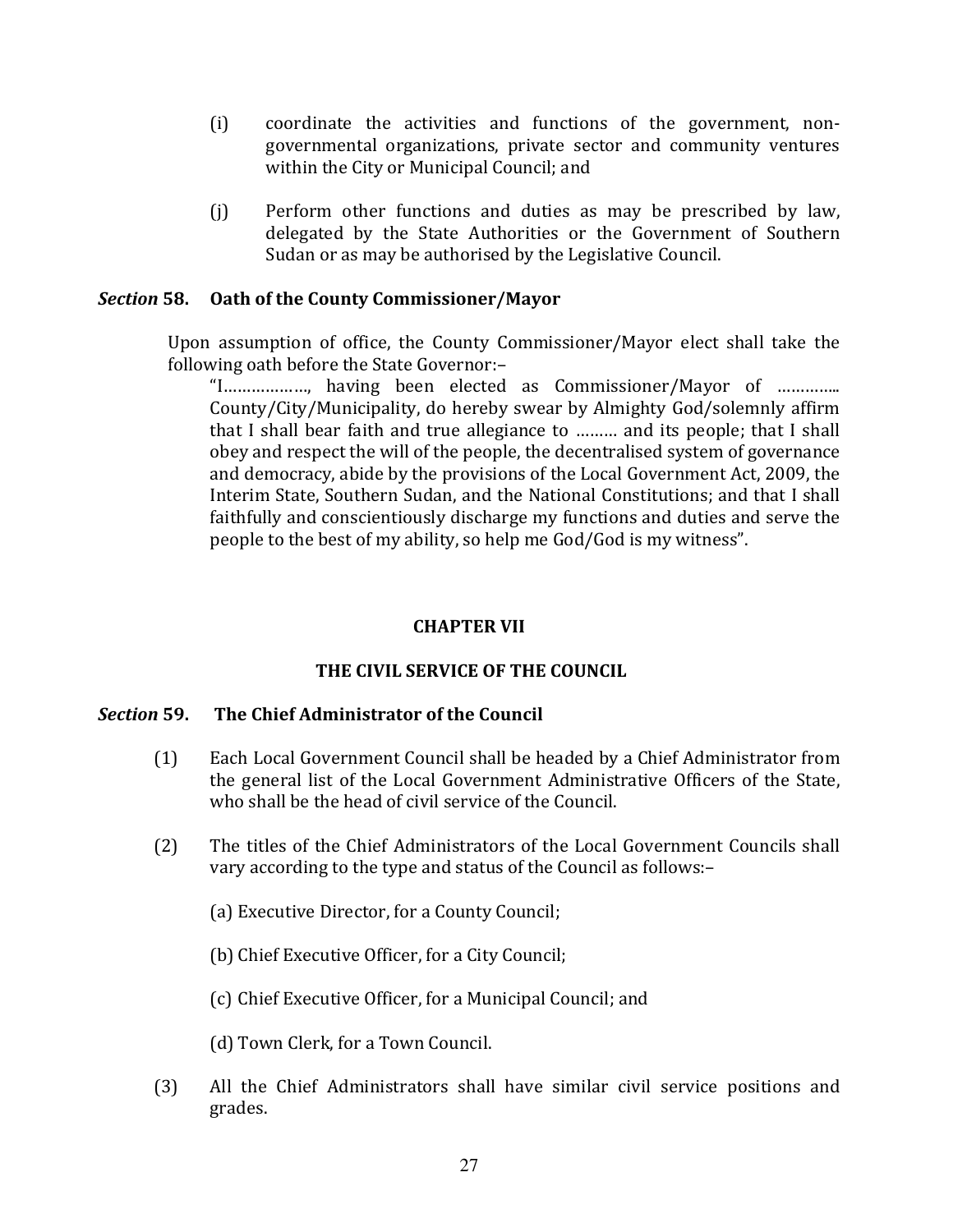- $(4)$ A Grade "C" County, shall compose of two Councils, one Town Council and one Rural Council, where:-
	- The Town Council shall be headed by a Town Clerk, and the Rural  $(a)$ Council shall be headed by a Deputy Executive Director.
	- $(b)$ The Town Clerk and the Deputy Executive Director, who shall be in the same grade, shall be subordinate to the County Executive Director.

### Section 60. The County Executive Director

There shall be a County Executive Director for each County who shall be an appointed official from the general list of Local Government Administrative Officers of the State.

### Section 61. Powers, Functions and Duties of the County Executive Director

- The County Executive Director shall be the chief administrator of the County  $(1)$ Council, and shall:-
	- $(a)$ be the deputy of the County Commissioner;
	- $(b)$ be the head of the civil service of the County; and
	- be the chief financial officer of the County.  $(c)$
- $(2)$ Notwithstanding the provisions of sub-section (1) above, the County Executive Director shall, *inter alia*, exercise the following powers, functions and duties:-
	- $(a)$ represent the County Commissioner in the County Council;
	- (b) advise the County Commissioner on all technical matters of the Council administration:
	- $(c)$ oversee the public order functions of the County Council;
	- $(d)$ implement policy decisions and programmes of the County Council;
	- $(e)$ supervise the administration and management of the County Council finances, personnel, stores, workshops, public utilities and recreational centres, procurement and the maintenance of movable and immovable public assets;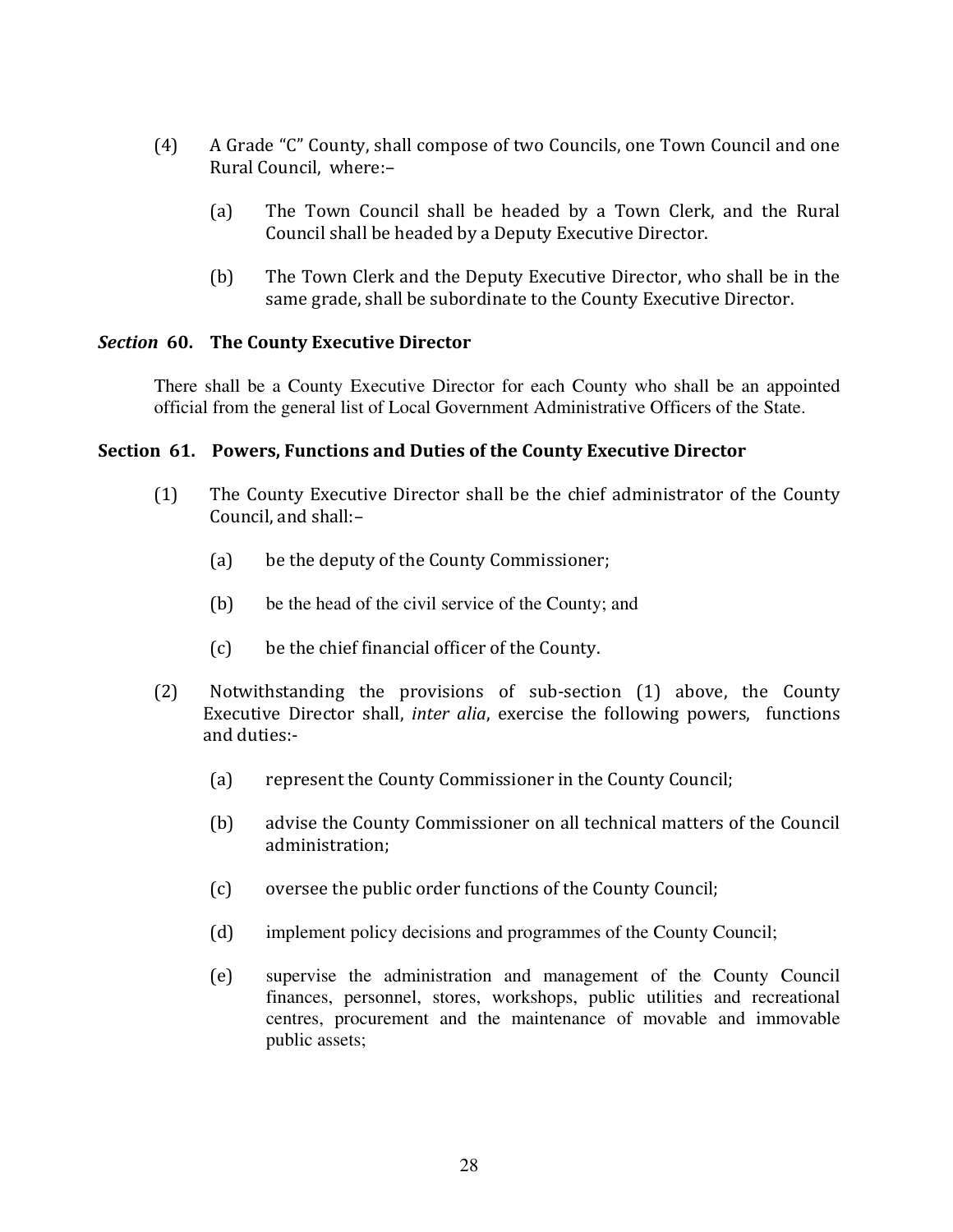- $(f)$ ensure implementation and execution of the resolutions of the County Council on all matters:
- monitor and evaluate the programmes and activities of the County Council;  $(g)$
- $(h)$ supervise and coordinate the technical functions of the Council departments;
- $(i)$ conduct performance appraisal of the seconded staff and report on their work to the County Commissioner and the State Ministries concerned;
- $(i)$ develop capacity development programmes and make recommendations for the support and technical staff and administrative officers, to the State Ministries concerned:
- $(k)$ safe custody of all County Council records and funds;
- $(1)$ mobilise and organise the general public to play an effective role in service delivery and development;
- $(m)$ coordinate government, non-governmental, private and community activities and functions in the County Council; and
- Perform other functions and duties as may be prescribed by any  $(n)$ applicable law and/or delegated by the County Commissioner.

### Section 62. The Chief Executive Officer

There shall be a Chief Executive Officer for each Municipal and City Council. He or she shall be an appointed official from the general list of Local Government Administrative Officers of the State.

### Section 63. Powers, Functions and Duties of the Chief Executive Officer

- $(1)$ The Chief Executive Officer shall be the chief administrator of the City or Municipal Council, and shall be:-
	- $(a)$ the deputy of the Mayor;
	- $(b)$ the head of the civil service of the City or Municipal Council; and
	- $(c)$ the chief financial officer of the City or Municipality.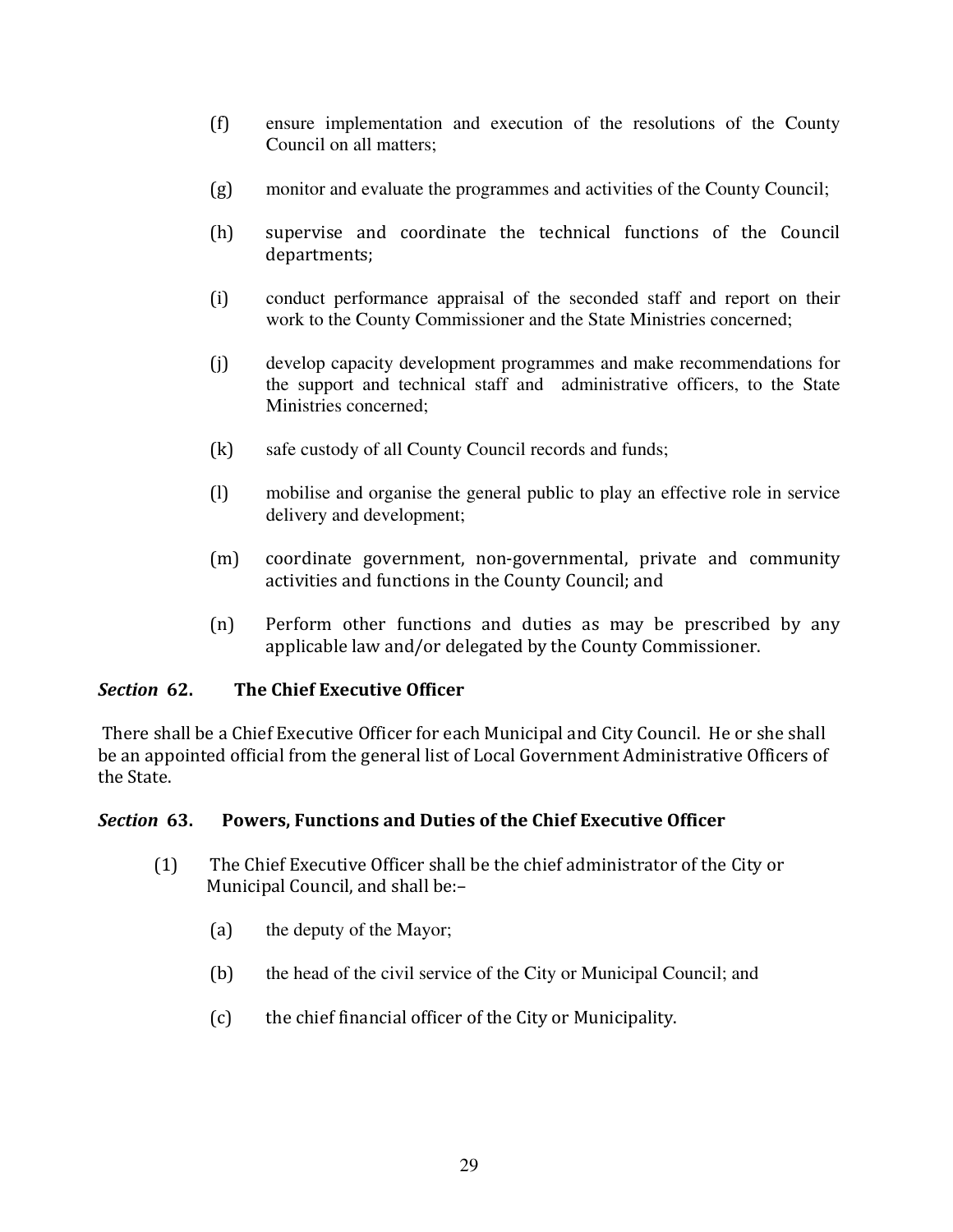- Notwithstanding the provisions of sub-section (1) above, the Chief  $(2)$ Executive Officer shall, *inter alia*, exercise the following powers, functions and duties:
	- represent the Mayor in the City or Municipal Council;  $(a)$
	- $(b)$ advise the Mayor on all technical matters of the City or Municipal Council administration:
	- $(c)$ Oversee public order and functions of the City or Municipal Council;
	- $(d)$ implement the policy decisions and programmes of the City or Municipal Council:
	- $(e)$ supervise the administration and management of the City or Municipal Council finances, personnel, stores, workshops, public utilities and recreational centres, procurement and the maintenance of movable and immovable public assets;
	- $(f)$ implementation and/or execution of the resolutions of the City or Municipal Council on all matters:
	- monitor and evaluate the programmes and activities of the City or Municipal  $(g)$ Council:
	- $(h)$ supervise and coordinate the technical functions of the City or Municipal departments:
	- $(i)$ conduct performance appraisal of the seconded staff and report on their work to the Mayor and the State Ministries concerned;
	- $(i)$ develop capacity development programmes and make recommendations for the support and technical staff and administrative officers, to the State Ministries concerned:
	- $(k)$ ensure safe custody of all City or Municipal Council records and funds;
	- $(1)$ mobilise and organise the public to play an effective role in service delivery and development;
	- $(m)$ coordinate government, non-governmental, private and community activities and functions in the City or Municipal Council; and
	- $(n)$ Perform other functions and duties as prescribed by any other applicable law and/or delegated by the Mayor.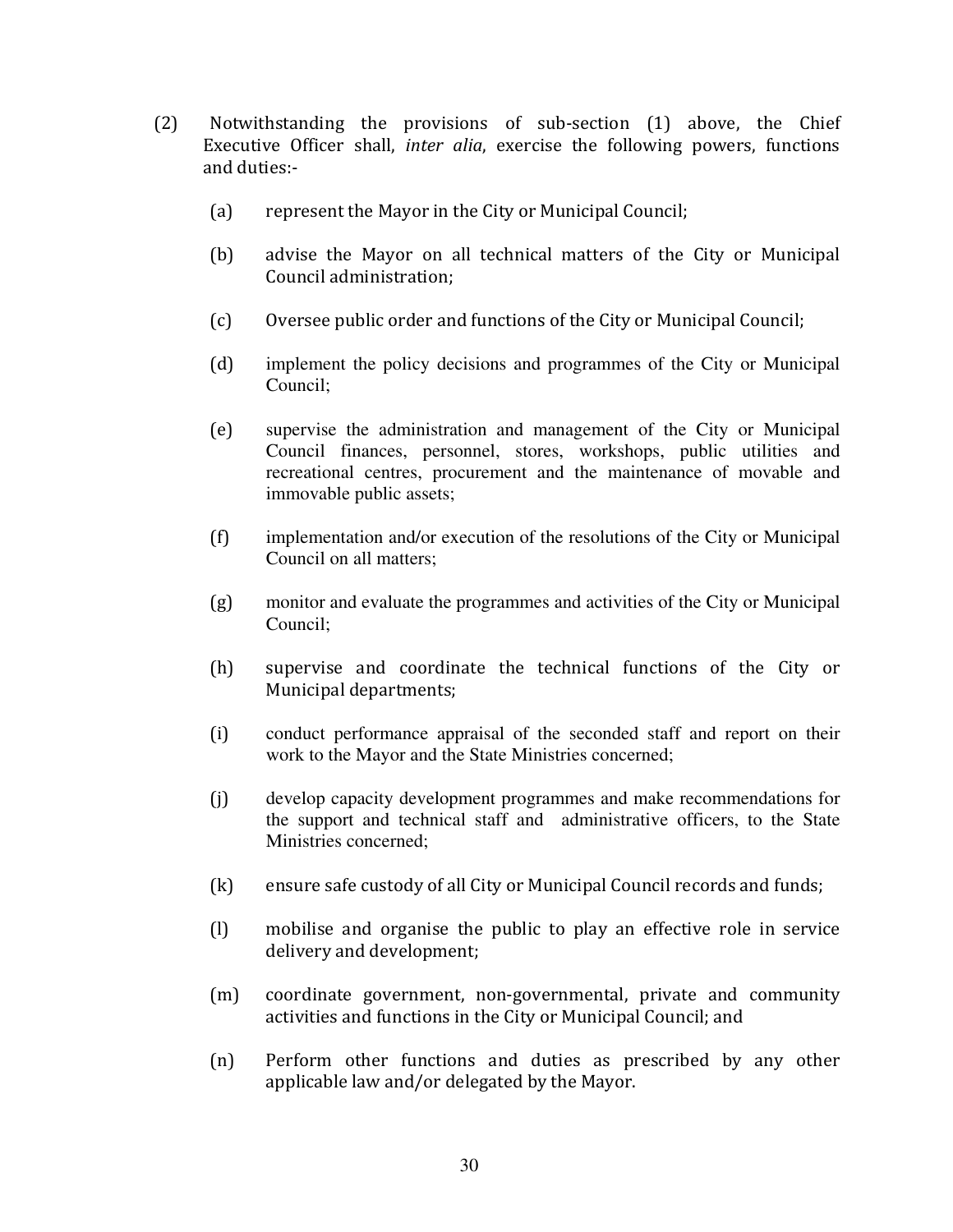# Section 64. The Town Clerk

There shall be a Town Clerk for each Town Council who shall be appointed from the general list of Local Government Administrative Officers of the State.

#### Section 65. Powers, Functions and Duties of the Town Clerk

- (1) The Town Clerk shall be the Chief Administrator of the Town Council and shall  $he$ the: $-$ 
	- (a) Chairperson of the Town Security Committee;
	- (b) Head of the Town Executive Council; and
	- (c) Chief financial officer of the Town Council.
- $(2)$  Notwithstanding the provisions of sub-section  $(1)$  above, the Town Clerk shall, *inter alia*, exercise the following powers, functions and duties:-
	- (a) represent the County Commissioner in the Town Council;
	- (b) advise the County Commissioner on all technical matters of the Town Council administration;
	- (c) oversee public order functions of the Town Council;
	- implement policy decisions and programmes of the Town Council;
	- supervise the administration and management of the Town Council finances, personnel, stores, workshops, public utilities and recreational centres, procurement and maintenance of movable and immovable public assets;
	- implementation and/or execution of the resolutions of the Town Council on all matters;
	- monitor and evaluate programmes and activities of the Town Council;
	- (h) supervise and coordinate the technical functions of the Town Council departments;
	- conduct performance appraisal of the seconded staff and report on their work to the County Commissioner and the State Ministries concerned;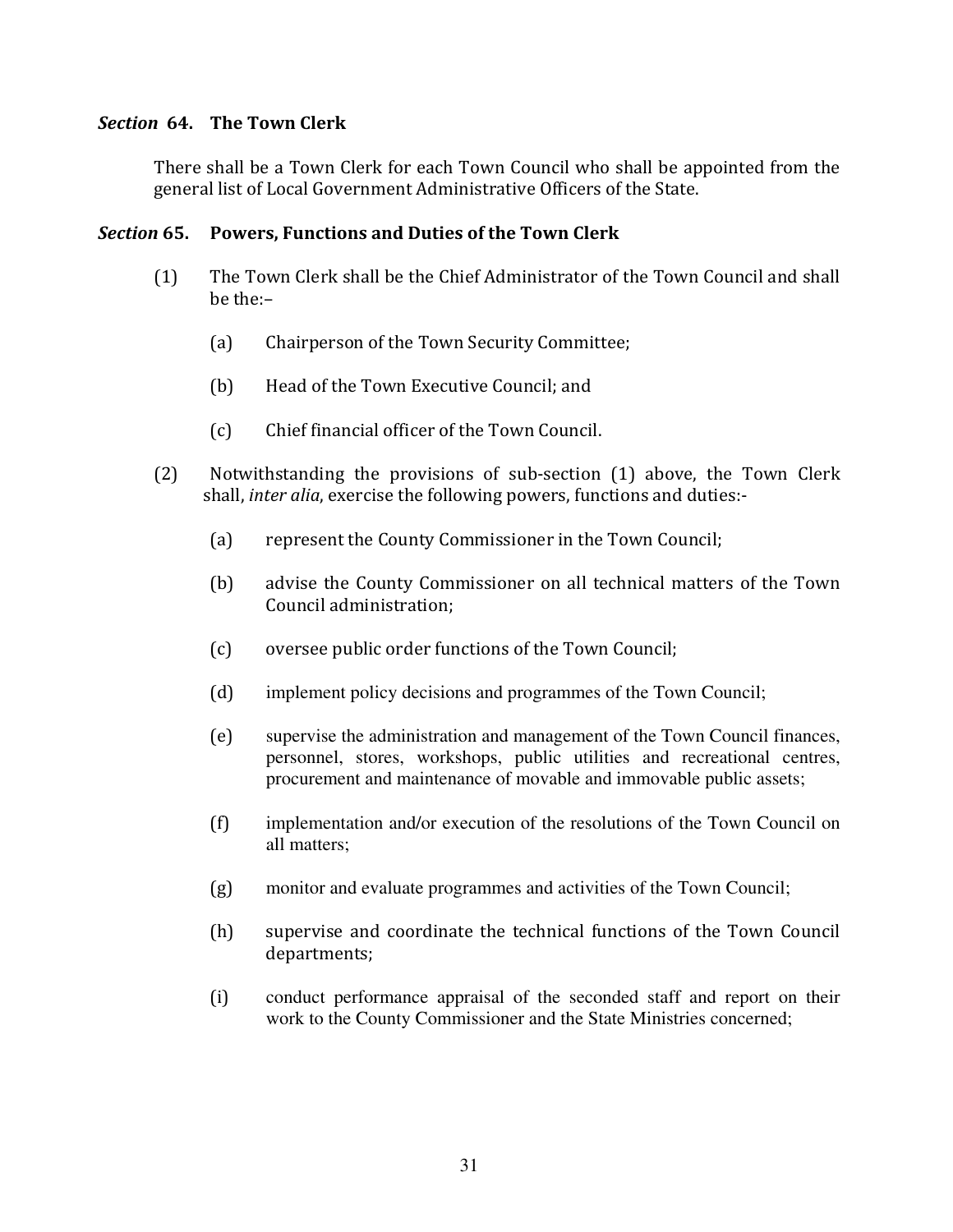- develop capacity development programmes and make recommendations for  $(i)$ the support and technical staff and administrative officers, to the State Ministries concerned:
- $(k)$ ensure safe custody of all Town Council records and funds;
- mobilise and organise the public to play an effective role in service delivery  $(1)$ and development;
- $(m)$ coordinate government, non-governmental, private and community activities, functions and duties in the Town Council; and
- $(n)$ perform other functions and duties as may be prescribed by any other applicable law and/or delegated by the County Commissioner.

# Section 66. The Local Government Administrative Officers

- The Local Government Administrative Officers shall be professional officers of  $(1)$ the Civil Service of the States and other institutions of local governance, who shall be recruited by the State and trained into the Local Government Administrative Cadre of Southern Sudan.
- $(2)$ The following shall be the qualifications for eligibility for recruitment into the Local Government Administrative Officer profession:-
	- $(a)$ a university degree or its equivalent;
	- $(b)$ Sudan School Certificate or its equivalent with a minimum of five years experience in a related field;
	- passing an examination set for recruitment of Administrative Officer  $(c)$ Cadets:
	- $(d)$ be twenty two years of age, medically fit and of good character; and
	- $(e)$ not a political activist.
- $(3)$ The training of Local Government Administrative Officers shall be conducted by the Local Government Board in collaboration with the concerned State Ministry of Local Government and Law Enforcement provided that:
	- the recruited administrative cadet officers shall undergo induction  $(a)$ courses in public administration;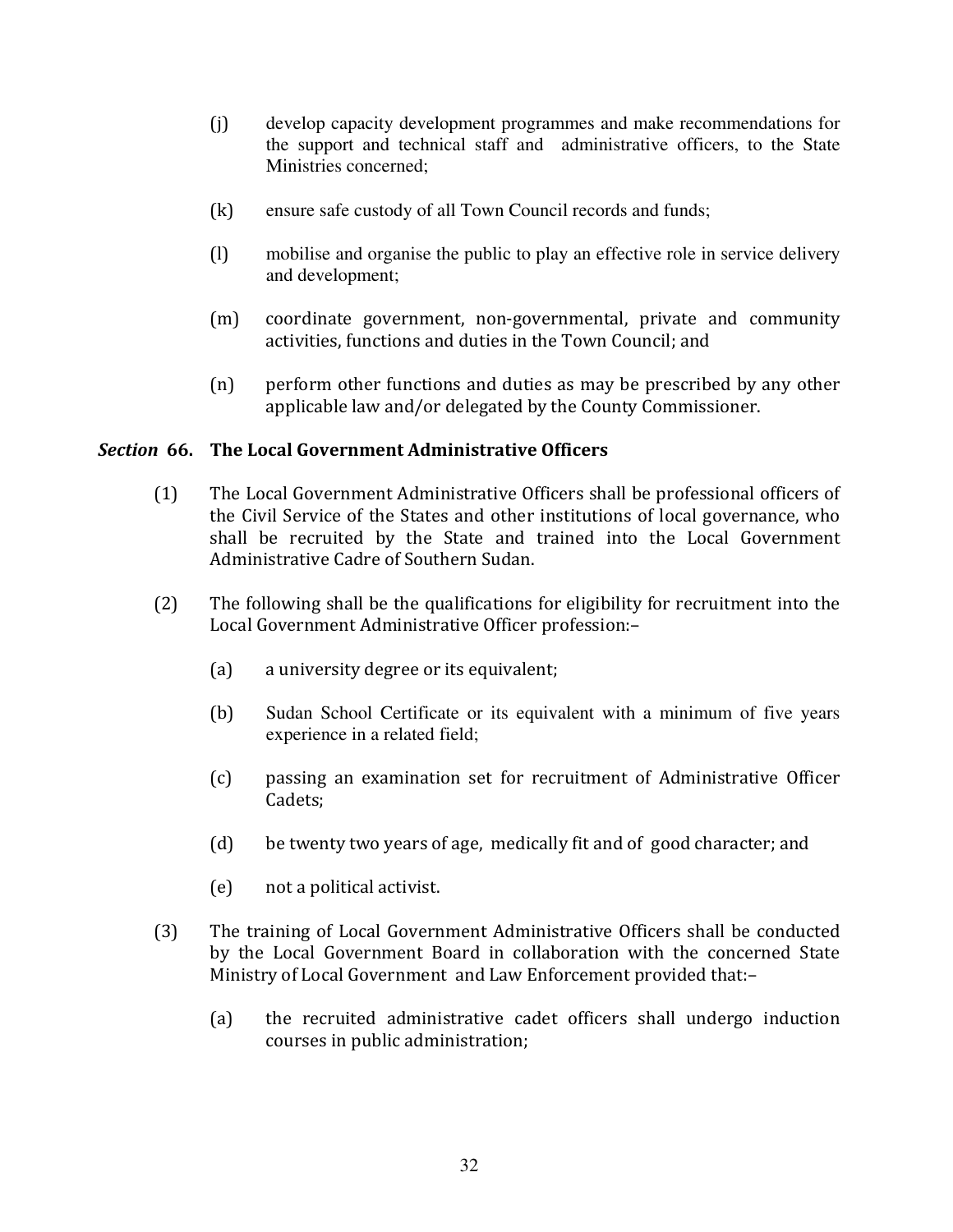- $(b)$ the successful cadet officers shall be appointed on eighteen months probation period before confirmation into the Local Government administrative cadre:
- $(c)$ the cadet officers shall undergo practical field work through Local Council attachments for six months during their probation period upon the completion of their induction course;
- $(d)$ the junior administrative officers shall attend a three months council management course within one year of their confirmation and appointment into Local Government service to qualify them to work as executive officers;
- $(e)$ the executive officers shall attend a three months middle management course after promotion and shall be due for their second middle management course to qualify them for promotions to the posts of inspectors of Local Government within three years; and
- the leadership courses for senior administrators and specialized  $(f)$ courses for all other officers shall be provided through the career development professional training of Local Government Administrative Officers.
- Internal Transfers of Local Government Administrative Officers within each  $(4)$ State shall be the competence of the State Ministry in-charge of Local Government provided that:
	- the Local Government Board shall maintain the General List of all  $(a)$ Administrative Officers in Southern Sudan according to their batches any seniority as approved by the Council of Ministers of the Government of Southern Sudan:
	- $(b)$ the Local Government Board may deploy cadet officers under training to work in any part of Southern Sudan, as deemed fit and necessary; and
	- $(c)$ internal transfers within the States shall be in accordance with the Local Government Board schedules and guidelines.
- $(5)$ The promotion of Local Government Administrative Officers shall be the responsibility of the State Ministry of Local Government and Law Enforcement, provided that:
	- the preparation by the Local Government Board of promotion criteria  $(a)$ and the procedures to be followed by the State Ministry of Local Government and Law Enforcement to guide the promotion processes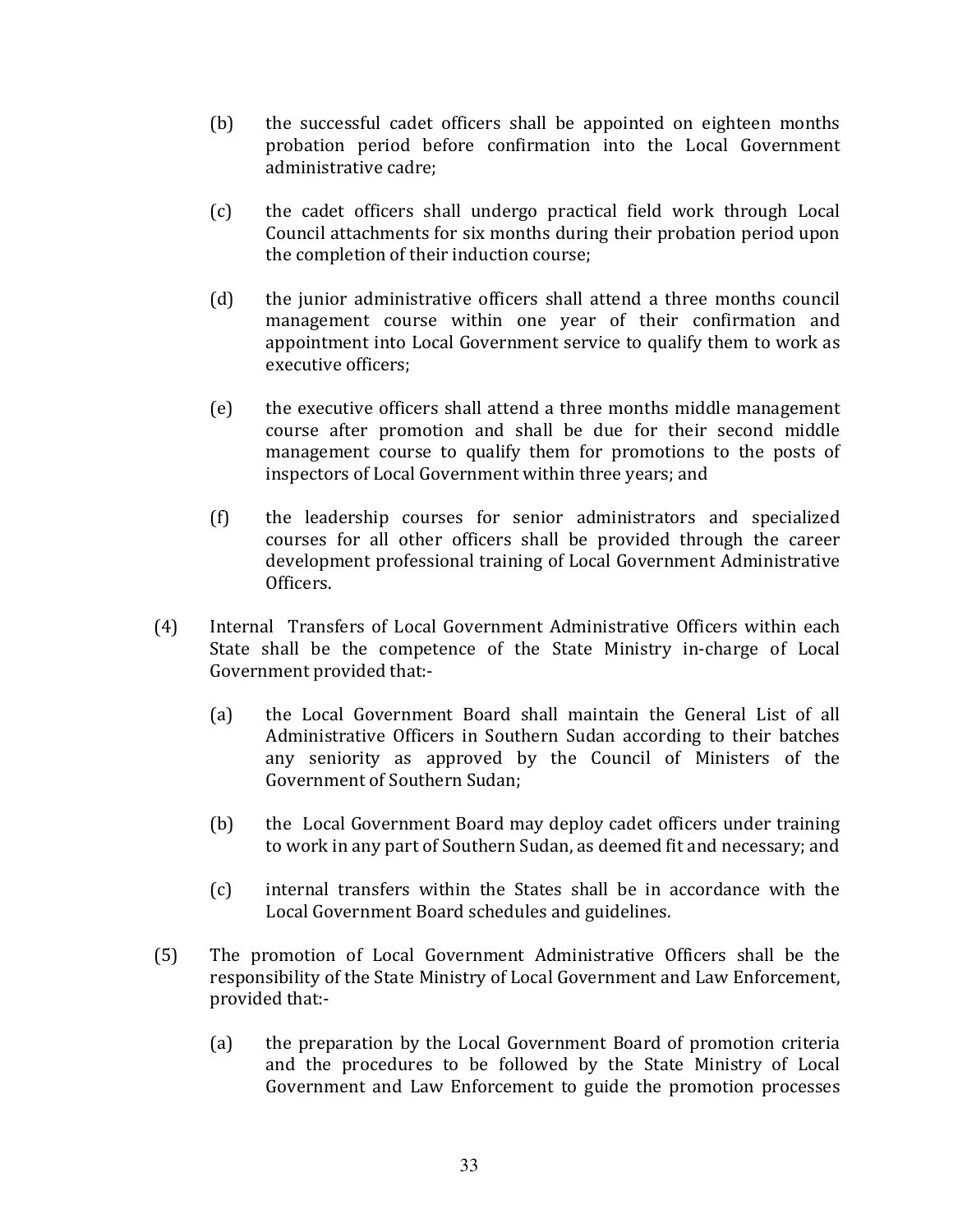for submission of confidential reports of each administrative officer for promotion;

- $(b)$ the submission by the Chief Administrators of the Local Government Councils recommendations for the promotion of Administrative Officers due for promotion shall be to the Director General of the State Ministry of Local Government and Law Enforcement:
- $(c)$ the formation by the Local Government Board of Technical Committees to process the promotions upon receipt of the recommendations of the State Ministries of Local Government and Law Enforcement; and
- $(d)$ the submission by the Local Government Board of the valid lists of promotions to the State Ministry of Local Government and Law Enforcement for deliberations and adoption of final resolution by the State Council of Ministers.
- $(6)$ The Local Government Administrative Officers shall be supervised and disciplined at the State level by the chief administrators in their respective councils in accordance with the Public Service Law, Rules and Regulations.
- $(7)$ For the purposes of justice and fairness in the management of the affairs of the Local Government Administrative Officers, the following conditions shall be observed:-
	- $(a)$ it shall be the duty of each Chief Administrator of the Council to ascertain that the disciplinary procedures are fair and conducted according to the law;
	- $(b)$ each Chief Administrator shall assume full responsibility to protect all the Local Government Administrative Officers under his or her supervision or control against any form of victimization; and
	- $(c)$ any Administrative Officer who becomes a victim of any form of victimisation shall have the right to appeal to the Local Government Board, after having exhausted all the necessary procedures as provided for by the Public Service Law, Rules and Regulations.
- $(8)$ Local Government Administrative Officer shall be immune from any criminal proceedings and shall not be charged with an offence in any court of law during his or her term of office, except where he or she is caught committing an offence for which the police may arrest without a warrant.
- $(9)$ Without prejudice to the generality of subsection (8) above, a Local Government Administrator may be charged before a competent court of law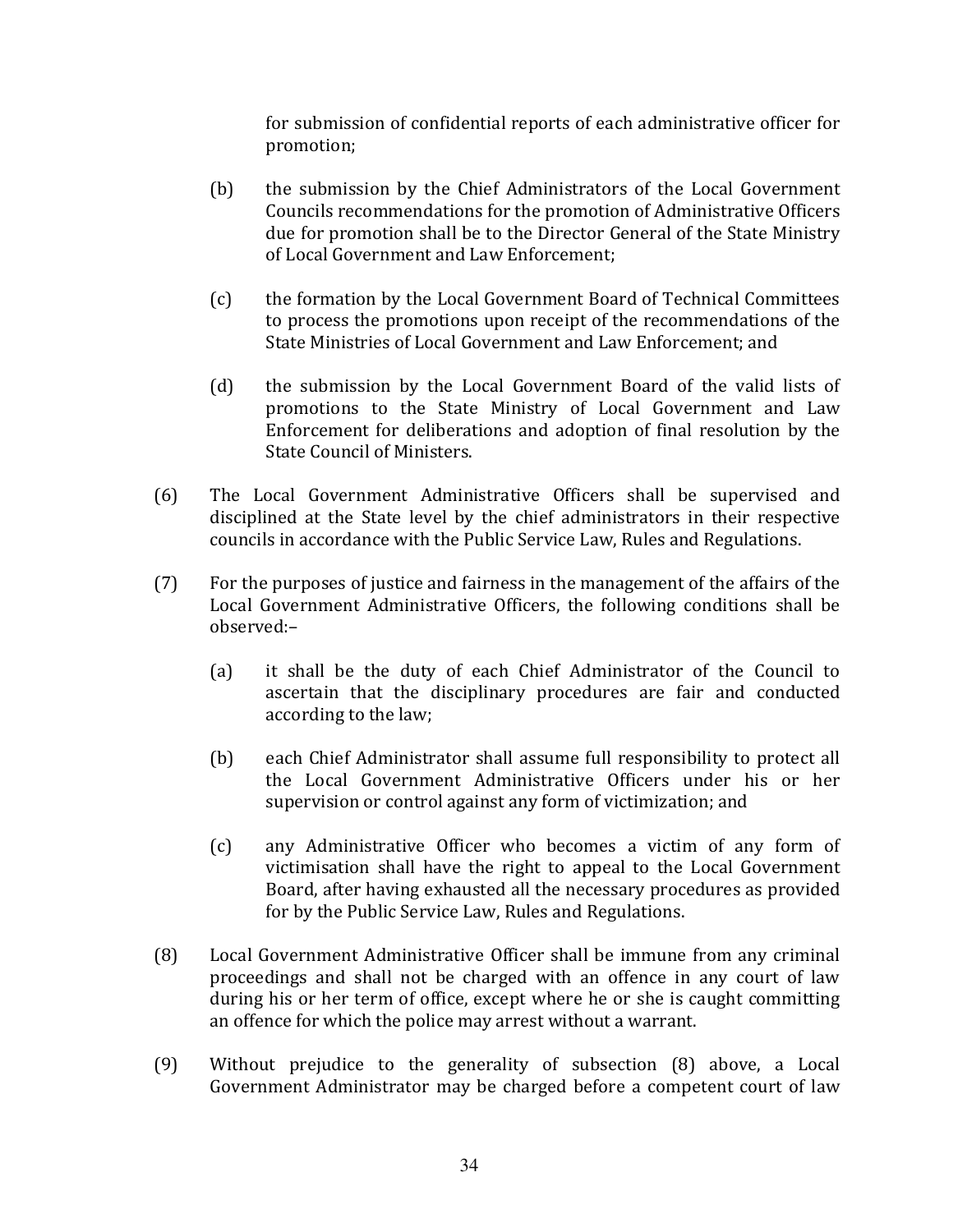following prescribed procedures to waive his or her immunity in accordance with the provisions of this Act and any other applicable law or regulations.

 $(10)$ In case a Local Government Administrator is charged with serious crime, his or her immunity may be waived by the County Commissioner or Mayor, as the case may be.

# Section 67. Seconded Staff of the Council

- $(1)$ The State Authorities may second their departmental staff to the Local Government Councils to manage the corresponding departments of the Councils.
- $(2)$ The seconded staff shall be posted to fill the vacant posts of the Council establishment as shown in its nominal roll on the request of the Council Authority.
- $(3)$ Once transferred to the Council, the seconded Staff shall be directed, supervised and managed by the Authorities of the Council concerned.
- $(4)$ The performance reports shall be sent to the mother departments in accordance with the provisions of this Act and the Public Service Law, Rules and Regulations.

# Section 68. Local Staff of the Council

- The Local Government Councils shall have the right to recruit and terminate  $(1)$ the service of their Local Staff in accordance with their terms and conditions of service, as prescribed by this Act and any other applicable law or regulations.
- Each Council shall regulate the functions of its local staff; maintain the records  $(2)$ for their welfare which shall provide for their post-service benefits, and their pensions.

# **CHAPTER VIII**

# **LOCAL GOVERNMENT PLANNING AND FINANCE**

# Section 69. The Principle of Integrated Participatory Planning:

 $(1)$ The preparation of the Council plans shall be based on an integrated participatory approach, which encompasses the departmental plans of all the units of the Council.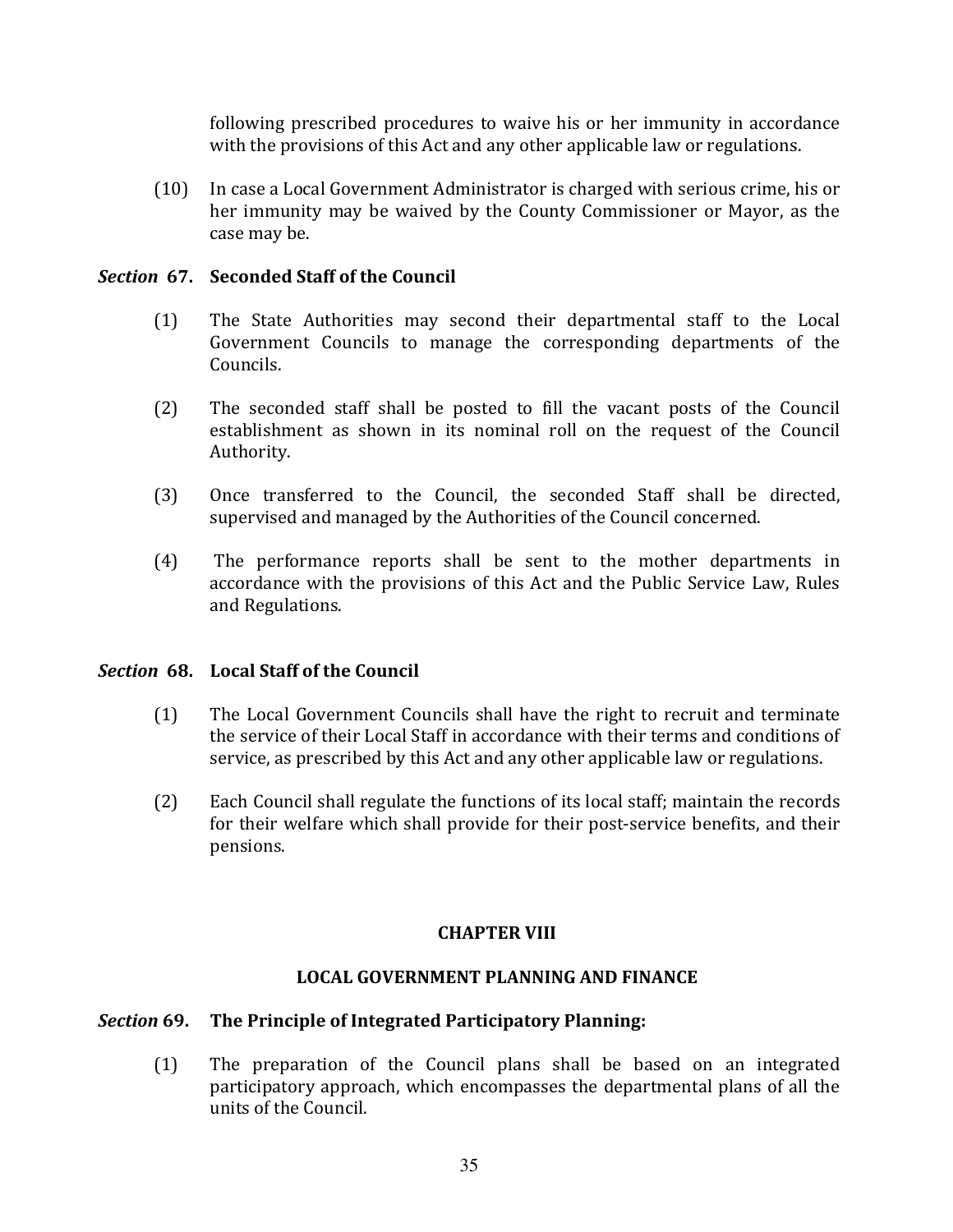$(2)$ The Council plans shall be made up of annual, medium and long term plans.

### Section 70. The Council Planning Unit

- $(1)$ Each Local Government Council shall establish a Council Planning Unit which shall be charged with the preparation of all the service delivery and the socioeconomic development plans of the Council.
- The Planning Unit shall within its mandate plan for the provision of basic or  $(2)$ primary services, in conformity with the State and GOSS sectoral plans and policies.

#### Section 71. **Functions and Duties of the Planning Unit**

The functions and duties of the Planning Unit shall be as follows:-

- $(1)$ Identify, analyse and prioritise the needs of the Council.
- $(2)$ Prepare the Council Plan and Budget for approval by the Legislative Council
- $(3)$ Monitor and supervise the implementation of the Council Plan and Budget.
- $(4)$ Coordinate and monitor the activities of all development partners in the implementation of the Council projects.
- Perform any other functions and duties as may be assigned to it.  $(5)$

#### **Implementation and Execution of the Council Plan** Section 72.

- $(1)$ Upon approval of the plan, its management, implementation and execution shall be the responsibility of the Chief Administrator of the Council.
- $(2)$ The Chief Administrator shall periodically render progress reports to the Executive Council for purposes of accountability.

#### Section 73. **Sources of Local Government Finance**

- The Local Government Council shall be funded by a combination of  $(1)$ government grants, locally generated revenues, community contributions, grants and donations from organisations and individuals and loans in accordance with its credit worthiness or any other sources authorized by law.
- $(2)$ Each Council shall raise funds from its sources to meet its expenditures.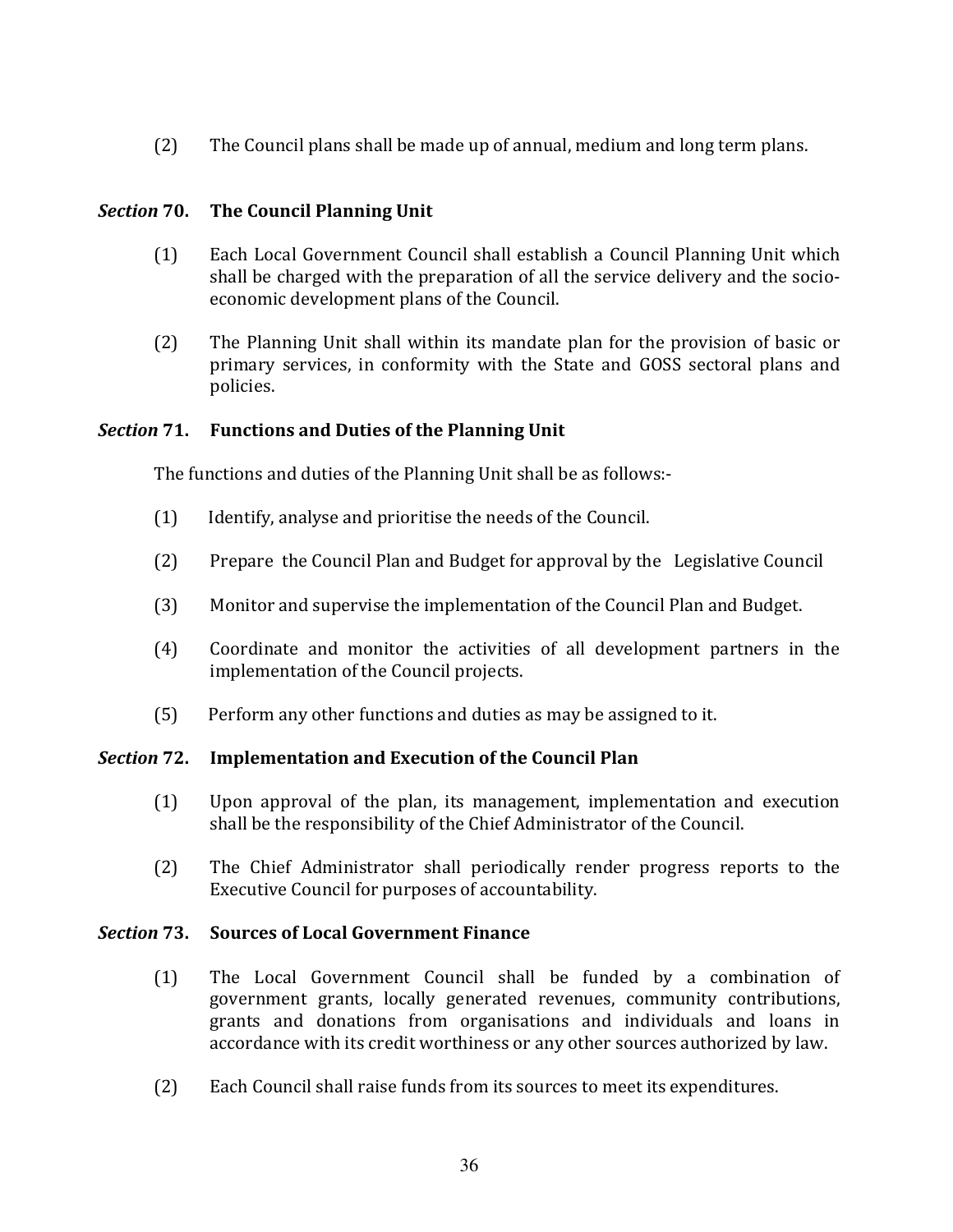# **Section 74.** Local Sources of Revenue

The Local Government Councils may generate Revenue from the following sources:-

 $(1)$  Taxes:-

- $(a)$ Council property tax
- $(b)$ social service tax;
- $(c)$ Council land tax;
- $(d)$ animal tax;
- $(e)$ gibana tax;
- $(f)$ Council sales tax;
- $(g)$ capital gains tax;
- $(h)$ produce tax (ushur); and
- $(i)$ any other taxes as may be authorized by law, rules and regulations
- (2) Local Rates:-
	- (a) user service charges;
	- (b) license fee;
	- (c) administrative fines;
	- (d) royalties;
	- (e) permits;
	- (f) Customary court fees and fines;
	- (g) contract fees;
	- (h) auction fees;
	- (i) any other fees and charges as may be authorized by any
		- other law, rules and regulations

(3) Local Earnings from the Council Investments and Projects.

### **Section 75.** Community Contributions

Each Council may mobilize resources from the community in the following forms:-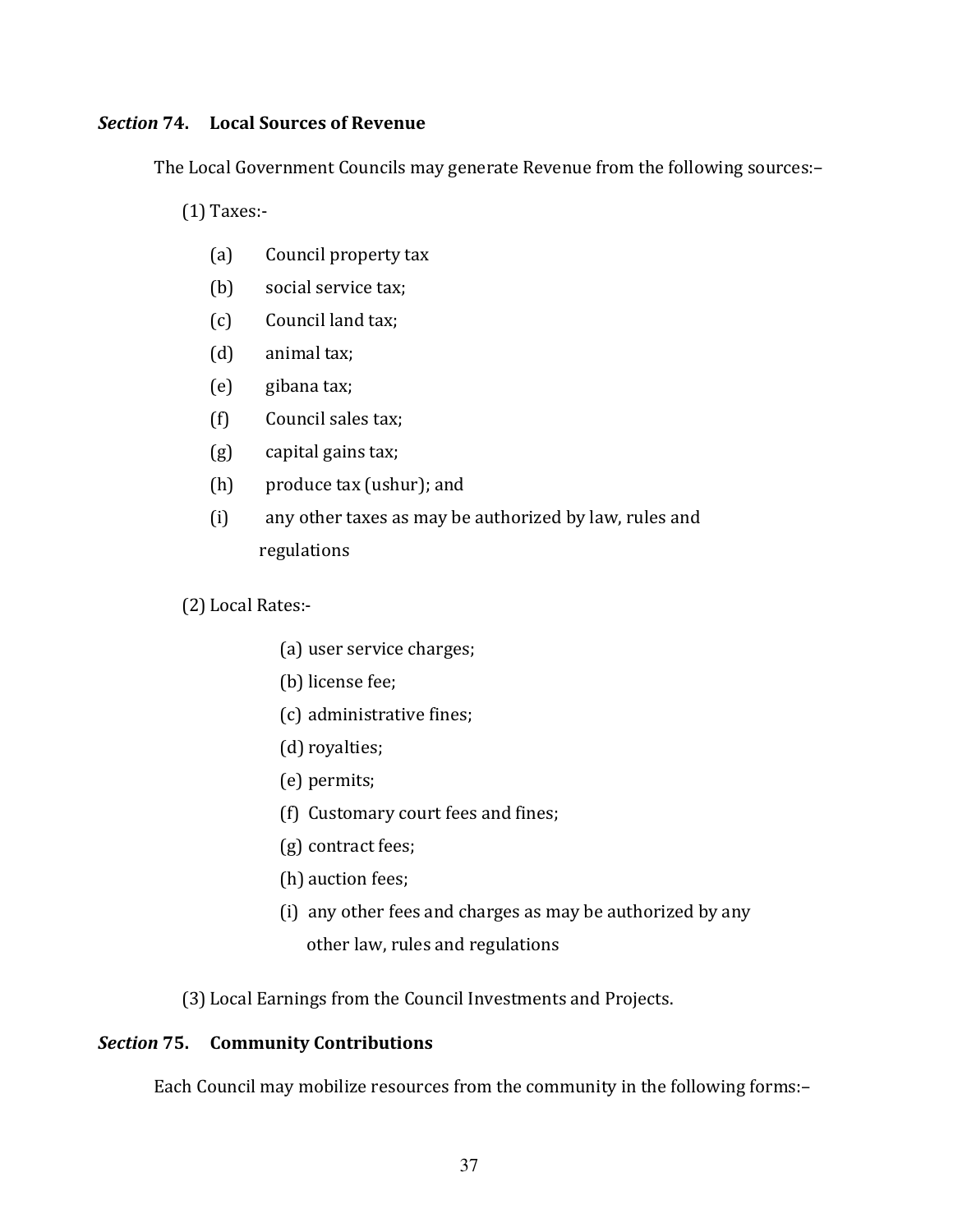- labour contribution;  $(a)$
- $(b)$ monetary contribution; and
- $(c)$ contribution in-kind.

# Section 76. Grant-in-Aid

**The** Local Government Council shall mobilize funds to meet its expenditures through accessing grants from governments, donors and donor agencies.

# **Section 77. Government Grants**

- (1) The Council shall receive grant-in-aid from the Government of Southern Sudan and the State.
- (2) The following grants may be allocated all or any of them to the Local Government Council from the Southern Sudan or state revenue:
	- conditional grants;  $(a)$
	- $(b)$ block grants;
	- $(c)$ equalization grants; and
	- $(d)$ State support grants.
- $(3)$ Any Government grant allocated under sub-section (1) above shall be disbursed through the State Authorities directly into the bank account of each Local Government Council, through which expenditure shall be regulated by the Local Government Council concerned.

#### Section 78. **Donor Grants**

- $(1)$ The donor grants may be:-
	- $(a)$ direct financial assistance to the Local Government Council concerned;
	- in-direct financial assistance to Local Government Council concerned,  $(b)$ channelled through donor agencies, international and national nongovernmental and community based organisation, operating in the particular Local Government Council area; or
	- technical assistance to the Local Government Councils.  $(c)$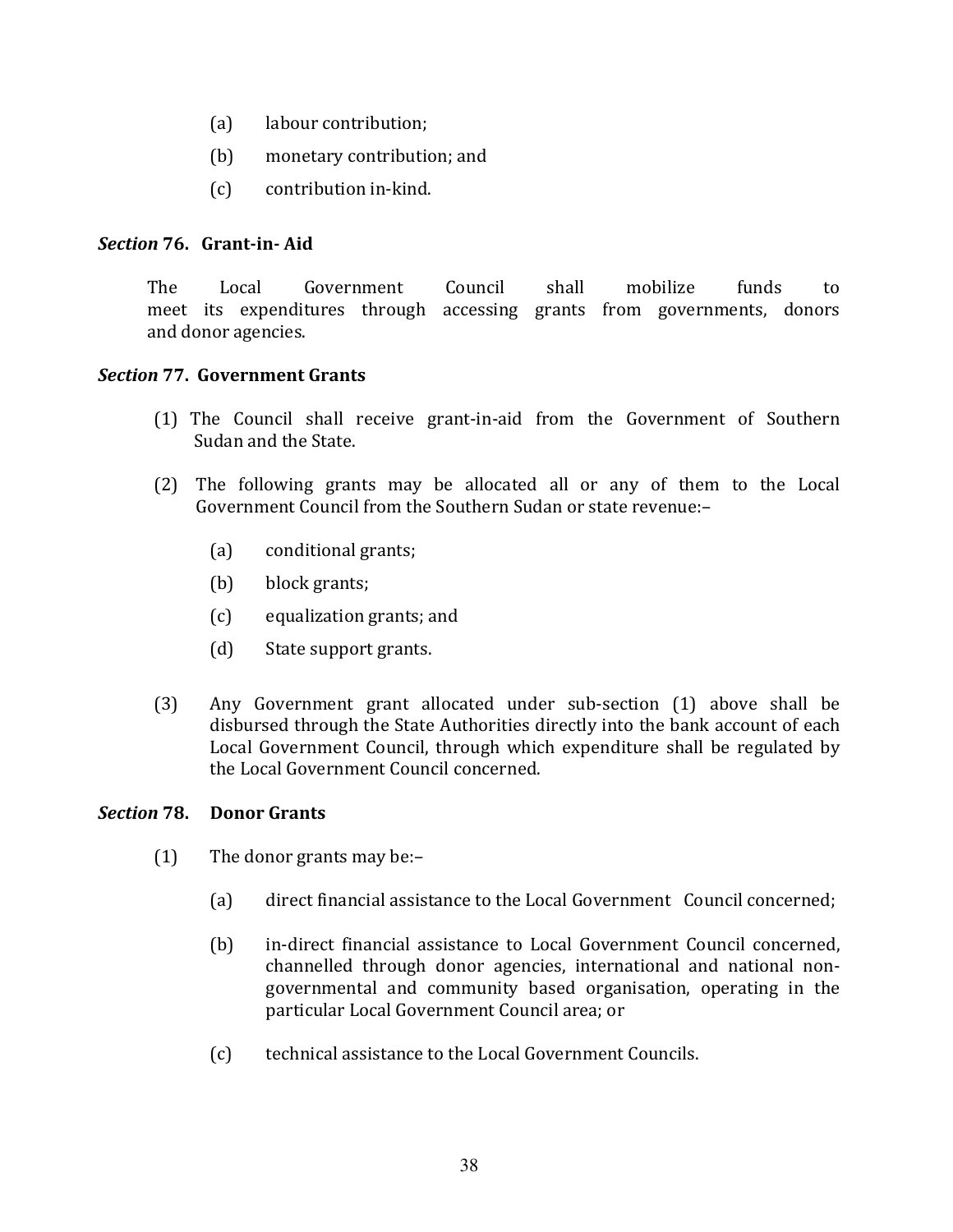- $(2)$ The direct and indirect assistances provided to the Local Government Authorities shall be included as the grant revenue components of the Local Council Development Plans and programs designed for implementation.
- $(3)$ The donor funds granted to any Local Government Council shall be kept in an account in a credible bank.

#### Section 79. Loans

- $(1)$ The Local Government Councils, as corporate bodies, shall, based on their credit worthiness, have the right to borrow.
- $(2)$ Each Council shall encourage and promote the establishment of micro-finance institutions from which it may access credit facilities for its projects.

#### **Section 80. Establishment of the Local Government Fund**

- $(1)$ There shall be established a Local Government Development Fund, which shall be a "basket fund" for all donations and contributions to the Local Government Councils to meet the recovery and development expenditures of the Councils.
- $(2)$ The main sources of the Local Government Development Fund shall be:
	- transfers from the Government of Southern Sudan for recovery and  $(a)$ community development projects at the local government level;
	- $(b)$ special funds allocated by the Government of Southern Sudan and the State Governments as supplementary funds to offset Local Government Council development budget deficits;
	- $(c)$ national donations and contributions earmarked to fund specified socio-economic and cultural projects at the Local Government level; and
	- $(d)$ international donations and contributions earmarked to support Local Government recovery and development programs.
- $(3)$ The Local Government Development Fund shall be administered by an autonomous management body constituted of two organs as follows:
	- a Steering Committee, which shall be the Fund policy making organ  $(a)$ composed of members from the relevant sectoral units and independent institutions of the Government of Southern Sudan, the State and Local Government Councils and the donor representatives as *ad-hoc* members: and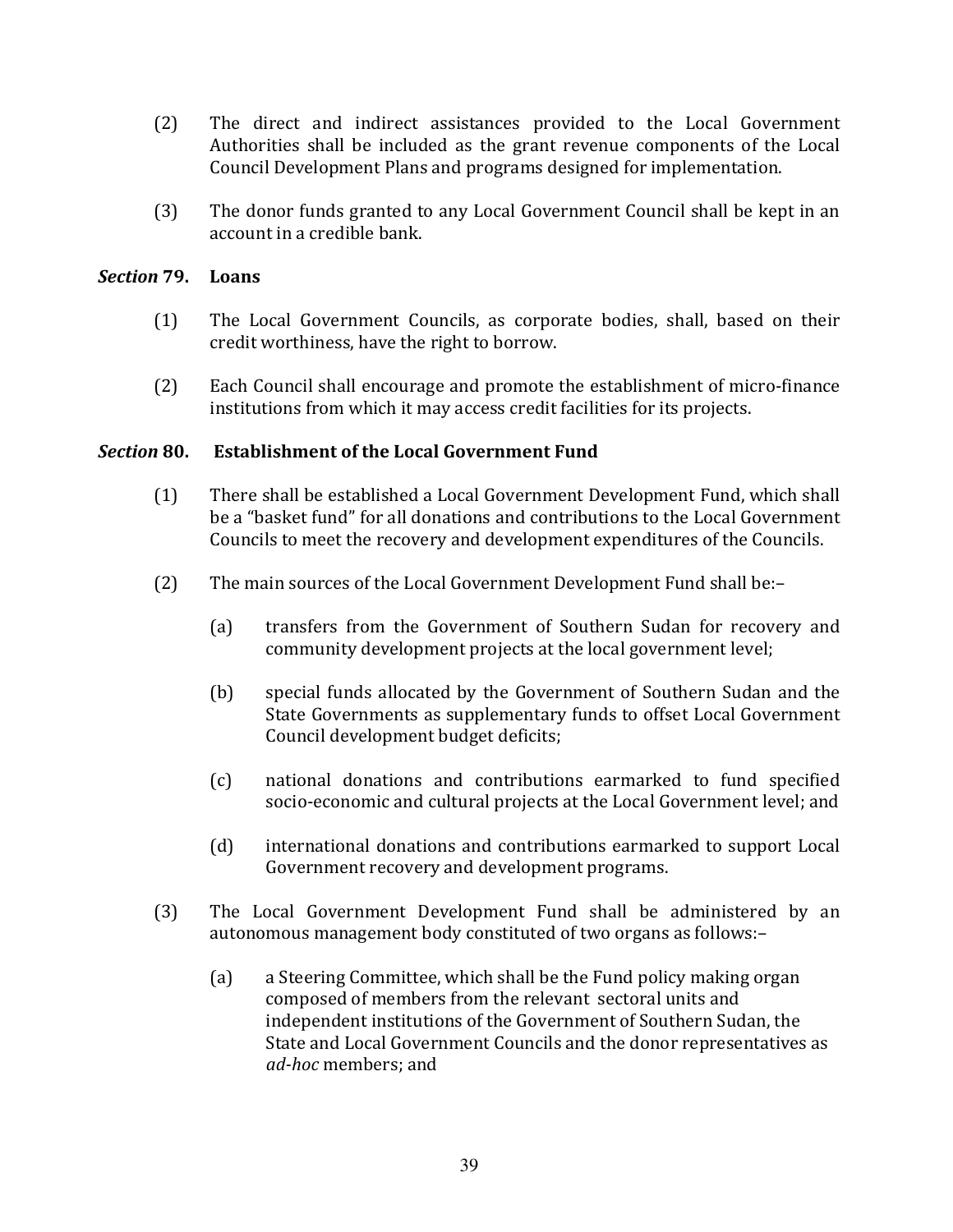- $(b)$ a Fund Secretariat which shall be the technical body of the Fund with the authority to manage its activities on day to day basis.
- $(4)$ The Ministry of Finance and Economic Planning of the Government of Southern Sudan shall make the necessary rules and regulations to -
	- $(a)$ guide the process of resource mobilization, management, monitoring and evaluation of the Fund activities: and
	- establish the financial and administrative mechanisms through which  $(b)$ the Local Government Councils and the civil society organizations of the Counties concerned, may access funding from the Local Government Fund.
- The Ministry of Finance and Economic Planning shall formulate, the necessary  $(5)$ rules and regulations to guide the adoption of relevant organizational policy directives for the Fund Steering Committee in order to:
	- focus on the recovery and community development projects as the  $(a)$ primary objects of funding;
	- $(b)$ develop the assessment and selection criteria for the determination of viable projects submitted by the Local Government Councils and civil society organizations applying to access funding; and
	- $(c)$ advise the Management Body of the Fund on the regulatory mechanisms and codes of conduct required for application in the management of the Fund.

### The Financial Year of the Councils **Section 81.**

- The financial year of the Local Government Councils shall commence on the  $(1)$ first day of January of every year and end on the thirty-first day of December of the same year.
- $(2)$ The Commissioner, Mayor or Town Clerk as the case may be, shall prepare and present to the Legislative Council before the beginning of the financial year, an Appropriation Act of the allocation of revenues and expenditure in accordance with the provisions of this Act.

### Section 82. **The Appropriation Bill**

- $(1)$ The Appropriation Bill shall include the narratives of:
	- a general evaluation of the economic and financial performance and  $(a)$ situation with detailed estimates of proposed revenue and expenditure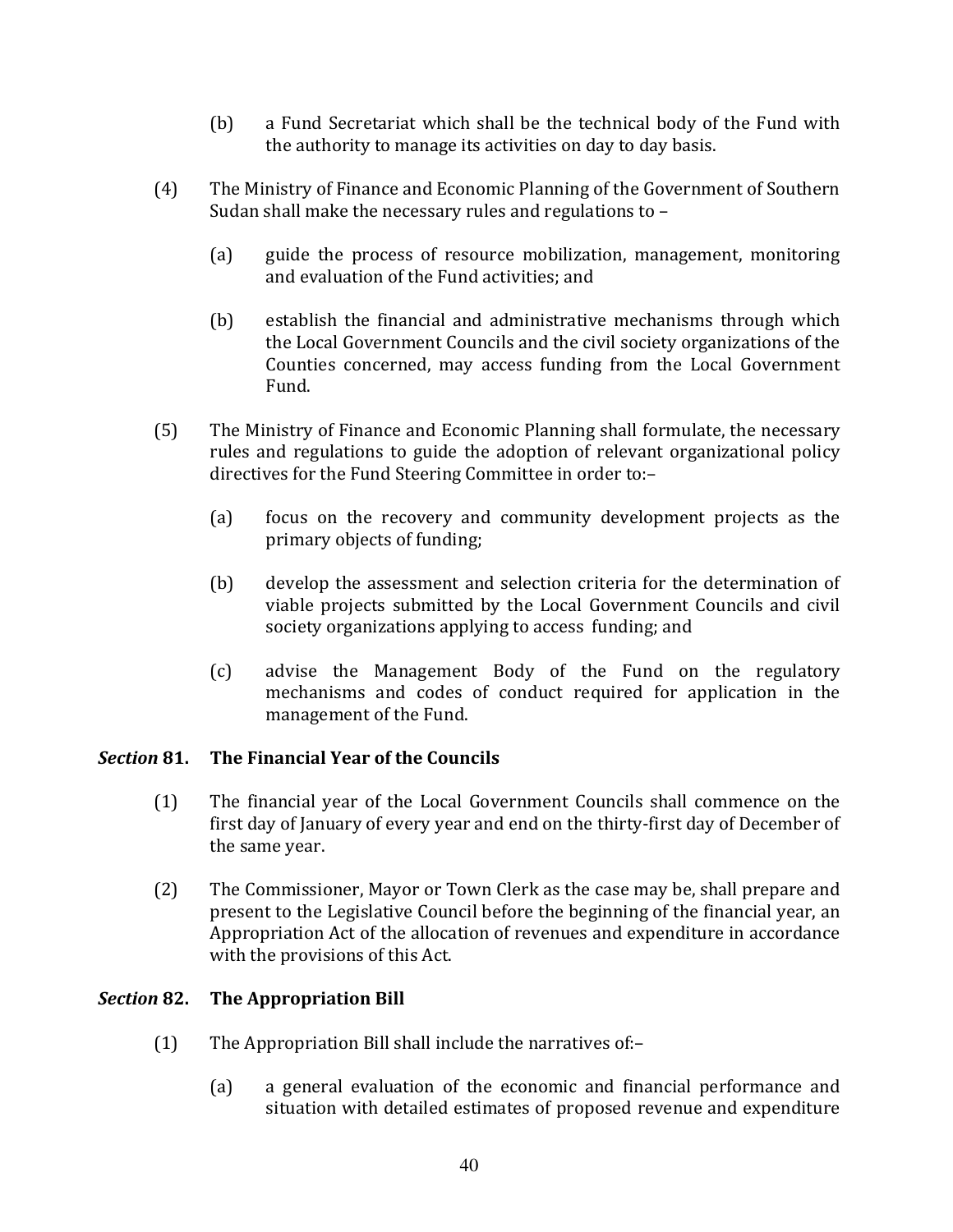for the forthcoming year compared to those of the previous financial year;

- $(b)$ a statement of the general budget showing any reserve funds and any transfer thereto or allocations there from: and
- explanations of any special funds or financial estimates, policies or  $(c)$ measures to be taken by the Council regarding the financial and economic affairs of its area within the framework of the general budget.
- $(2)$ The Appropriation Act shall contain the budget proposals of income from contributions. rates. fees. charges. donations. borrowings. taxes. investments and savings; and the budgeted proposals of the total expenditure to be incurred during the financial year.
- $(3)$ The Appropriations Act shall reflect the priorities of the Council, specified in its approved service delivery and the socio-economic development plans, in accordance with the provisions of this Act.

# Section 83. Submission of the Budget Proposal

- The Council Budget Proposal shall be submitted to the Legislative Council  $(1)$ by June, 30<sup>th</sup> every year.
- $(2)$ The County Commissioner, Mayor or Town Clerk, as the case may be, shall inform the members of the Legislative Council of the need to prepare for the budget deliberations before the submission date.
- $(3)$ The Chairperson of the Legislative Council shall reserve the right to cause the submission of the Council budget by the Commissioner, Mayor or Town Clerk, as the case may be, to the Legislative Council as a result of failure to submit the budget in time.
- $(4)$ The proposed Council Budget shall be approved by a simple majority of the members of the Legislative Council.
- $(5)$ Upon submission of the Proposed Budget, the Legislative Council shall deliberate on the budget, and it may amend, reject or adopt the Budget as it deems fit.
- $(6)$ The Appropriation Act so passed, by the Legislative Council shall become its approved Annual Budget.
- $(7)$ The detailed estimates specified in the approved Annual Budget, shall not be exceeded save by a Supplementary Appropriation Act.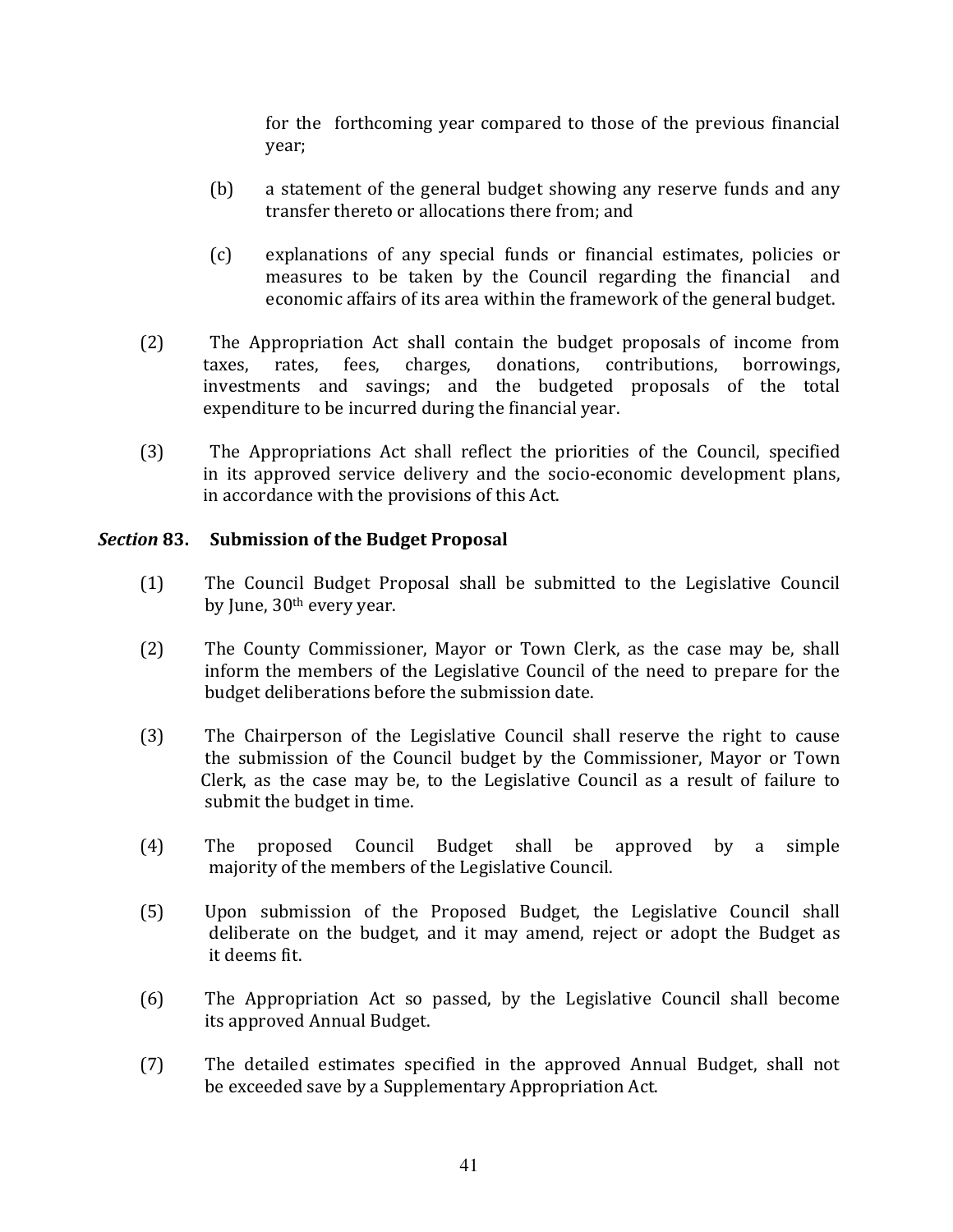- $(8)$ Any surplus funds over revenue estimates and the legal reserve fund shall not be spent save by a Supplementary Appropriation Act.
- $(9)$ After the passing of the budget, no funds shall be transferred from one Chapter to another, nor shall any money be spent on an item not provided for in the budget without the approval of the Legislative Council.

#### **Section 84. Execution of the Council Budget**

- $(1)$ Upon approval, the execution of the budget shall be the responsibility of the Chief Administrator of the Council and supervised by the Legislative Council.
- $(2)$ Throughout the budget cycle and each of the stages of the cycle the Chief Administrator shall report to the Council, for verification and accountability.
- $(3)$ The Council shall maintain its books of accounts in order to record:-
	- $(a)$ all transactions of funds received and spent:
	- $(b)$ all income earned or accrued but not received; and
	- $(c)$ all expenditures committed but not incurred.
- $(4)$ The **books**  $\sigma$ f accounts of the Council shall be kept and maintained according sound bookkeeping and accounting  $\mathsf{to}$ principles and standards.
- $(5)$ The Council shall keep and maintain proper records of its moveable and immovable assets and the discharged and un-discharged liabilities.
- $(6)$ Before the expiry of the financial year, the Executive Council shall prepare and submit to the Legislative a financial report on the budget implementation during the year.
- $(7)$ The Executive Council may submit supplementary budget to the Legislative Council during the financial year.
- $(8)$ Whenever a Council fails to pay its loans, the State Minister of Finance, may give directives to the Council to remedy the situation.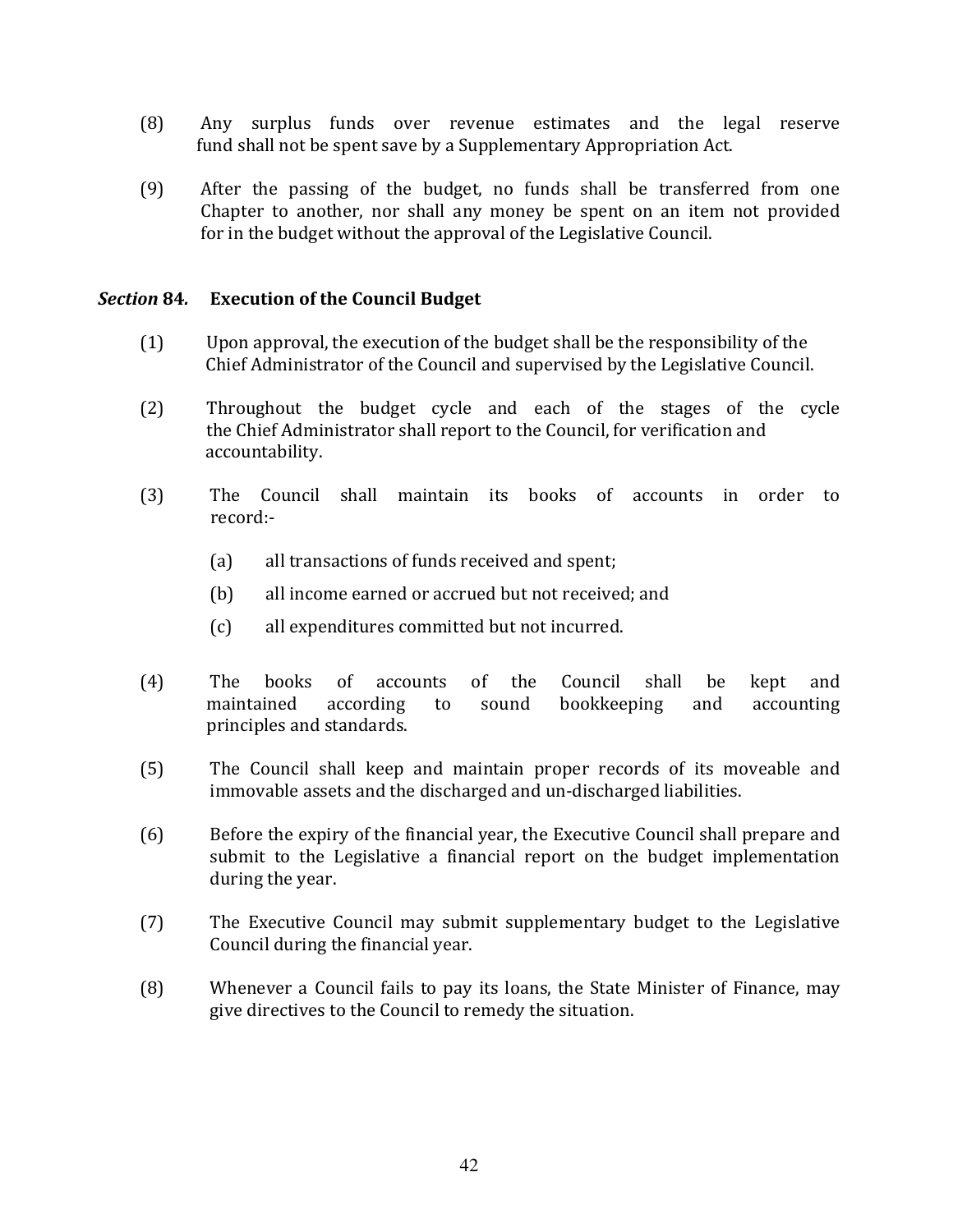#### **Section 85. Audit of Council Accounts**

- Accounts of the Local Government Councils shall be audited annually by the  $(1)$ Auditor General of the Government or any other audit firm appointed by the Legislative Council and approved by the Auditor General.
- $(2)$ The State Ministry of Local Government and Law Enforcement may direct the Council to take corrective measures arising out of the Auditor's report.
- $(3)$ The Local Government Board may conduct financial inquiry into the conduct and running of financial affairs of any Council, in collaboration with the State Ministry of Local Government and Law enforcement and prepare reports to the President of the Government of Southern Sudan and the Governor of the State concerned

#### Section 86. **Provisional and Supplementary Financial Measures**

- $(1)$ In the event of delay in passing of the Budget by the Legislative Council beyond the beginning of the Financial year:-
	- $(a)$ expenditure shall continue, pending adoption of the general budget, in accordance with the estimates approved for the previous year, as if the same has been appropriated by law for the new financial year;
	- $(b)$ the levying of any new tax, rates, fees and charges, or the amendment of the same, shall not be effected except with the approval of the Legislative Council; and
	- $(c)$ Council debts and the execution of Court Orders. Fines or Awards shall continue to be paid out of reserve fund.
- Whenever new circumstances arise, or a matter of public concern proves not  $(2)$ to have been satisfactorily addressed by the Council budget, the Commissioner, Mayor or Town Clerk, may during the financial year, submit a supplementary budget or an allocation from the Reserve Funds to the Legislative Council for approval.

### **Section 87. Final Accounts**

The Commissioner, Mayor or Town Clerk shall cause to be presented to the Legislative Council, during the six months following the end of the financial year, the audited financial report of all Council's revenue and expenditure for consideration.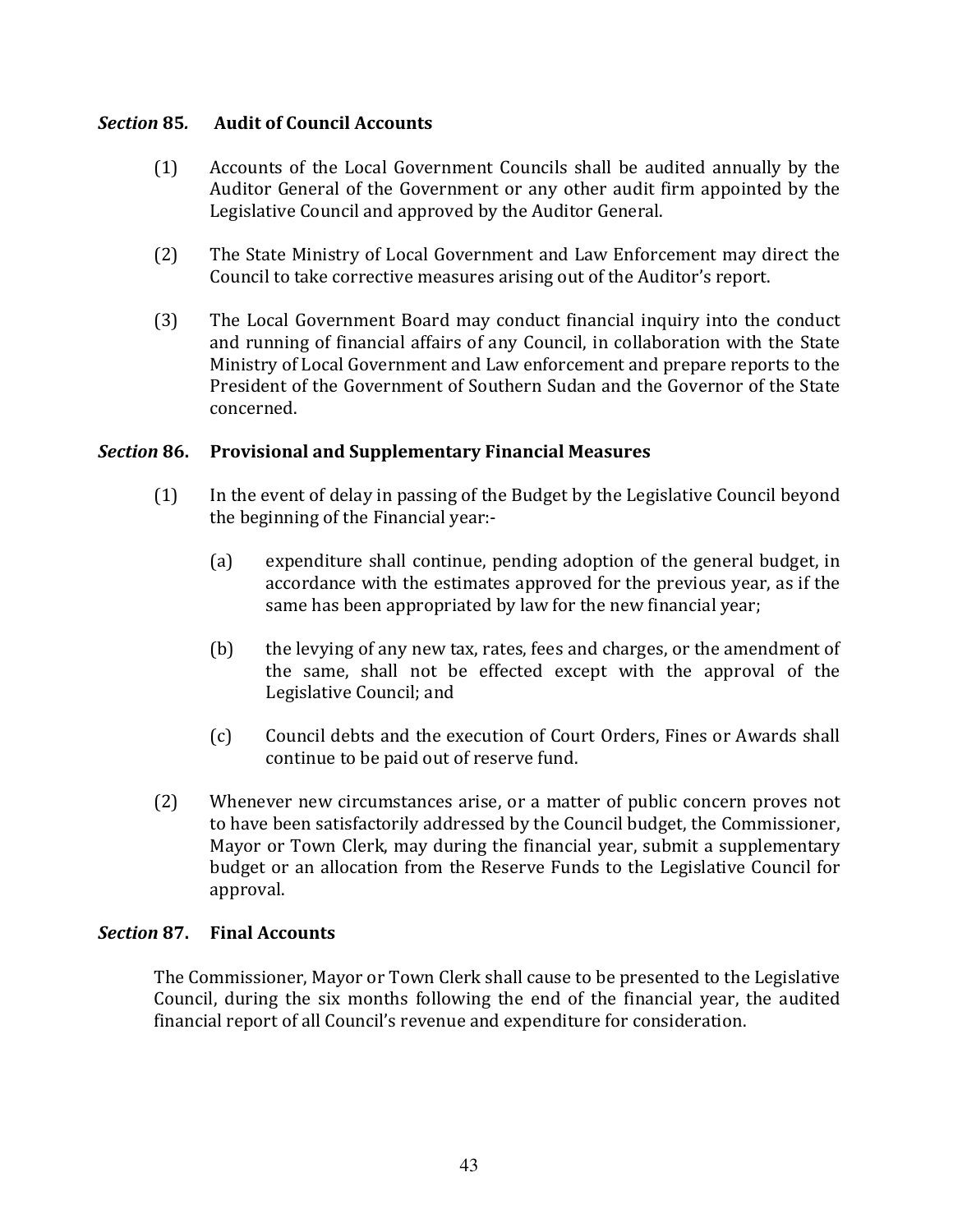# **CHAPTER IX**

# **LAND AND LOCAL RESOURCES OF THE COUNCIL**

#### **Section 88. Council Land**

- $(1)$ All Local Government Councils shall administer and regulate territorial land referred to in Section 7 of this Act in accordance with the provisions of Chapter II, Article 180 (1) of the Constitution, where:-
	- $(a)$ the territorial boundaries of every Council established in accordance with the provisions of this Act, shall be demarcated and gazetted by the Government of Southern Sudan; and
	- $(b)$ land surveys and land use Master Plans, shall be developed by the State Authorities in consultation with the Local Government Councils and the Communities concerned.
- The distribution and allotment of the Local Government Council land, for  $(2)$ various uses, shall be planned and managed by the Council concerned, in consultation with the community of the respective area.
- $(3)$ The planning and management of the Local Government Council land shall be in accordance with the Land customs, traditions and norms of the Communities, policy guidelines, the Land Act, 2009, Rules and Regulations thereof.

# Section 89. Land Acquisition

The procedure for acquiring community land within a Local Government Council area for Government and other uses, shall be the function of the respective Council, save that the concerned Council shall:-

- $(a)$ respect the existing customary practices, protect local heritage and observe international trends and practices in land acquisition;
- $(b)$ consult the community concerned on the Land acquisition or usage as the case may be; and
- $(c)$ protect the rights and interests of the Communities in areas within the local council, where subterranean natural resources are being explored and or exploited, to ensure their rights to share in the benefits accruing from such resources

#### **Section 90 Regulation of Seasonal Access to Land**

Without prejudice to the generality of the provisions of Article 180 (5) of the Constitution, every Local Government Council shall:-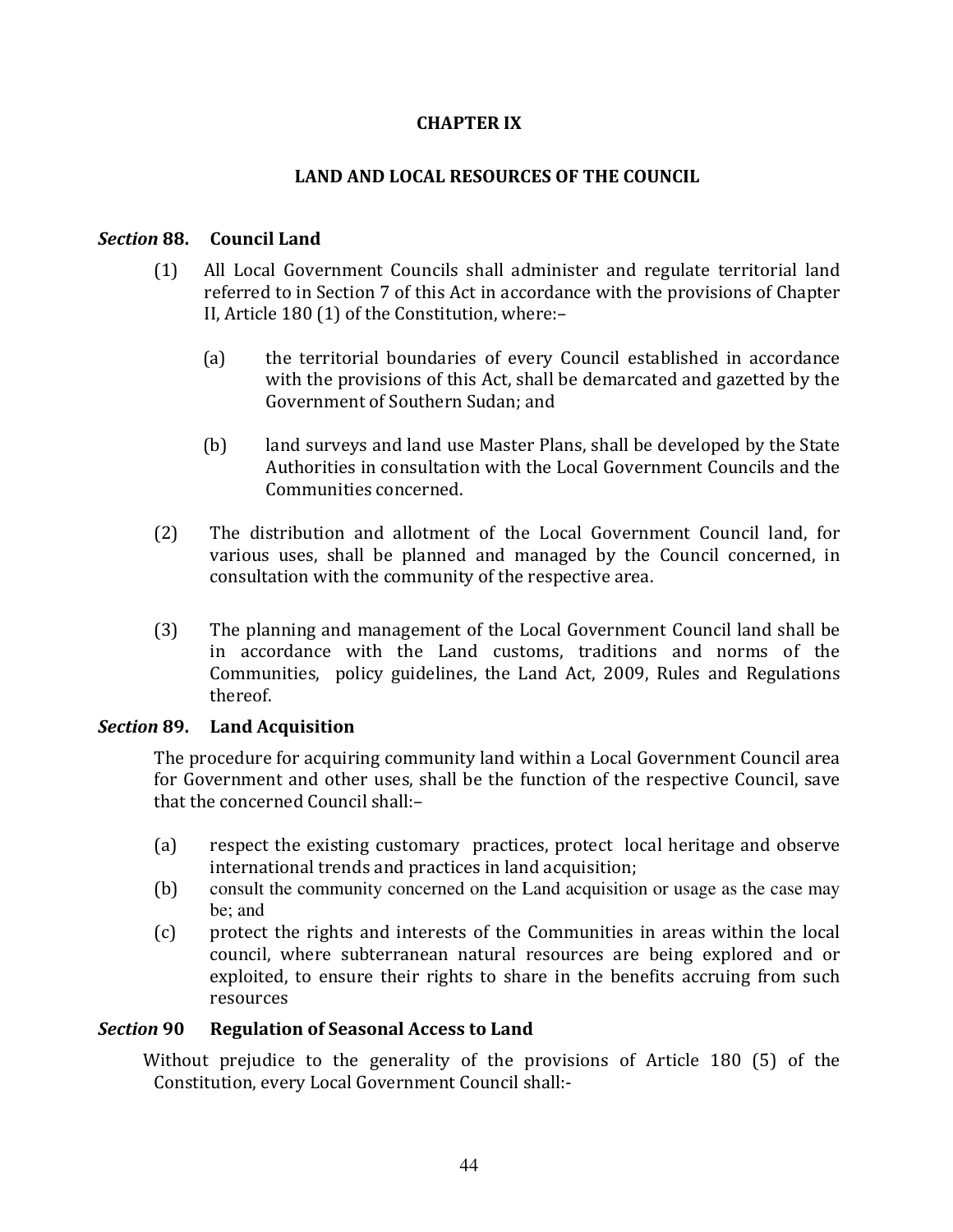- (a) formulate polices and by-laws within its jurisdiction to regulate customary seasonal access rights to land;
- (b) protect agricultural land, and
- (c) maintain peace and harmony among the communities without undue interference in land in accordance with the customary practices prevailing in that area.

#### Section 91. ction 91. Establishment of Council Land Committees or Authorities

- (1) Every Local Government Council shall establish a land committee or authorities to ease the processes of land management and administration within its own jurisdiction.
- (2) The Council Land Committee or Authorities shall be constituted in accordance with the provisions of Land Act, 2009, without prejudice to the right of the Council to nominate not more than five Councillors as members therein.
- (3) Without prejudice to the provisions of the Land Act, 2009, the functions and duties of the Council Land Committee or Authority, inter alia, shall be as follows:-
	- (a) protection of the Council land;
	- organisation of Council Land Development Plans in consultation with the State Government authorities and the committees concerned;
	- (c) preparation of local policy guidelines for the development of Council physical and social infrastructure;
	- preparation of policy guidelines for land use rights and the maintenance of Council cadastral systems for keeping up to date records of land registration, allotment, title deeds, and land statistics;
	- preparation of housing, shelter, human settlement, urban renewal or slum up-grading plans and projects for Council land use;
	- development of land registration, distribution, and allocation schemes and schedules for Council land management;
	- mediation of consultation processes of land lease between the community and other investors;
	- supervision of operational processes of land survey, valuation and statistical data collection by government and non-governmental organisations;
	- establishment of land dispute resolution mechanisms;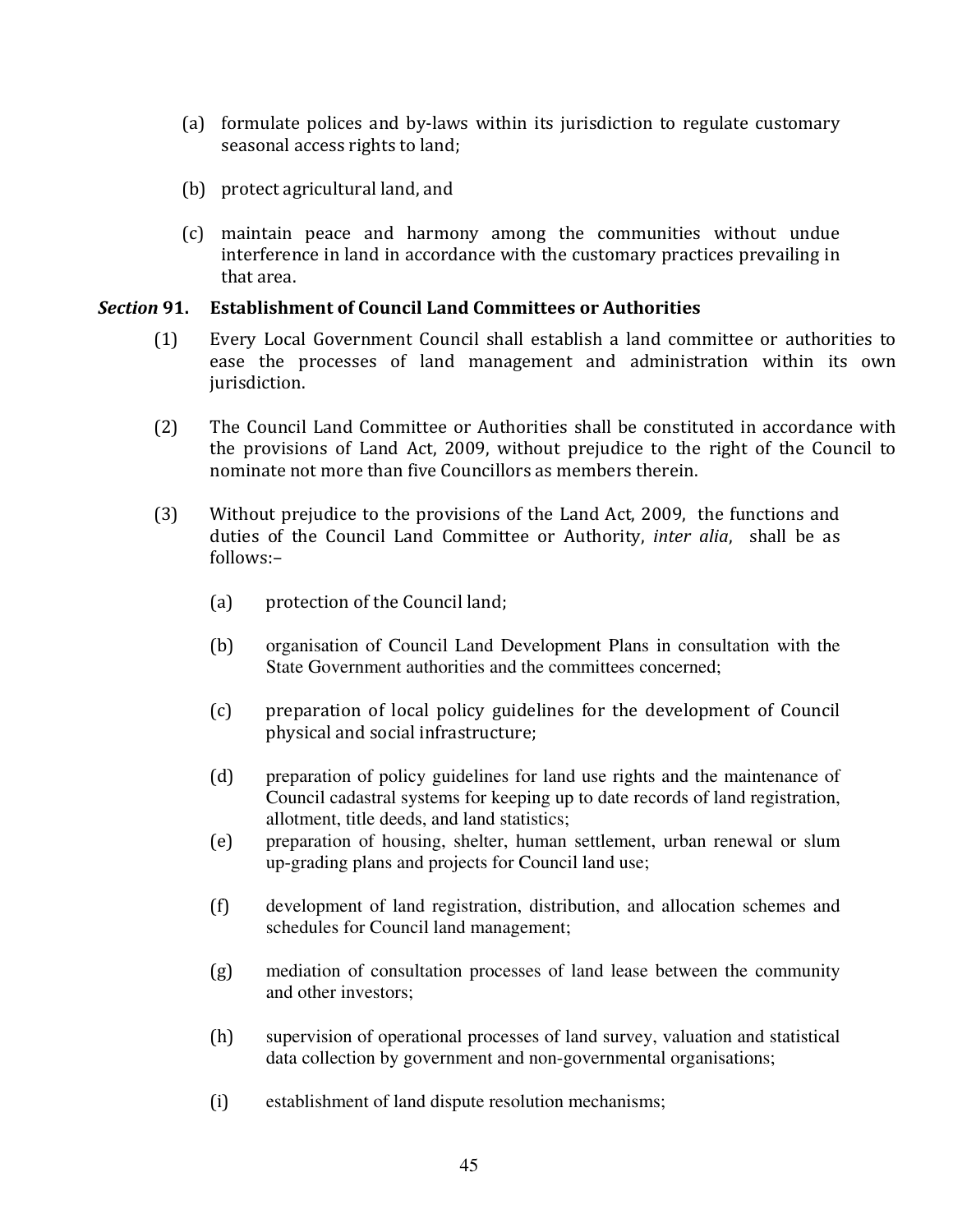- $(i)$ representation of the Council during the process of urban and rural planning, land use planning and Land Master Plan development, initiated or undertaken by the State government, or Government of Southern Sudan; and
- any other functions assigned to the Council concerned by the State  $(k)$ government and/or the Government of Southern Sudan.
- $(4)$ The Council shall form sub-committees to perform the same functions of the Council Land Committee at:-
	- $(a)$ Payam or Block Council level, and
	- $(b)$ Boma or Quarter Council level.

#### Section 92. **Land Management**

- Subject to the provisions of Article 180 of the Constitution and any other  $(1)$ applicable law, Local Government Councils shall enact by-laws to regulate land management on:-
	- $(a)$ land use control and protection systems;
	- $(b)$ land acquisition, allotment and withdrawal systems;
	- $(c)$ land lease and land rights transfer systems;
	- $(d)$ environmental protection and maintenance of prescribed standards for public health, sanitation, amenities, and utilities, and
	- $(e)$ pastoral and agricultural land to guarantee land safety.
- $(2)$ Without prejudice to the authority over land vested in the State Government and Government of Southern Sudan, every Local Government Council shall, administer and manage Council land in accordance with the provisions of the Land Act, 2009, this Act and any other applicable law, and shall observe and adhere to the processes and procedures set forth for the maintenance of the following:
	- ownership and derivative rights of access to land;  $(a)$
	- $(b)$ registration of land rights;
	- $(c)$ cadastral administration;
	- $(d)$ acquisition of land for investment purposes;
	- $(e)$ pastoral land;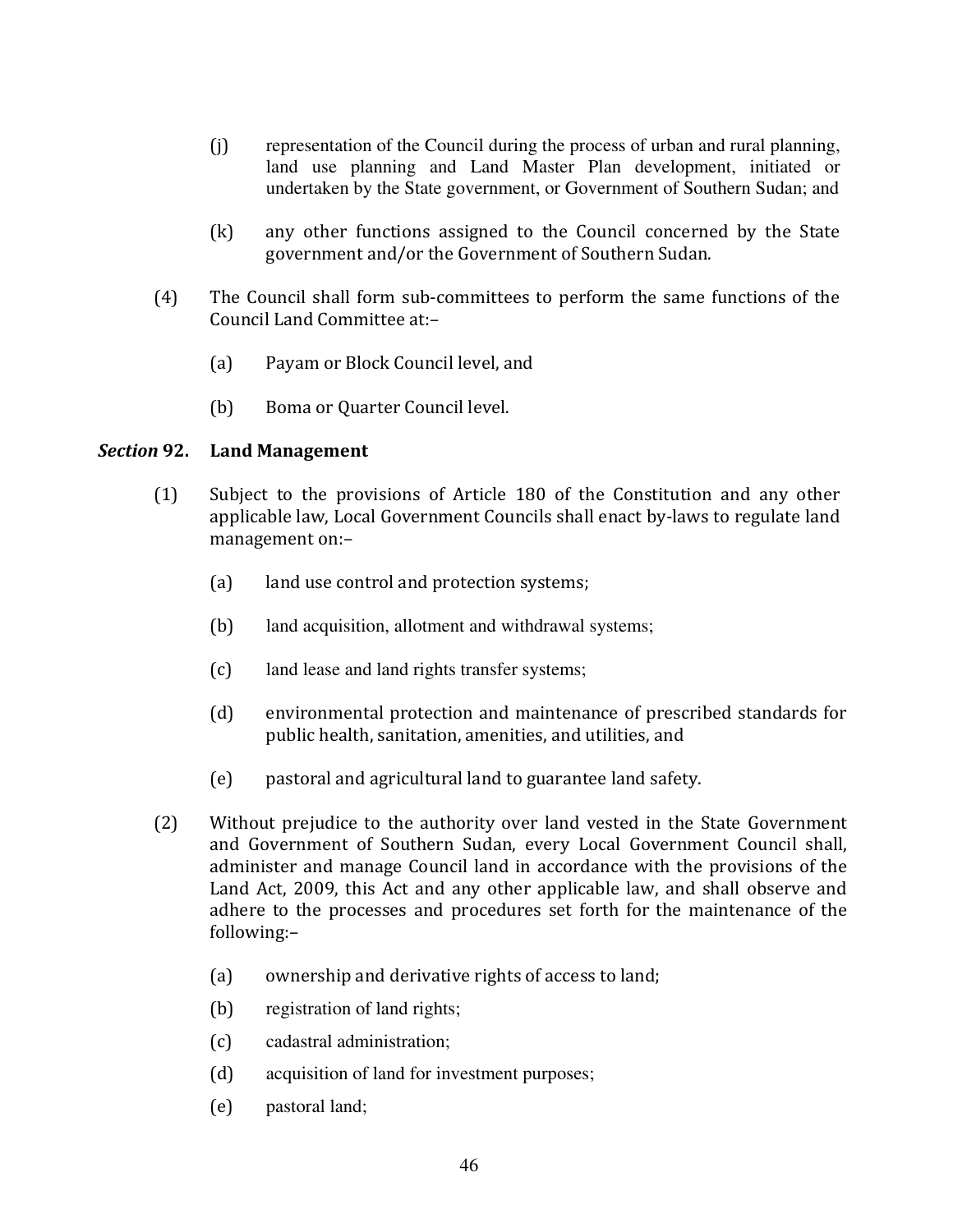- $(f)$ land use and environmental preservation;
- $(g)$ regulation of unauthorised occupancy; and
- $(h)$ land dispute resolution.

# **CHAPTER X**

## THE CUSTOMARY LAW COUNCIL AND COURTS

### Section 93. Establishment of the Customary Law Council

There shall be established in each County a Customary Law Council which shall be the highest Customary Law authority in the County.

## Section 94. Composition of the Customary Law Council

- $(1)$ The Customary Law Council shall comprise of:-
	- $(a)$ the County Paramount Chief as the head;
	- all Head Chiefs of the "B" Courts or Regional Courts of the  $(b)$ County as members:
	- $(c)$ the Secretary of the Council, who is appointed by the Customary Law Council, as an ex-officio member:
	- Three community elders, three women and one youth  $(d)$ representative appointed by the County Commissioner after consultation with the community; and
	- Any other ex-officio members as may be invited by the  $(e)$ Council.
- $(2)$ The membership of the Customary Law Council shall not be combined with the membership of the Legislative Council or the State Judiciary, except as ex-officio members.

### Section 95. Functions and Duties of the Customary Law Council

The Customary Law Council shall protect, promote and preserve the  $(1)$ traditions, customs, cultures, values and norms of the communities.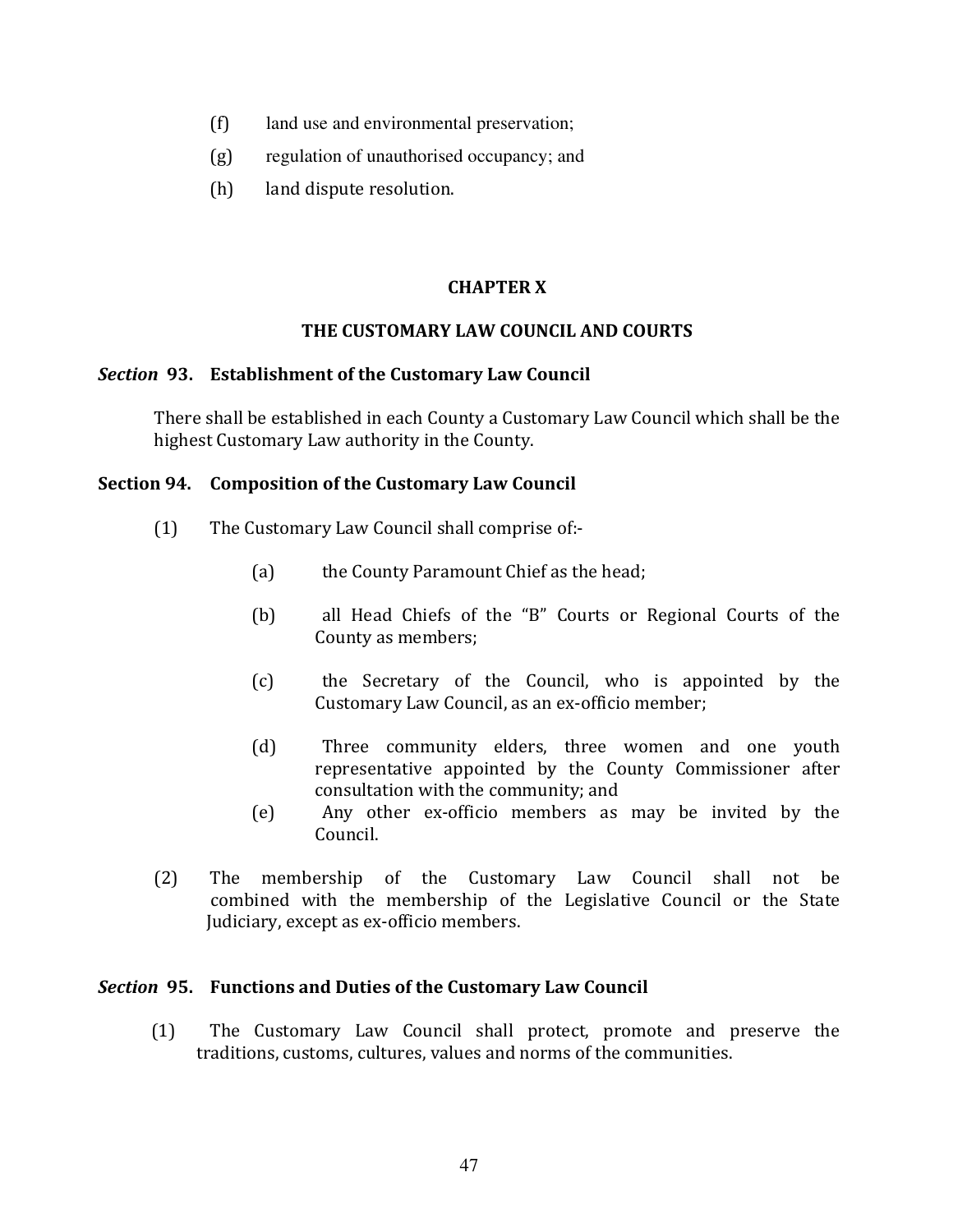- $(2)$ The Customary Law Council shall regulate, maintain, monitor and ensure proper administration of the customary law.
- $(3)$ Members of the Customary Law Council shall be impartial in the performance of their functions and duties.

# Section 96. Authority of Customary Law Council

- $(1)$ The authority of the Customary Law Council shall be derived from the customs and traditions of the people of the County in accordance with the provisions of this Act and any other applicable laws or regulations.
- $(2)$ The Customary Law Council shall be responsible for the selection, recruitment, and training of the Customary Law Courts staff and the maintenance of professional standards in accordance with applicable rules and regulations.
- $(3)$ The Customary Law Council shall ensure women participation by at least twenty-five percent of the membership.
- $(4)$ The Customary Law Council shall ensure that the freedoms and rights enshrined in the Constitutions are upheld and respected in the Customary Law Courts.

# Section 97. Establishment of Customary Law Courts

- $(1)$ There shall be established Customary Law Courts as follows:-
	- $(a)$ "C" Courts;
	- $(b)$ "B" Courts or Regional Courts;
	- $(c)$ "A" Courts or Executive Chief's Courts: and
	- $(d)$ Town Bench Courts.
- $(2)$ The Local Government Authority shall ensure adequate representation of women in the Customary Law Courts.

### Section 98. Competences of Customary Law Courts

 $(1)$ The Customary Law Courts shall have judicial competence to adjudicate on customary disputes and make judgments in accordance with the customs, traditions, norms and ethics of the communities.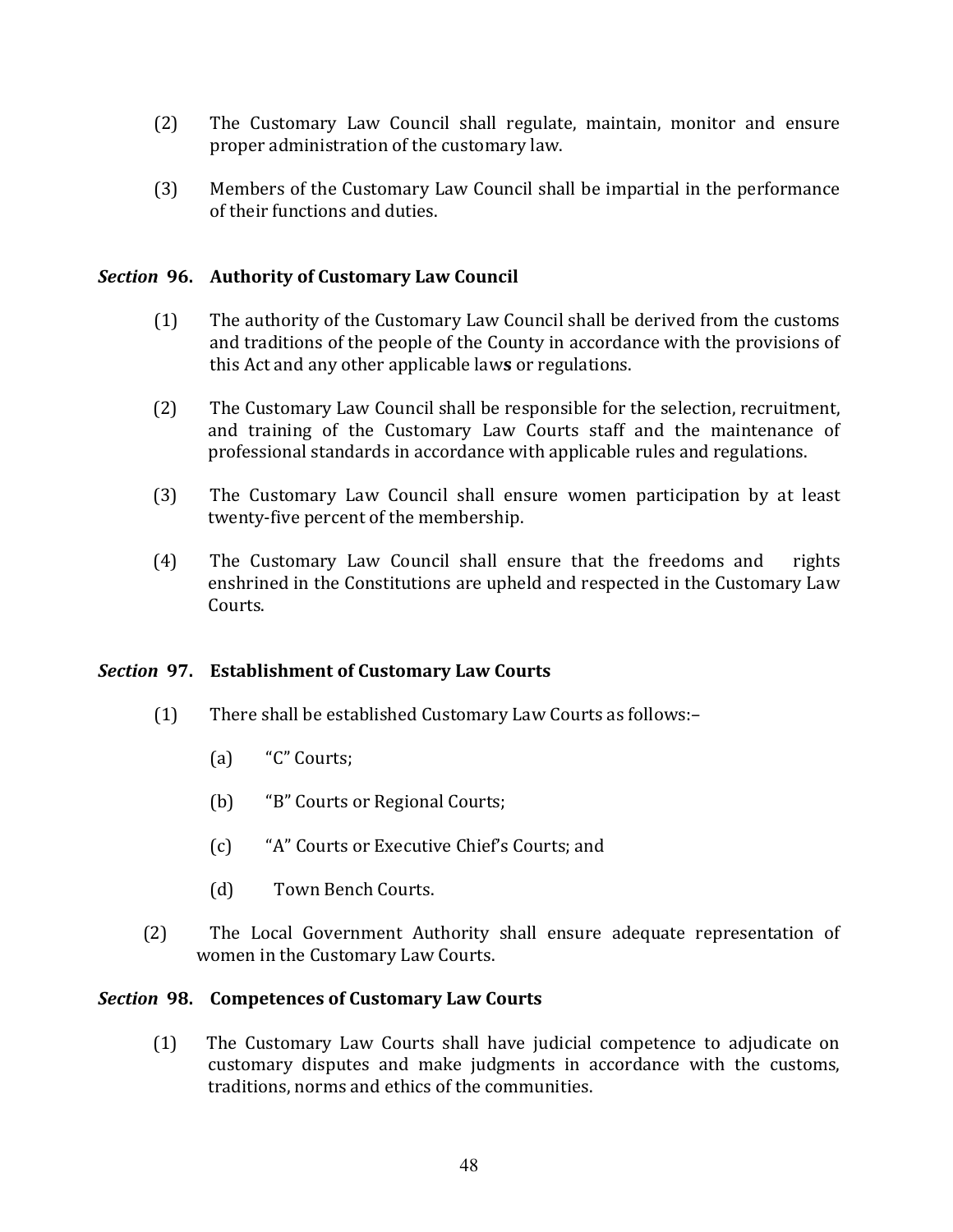- $(2)$ A Customary Law Court shall not have the competence to adjudicate on criminal cases except those criminal cases with a customary interface referred to it by a competent Statutory Court.
- In deciding cases, the Customary Law Courts shall, *inter alia* apply the following  $(3)$ principles:-
	- $(a)$ justice shall be done to all, irrespective of social, economic and political status, race, nationality, gender, age, religion, creed or belief;
	- $(b)$ justice shall neither be delayed nor denied;
	- $(c)$ adequate compensation shall be awarded to victims of wrongs;
	- $(d)$ voluntary mediation and reconciliation agreements between parties shall be recognized and enforced; and
	- $(e)$ substantive justice shall be administered without due regard to technicalities.
	- (4) All organs and institutions of the Council shall obey and execute the judgments and orders of the Customary Law Courts.
	- (5) Decisions of the Customary Law Courts shall be appealed against in accordance with the provisions of this Act.

#### The "C" Court Section 99.

- There shall be established in each County a "C" Court which shall be the highest  $(1)$ Customary Law Court of the County.
- $(2)$ Appeals against the decisions of the "B" Courts or Regional Courts shall lie with the "C" Courts.
- $(3)$ Decisions of the "C" Courts shall be appealed against to the County Court Judge of First Grade
- $(4)$ The membership of the "C" Court shall consist of:-
	- $(a)$ The Paramount Chief, as Chairperson; and
	- Head Chiefs of the "B" or Regional Courts, as members.  $(b)$
- The Chairperson of the "C" Court shall be answerable to the County  $(5)$ Commissioner for the performance of the Court.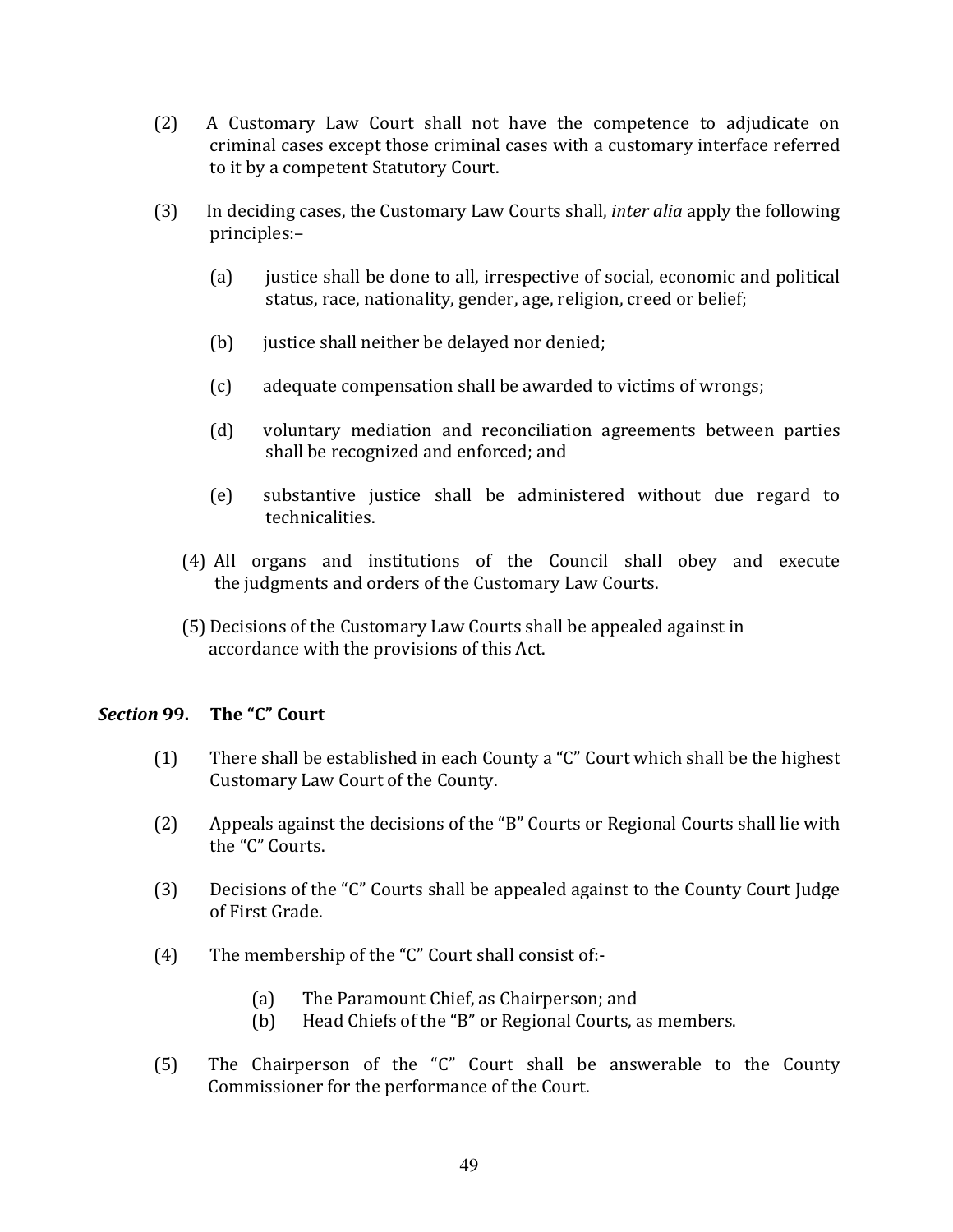- $(6)$ The Paramount Chief shall be responsible for the administration of the Customary Law Courts in the County.
- The "C" Court shall have the competence of deciding on:- $(7)$ 
	- appeals against the decisions of "B" Courts;  $(a)$
	- cross cultural civil suits: and  $(b)$
	- criminal cases of customary nature referred to it by a  $(c)$ competent Statutory Court.

# Section 100. The "B" Court or Regional Court

- There shall be established in each County, "B" Courts or Regional  $(1)$ Courts, as the case may be, which shall be the Customary Law Courts.
- $(2)$ The "B" Court or Regional Court shall be a court of first instance in:
	- major customary disputes; and  $(a)$
	- minor public order cases.  $(b)$
- $(3)$ The "B" or Regional Court shall have an appellate jurisdiction in respect of appeals against decisions of the "A" or Executive Chiefs Court.
- The "B" or Regional Court shall have the competence of deciding, *inter alia*, on:- $(4)$ 
	- $(a)$ major customary civil suits of marriage;
	- divorce, adultery and elopement;  $(b)$
	- Inheritance:  $(c)$
	- $(d)$ child rights and care;
	- women rights; and  $(e)$
	- customary land disputes.  $(f)$
- $(5)$ Each "B" or Regional Court shall comprise of:-
	- $(b)$ the Head Chief, Chairperson; and
	- $(c)$ the Chiefs; as members.
- The Chairperson of the "B" or Regional Court shall be answerable to the  $(6)$ Paramount Chief for the performance of the Court.
- $(7)$ The Head Chief shall be responsible for the administration of the Customary Law Courts of the Payam.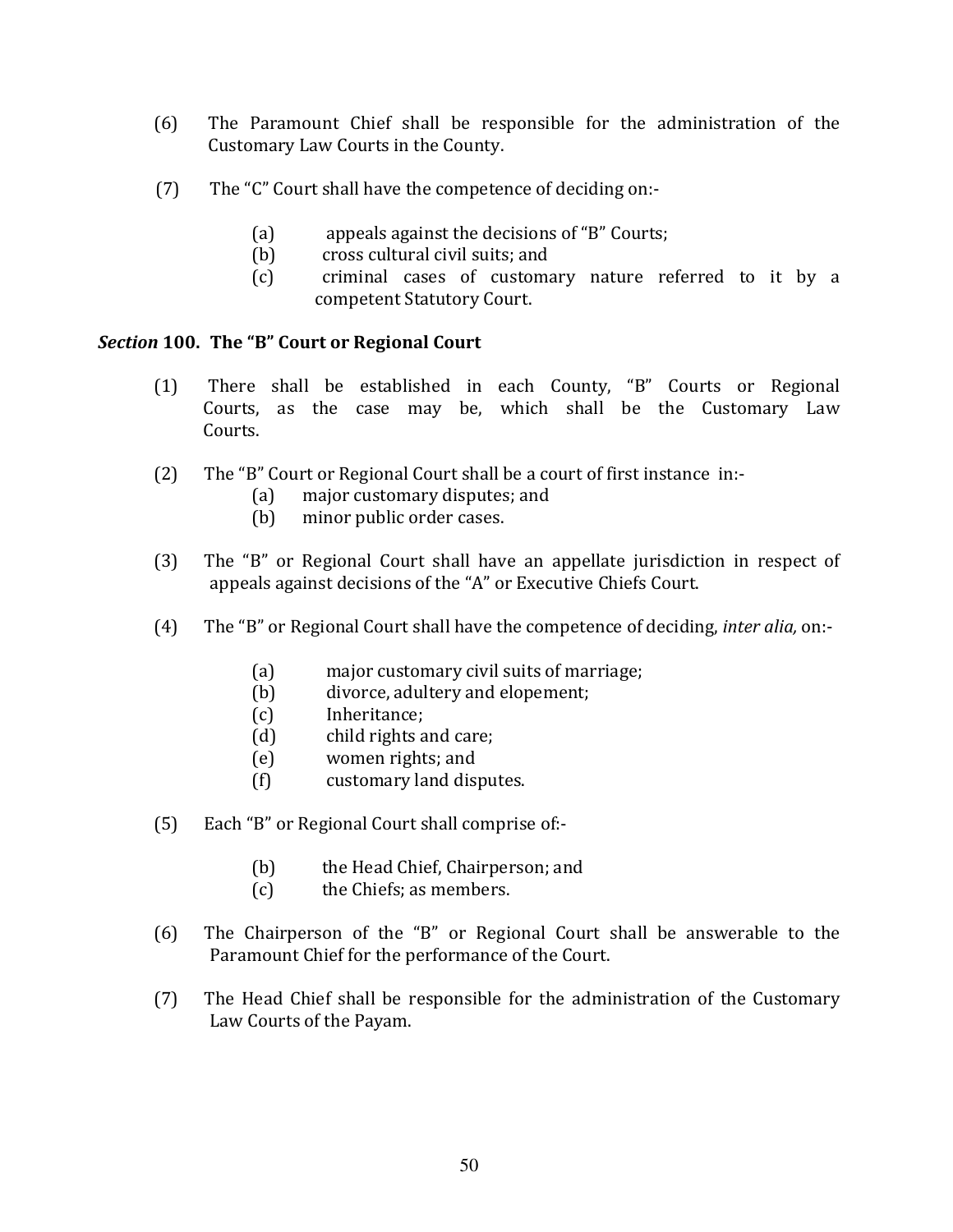# Section 101. The "A" or Chief Court

- There shall be established in each Boma, "A" or Chief Courts which shall be the  $(1)$ customary courts of first instance.
- $(2)$ The "A" or Chief Court shall have competence of deciding, *inter alia*, on:
	- $(a)$ family disputes:
	- $(b)$ traditional feuds:
	- marriage suits: and  $(c)$
	- Local administrative cases.  $(d)$
- $(3)$ The membership of the "A" or Chief Court shall comprise of:-
	- The Chief, as Chairperson; and  $(a)$
	- The Sub-Chiefs, as members.  $(b)$
- $(4)$ The Chairperson of the "A" or Chief Court shall be answerable to the Head Chief for the performance of the Court.
- $(5)$ The "A" or Chief shall be responsible for the administration of the "A" or Chief Court.
- Decisions of the "A" or Chief Court shall be appealed against to the "B" or  $(6)$ Regional Court, as the case may be.

# **Section 102. The Town Bench Courts**

- $(1)$ There shall be established in each Town Council two types of Town Bench Courts:
	- one Town Bench with the competences of the "B" or Regional Court;  $(a)$ and
	- $(b)$ Town Bench Courts, in each Quarter Council with the competences of the "A" or Chief Court.
- $(2)$ Appeals against the decisions of the Town Bench Courts shall lie to the County Court Judge of First Grade.
- $(3)$ The Town Bench Courts shall have the competence to decide, *inter alia*, on:-
	- $(a)$ administrative cases:
	- $(b)$ customary civil suits;
	- rates, excise and other service provision related disputes; and  $(c)$
	- public order cases.  $(d)$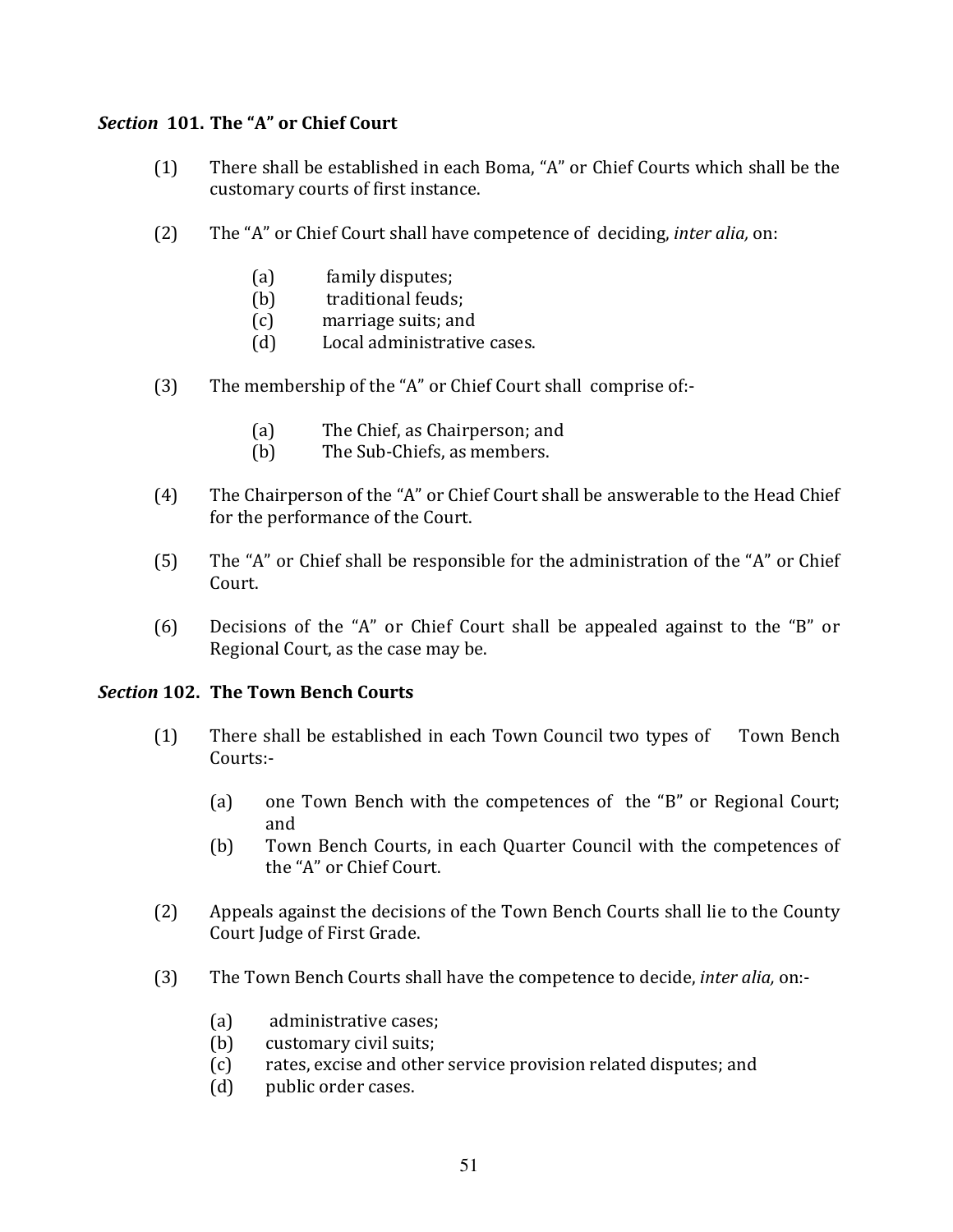# Section 103. Independence of the Customary Law Courts

- $(1)$ The Chairpersons and Members of the Customary Law Courts shall be independent in the performance of their functions and duties and shall serve justice without interference, fear or favour.
- $(2)$ The tenure of office for the Chairpersons and members of the Customary Law Courts shall not be affected by their decisions, except in case of gross violation of the provisions of this Act or any other applicable law or regulations.

## Section 104. Immunity of Chairpersons and Members of Customary Law Courts

- $(1)$ The Chairpersons and members of the Customary Law Courts shall be immune from any criminal proceedings and shall not be charged with an offence in any court of law during his or her term of office, except where he or she is caught committing an offence for which the police may arrest without a warrant.
- $(2)$ Without prejudice to the generality of subsection (1) above, a Chairperson or Member of a Customary Law Court may be charged before a competent court of law following prescribed procedures to waive his or her immunity in accordance with the provisions of this Act and any other applicable law or regulations.
- In case a Chairperson or a member of a Customary Law Court is charged with a  $(3)$ serious offence, the County Commissioner, Mayor or Town Clerk, as the case may be, may waive the immunity of the Chairperson or member concerned.

# **Section 105.** Procedures for Election or Selection of Chiefs

- Prior to election or selection of a Chief, the County Commissioner, Mayor or  $(1)$ Town Clerk, as the case may be, shall in writing, appoint the County Court judge to preside over a committee for the selection of the Chiefs.
- $(2)$ In its proceedings, the Committee shall receive the names of the candidates together with the necessary documents.
- The committee shall after conducting the elections, or supervising the  $(3)$ selection, submit the name of the successful candidate to the County Commissioner, Mayor or Town Clerk, as the case may be.
- $(4)$ The Commissioner, Mayor or Town Clerk shall upon receipt of the report appoint the Chief and request the President of the High Court to confer judicial powers upon the Chief, as the case may be.
- $(5)$ The Head Chiefs shall be elected by the Chiefs and sub-chiefs.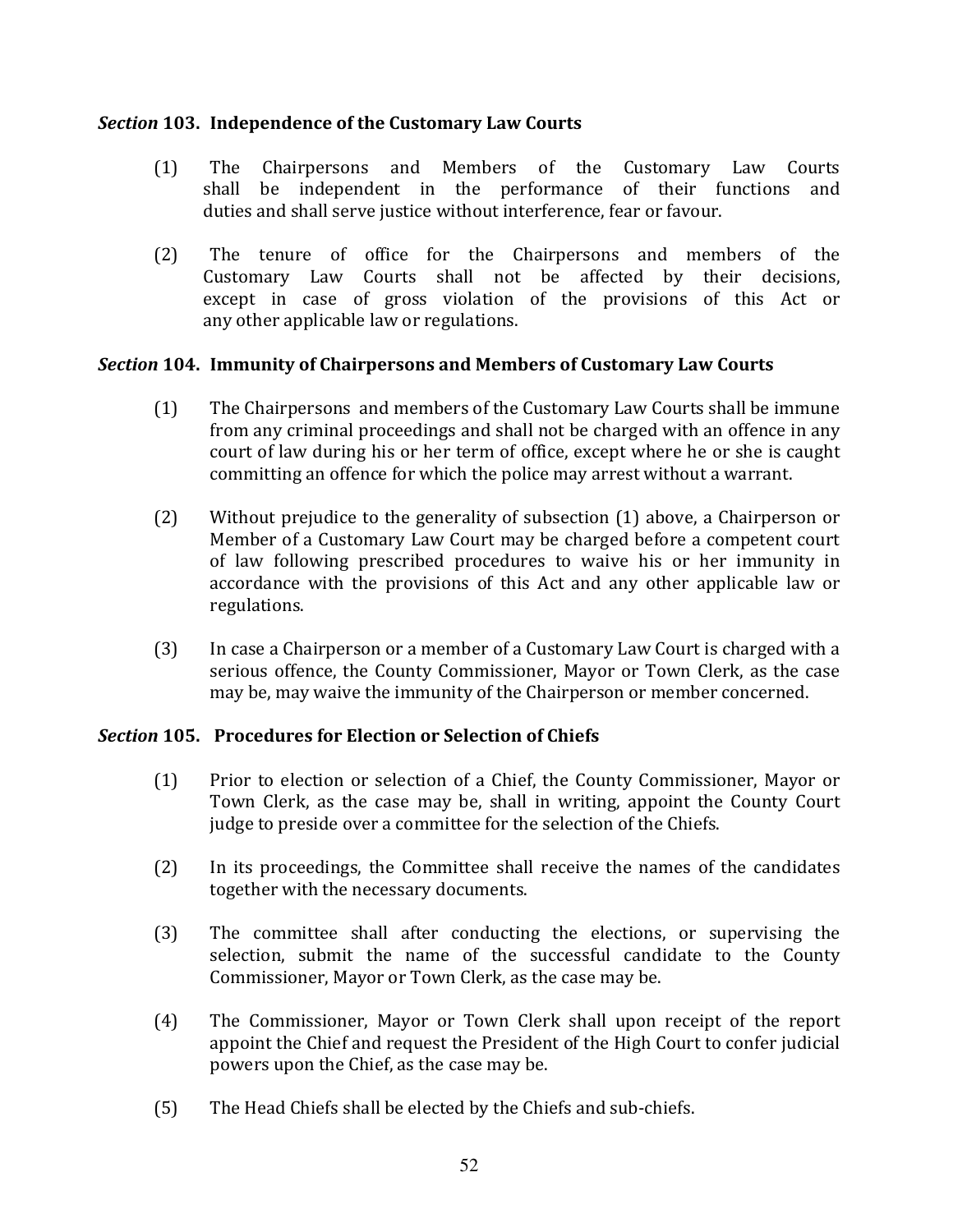The Paramount Chiefs shall be elected by the Head chiefs and chiefs.  $(6)$ 

# Section 106. Terms and Conditions of Service of the Chairpersons and Members of the **Customary Law Courts**

- $(1)$ The terms and conditions of service of the Chairpersons and members of the Customary Law Courts shall be determined in accordance with the Public Service Law, Rules and Regulations.
- The powers to discipline and remove the Chairpersons and members of the  $(2)$ Customary Law Courts shall be exercised by the Customary Law Council and assented to by the County Commissioner, Mayor or Town Clerk, as the case may be.
- $(3)$ Notwithstanding the provisions of sub-sections (1) and (2) above, a Chairperson or a member of a Customary Law Court may be removed by the County Commissioner, Mayor or Town Clerk, as the case may be, for gross misconduct, incompetence or incapacitation and on the recommendation of the Customary Law Council.

# **CHAPTER XI**

# **COMMUNITY AND LOCAL GOVERNMENT**

### Section 107. The Community

- $(1)$ Community is the basic organization of Government in the Society.
- $(2)$ The Community shall comprise of clans, neighbourhoods and families who reside within the territorial area of a Local Government Council.
- $(3)$ Each community shall have the right to organize its local institution of governance, protect and promote the welfare of its people in accordance with the provisions of this Act and the customary law.

# Section 108. The Clan and Family

- $(1)$ The clan or neighbourhood shall be the family tree of all the families residing in the villages of a Boma or the residential areas of a Quarter Council.
- $(2)$ The Headman shall be the head of the clan or neighbourhood and shall:-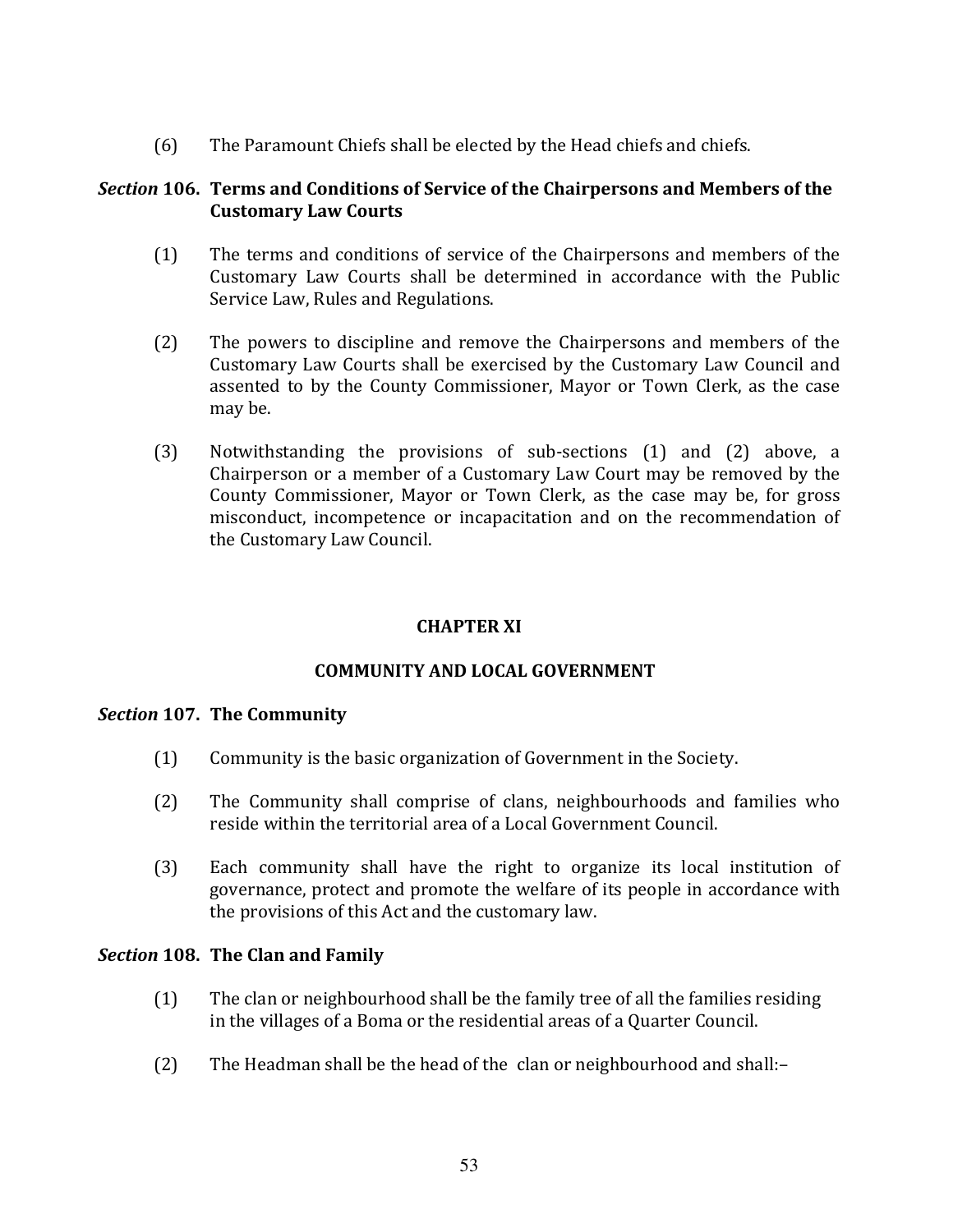- perform administrative functions of the clan or neighbourhood and  $(a)$ resolution of family disputes; and
- $(b)$ protect family rights.
- $(3)$ The family is the fundamental and natural unit of a society which shall be protected in accordance with the provisions of this Act.
- $(4)$ Every person of marriageable age shall have the right to:-
	- $(a)$ marry a person of the opposite sex; and
	- found a family according to his or her family traditions and customs.  $(b)$
- $(5)$ No marriage shall be entered into without the free will and consent of the man and woman intending to marry with the guidance of thier respective parents.
- $(6)$ Every family shall:-
	- $(a)$ be responsible for the proper care and welfare of its members; and
	- $(b)$ protect parental and child rights within the family as provided for in this Act.
- $(7)$ Notwithstanding the provisions of subsection (6) above:-
	- $(a)$ it shall be the right and duty of parents to care for their children and they shall be responsible for their safe upbringing;
	- $(b)$ a child shall not be separated from his or her parent or a person who is legally entitled to care for him or her, except as provided for under the law; and
	- $(c)$ the Community shall have a right to expose and take legal measures against violation of child rights by a parent or any authorized person caring for the child.
- Every Local Government Council shall promote the welfare of the family and  $(8)$ legislate for its protection.

# Section 109. Gender in the Community

- $(1)$ The burden of family care within the community shall be a shared responsibility between both parents.
- $(2)$ Men and women shall work together in the development of their communities.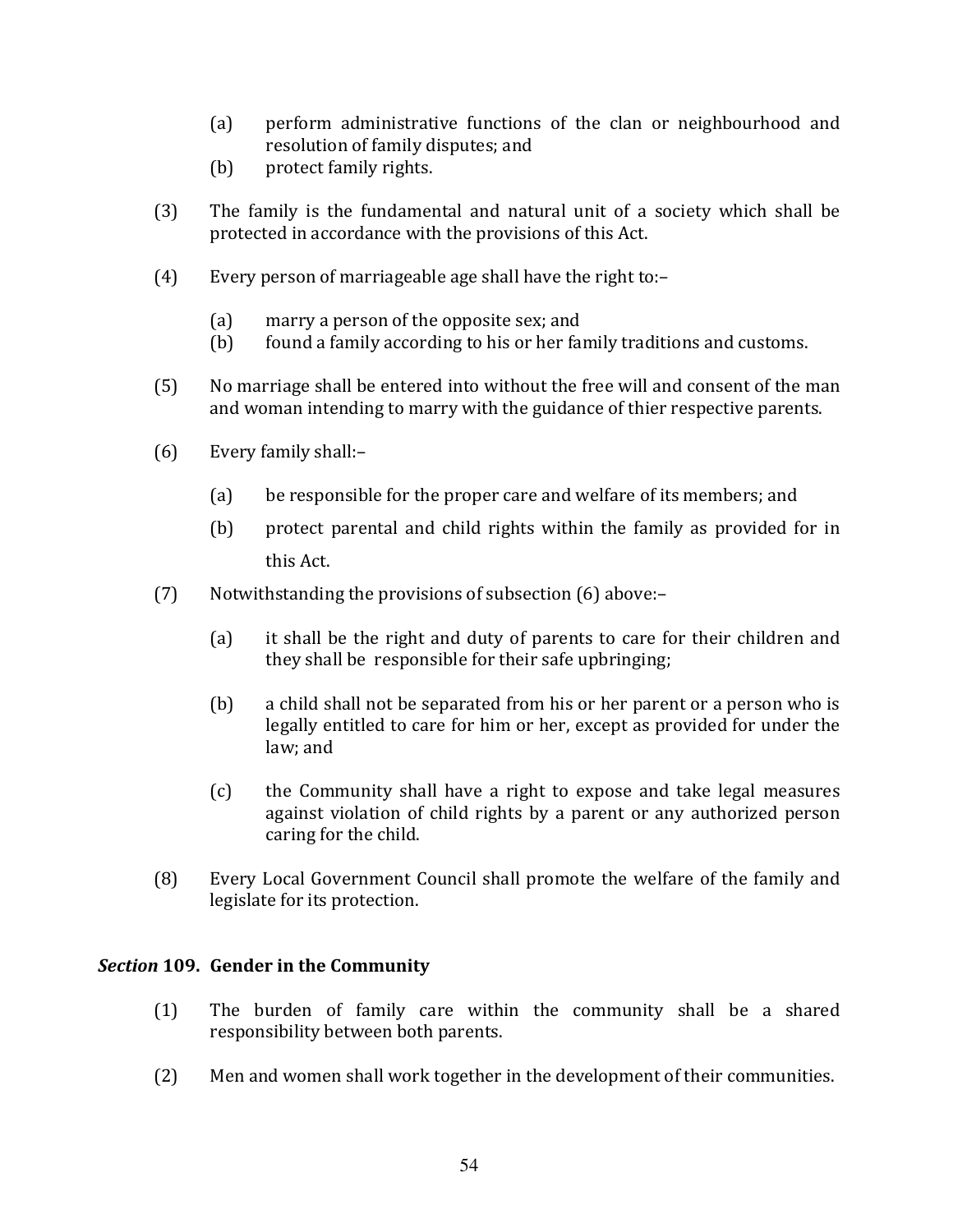- $(3)$ The Local Government Councils shall legislate against idleness among men and women in the community.
- All Local Government Councils shall ensure that men and women have access  $(4)$ to justice and services in their families, communities and before the courts of law.

# Section 110. Rights of Women

- $(1)$ Women shall be accorded full and equal dignity of the person with men.
- $(2)$ Women shall have the right to equal pay for equal work and other related benefits with men.
- Women shall have the right to participate equally with men in public life.  $(3)$
- $(4)$ All Local Government Councils shall:
	- promote women participation in public life and enforce their  $(a)$ representation in the Legislative and Executive organs by at least twenty- five per cent as an affirmative action to redress imbalances created by history, customs and traditions;
	- enact legislations to combat harmful customs and traditions which  $(b)$ undermine the dignity and status of women; and
	- $(c)$ provide maternity, child and medical care for pregnant and lactating women.
- $(5)$ Women shall have the right to own property and share in the estate of their deceased husbands together with any surviving legal heirs of the deceased.

# Section 111. Rights of the Child

- $(1)$ For the purpose of this Act, a child is any person below the age of eighteen years.
- $(2)$ Every child has the right:-
	- $(a)$ to life, survival and development;
	- to a name and nationality;  $(b)$
	- to know and be cared for by his or her parents or legal guardian;  $(c)$
	- not to be subjected to exploitation or to perform work which may be  $(d)$ hazardous or harmful to his or her education, health or wellbeing;
	- to be free from any form of discrimination;  $(e)$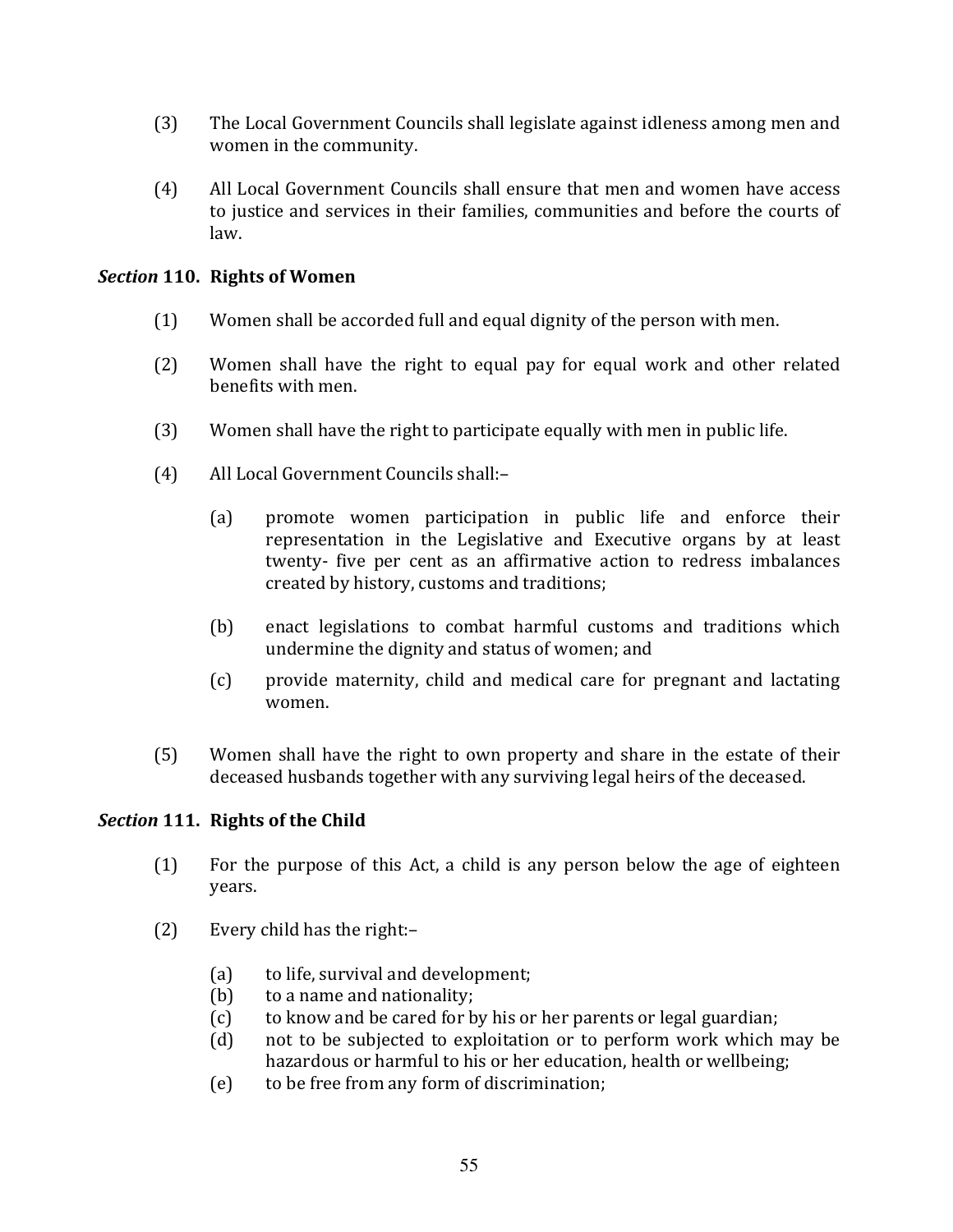- $(f)$ to be free from corporal punishment and cruel and inhuman treatment by any person including parents, school administrations and other institutions:
- not to be subjected to negative and harmful cultural practices which  $(g)$ affect his or her health, welfare and dignity; and
- to be protected from abduction and trafficking.  $(h)$
- $(3)$ In all actions concerning a child undertaken by public and private welfare institutions, courts of law, administrative authorities or legislative bodies, the primary consideration shall be the best interest of the child.
- $(4)$ All Local Government Councils shall accord special protection to orphans and other vulnerable children.
- $(5)$ Child adoption shall be regulated by customary law and any other applicable law.

# **CHAPTER XII**

# THE TRADITIONAL AUTHORITIES OF SOUTHERN SUDAN

## **Section 112. Status of Traditional Authorities**

- The Traditional Authorities shall be institutions of traditional system of  $(1)$ governance at the State and Local Government levels which shall:-
	- $(a)$ be semi-autonomous authorities at the State and local government levels:
	- $(b)$ administer customary law and justice in the customary law courts in accordance with the provisions of this Act and any other applicable law; and
	- $(c)$ exercise deconcentrated powers in the performance of executive functions at the local government levels within their respective jurisdictions.
- $(2)$ In the exercise of the delegated and/or deconcentrated powers, the Traditional Authorities shall observe, respect and adhere to the Act of Rights as enshrined in the Comprehensive Peace Agreement, the National, Southern Sudan and **State Constitutions.**

# Section 113. Types of Traditional Authority

 $(1)$ There shall be two types of Traditional Authority in Southern Sudan:-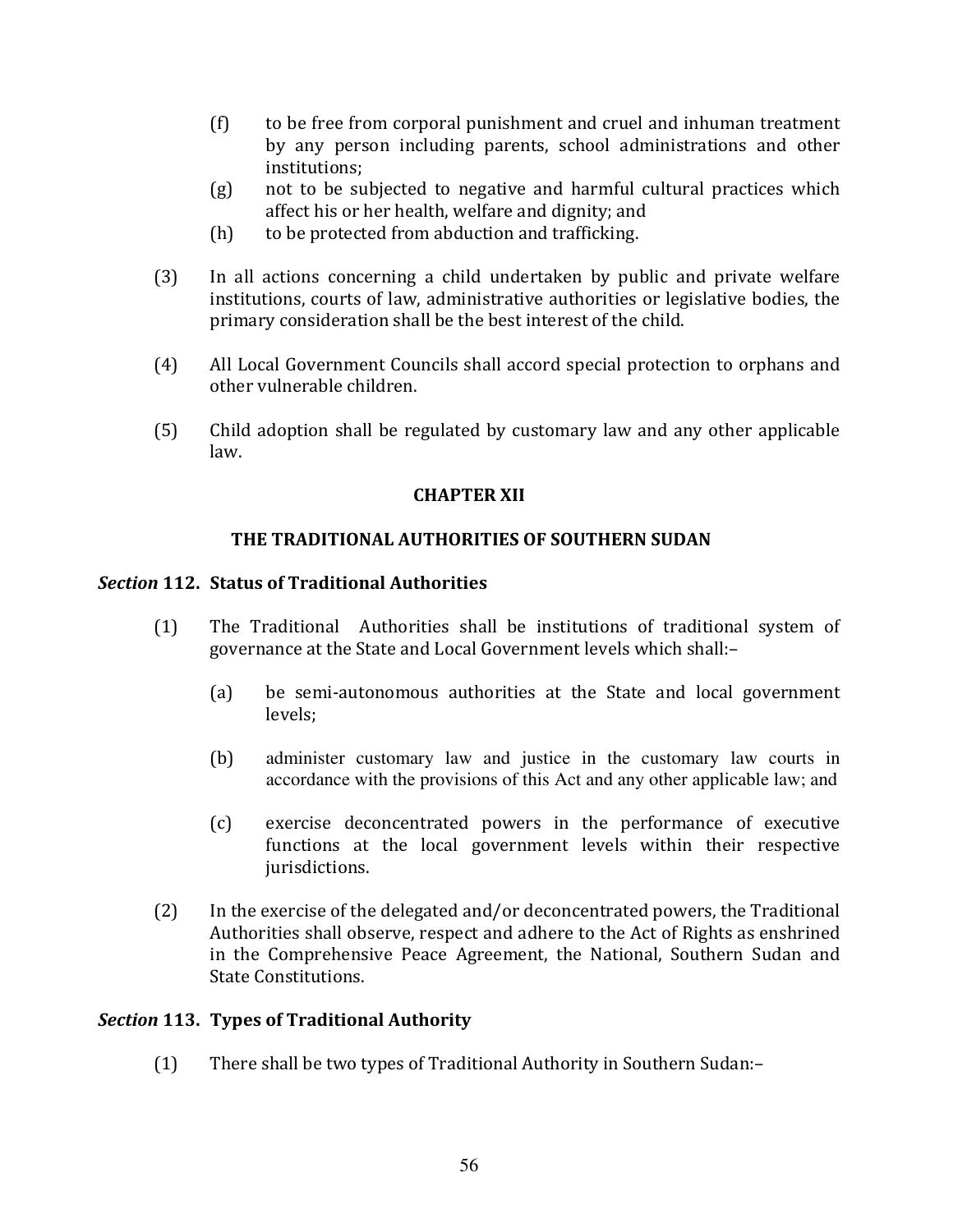- $(a)$ Kingdoms with centralised monarchical systems of rule, whose institutions shall perform local government functions while maintaining their status as the institutions of the kingdoms concerned, in given States of Southern Sudan covering the territorial areas of one or more counties. The Kingdoms are divided into:-
	- $(i)$ chieftainships;
	- $(ii)$ sub-chieftainships; and
	- $(iii)$ headman-ships.
- (b) Chiefdoms with decentralised system of rule, which shall perform traditional and local government functions covering the territorial area of counties where the traditional authorities are organized on the basis of lineages and clans which are divided into:-
	- $(i)$ sub-chieftainships; and
	- $(ii)$ headman-ships.
- $(2)$ Whereas kingdoms are recognised as self existing traditional systems, chiefdoms shall be established in accordance with the provisions of this Act and regulations.

# **Section 114. Establishment of Chiefdoms**

- (1) There shall be established in each County and Town Council, Chiefdoms, which shall be the traditional community authority through which the people shall rule themselves.
- (2) The Chiefdoms shall be decentralised into chieftainships, which shall be autonomous within the County or Town Council, in which the people shall organize their traditional institutions of governance and choose their leaders to administer themselves.
- $(3)$ The territories and boundaries of the Chiefdoms shall be determined and demarcated by local legislation and regulations there under.
- The seat of each Chiefdom shall be in the administrative headquarters of the  $(4)$ local government unit concerned.

# Section 115. Types and Composition of Decentralized Chiefdoms

A decentralised chiefdom shall be divided into three types of chieftainships as  $(1)$  $follows:$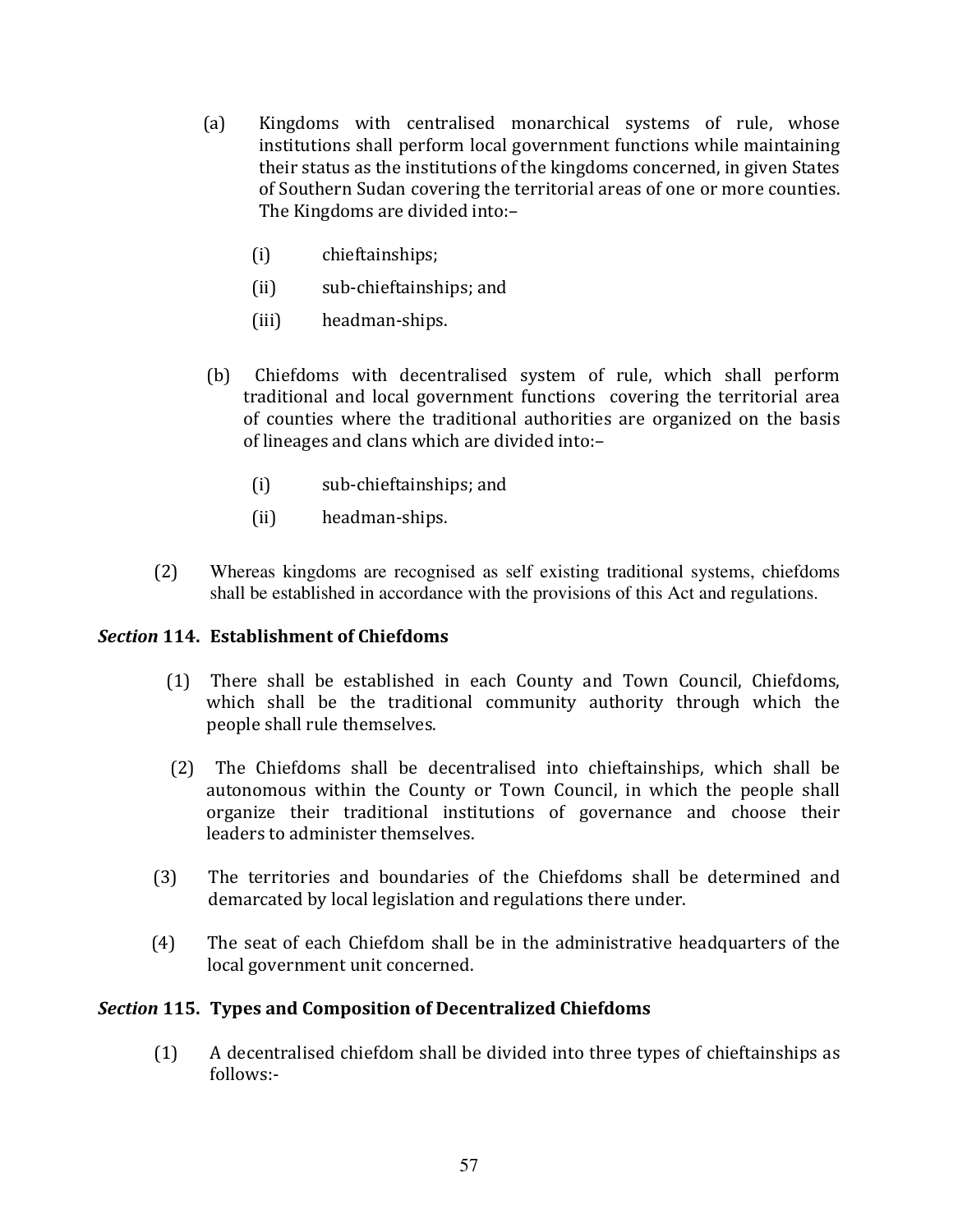- Paramount Chieftainship;  $(a)$
- $(b)$ Head Chieftainship; and
- $(c)$ Executive Chieftainship.
- $(2)$ The Paramount Chieftainship shall comprise of:-
	- The Paramount Chief as the head; and  $(a)$
	- $(b)$ all the Head Chiefs of the Chieftainships.
- $(3)$ Head Chieftainships shall comprise of:-
	- The Head Chief as the head of the Chieftainship; and  $(a)$
	- $(b)$ The Executive Chiefs of the Chieftainship.
- Executive Chieftainships shall comprise of:- $(4)$ 
	- The Executive Chief as the head;  $(a)$
	- $(b)$ Sub-Chiefs of the Chieftainship; and
	- $(c)$ where there are two or more Chieftainships in a Boma, the most senior chief shall be the head of the Chieftainship.
- The powers, functions and duties of the Paramount, Head and Executive  $(5)$ Chieftainships shall be determined by local legislation and regulations

# Section 116. Criteria for the Establishment of Chieftainships

- $(1)$ A decentralized Executive Chieftainship shall be established on the following basis:
	- a Headmanship with a population of two hundred and fifty to three hundred  $(a)$ people;
	- $(b)$ a Sub-Chieftaincy consisting of five to six Headmanships with a population of one thousand two hundred and fifty to one thousand five hundred people;
	- $(c)$ an Executive Chieftainship consisting of five to six Sub-Chieftainships with a population of six thousand two hundred and fifty to nine thousand people;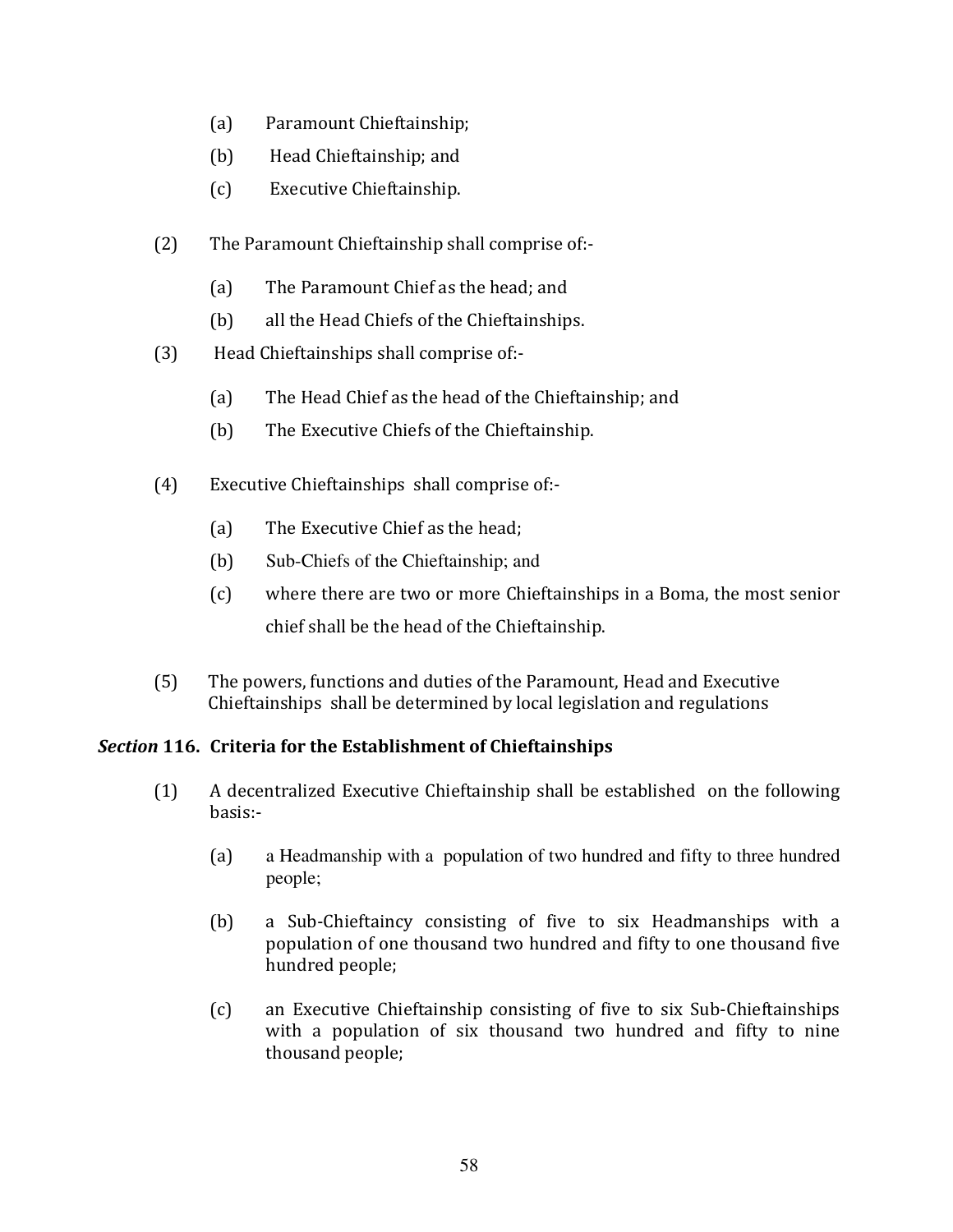- $(d)$ A Head Chieftainship consisting of five to six Executive Chieftainships; and
- $(e)$ A Paramount Chieftainship consisting of five to six Head Chieftainships.
- All the existing decentralized Chieftainships shall be re-organized in  $(2)$ accordance with the criteria set forth in this section.

# Section 117. Election or Selection of Chiefs

- $(1)$ Chiefs shall be elected according to conventional electoral system or selected according to traditional practices as the case may be.
- $(2)$ The Paramount Chief shall be elected by all the Chiefs including the Head Chiefs and Executive Chiefs, in the County.
- $(3)$ The Head Chief shall be elected by the Executive Chiefs and Sub-Chiefs in his or her jurisdiction.
- $(4)$ The Executive Chief shall be elected by the Sub-Chiefs and all the people, including women who are eligible to vote in his or her jurisdiction.
- $(5)$ All the selected Chiefs whose Chieftainships constitute the institutions of governance of Kingdoms shall assume offices according to their customs and practices save that, such custom and practices shall be in conformity with the provisions of this Act and any other applicable law.

# Section 118. Immunity of Kings and Chiefs

- $(1)$ A King and a Chief shall be immune from any criminal proceedings and shall not be charged with an offence in any court of law during his or her term of office, except where he or she is caught committing an offence for which the police may arrest without a warrant.
- Without prejudice to the generality of subsection (1) above, a King or Chief  $(2)$ may be charged before a competent court of law following prescribed procedure to waive his or her immunity in accordance with the provisions of this Act and any other applicable law or regulations.
- $(3)$ In case a King or Chief is charged with a serious crime, the Governor, in the case of a King and the County Commissioner in the case of a Chief, may waive the immunity of the King or Chief concerned, as the case may be.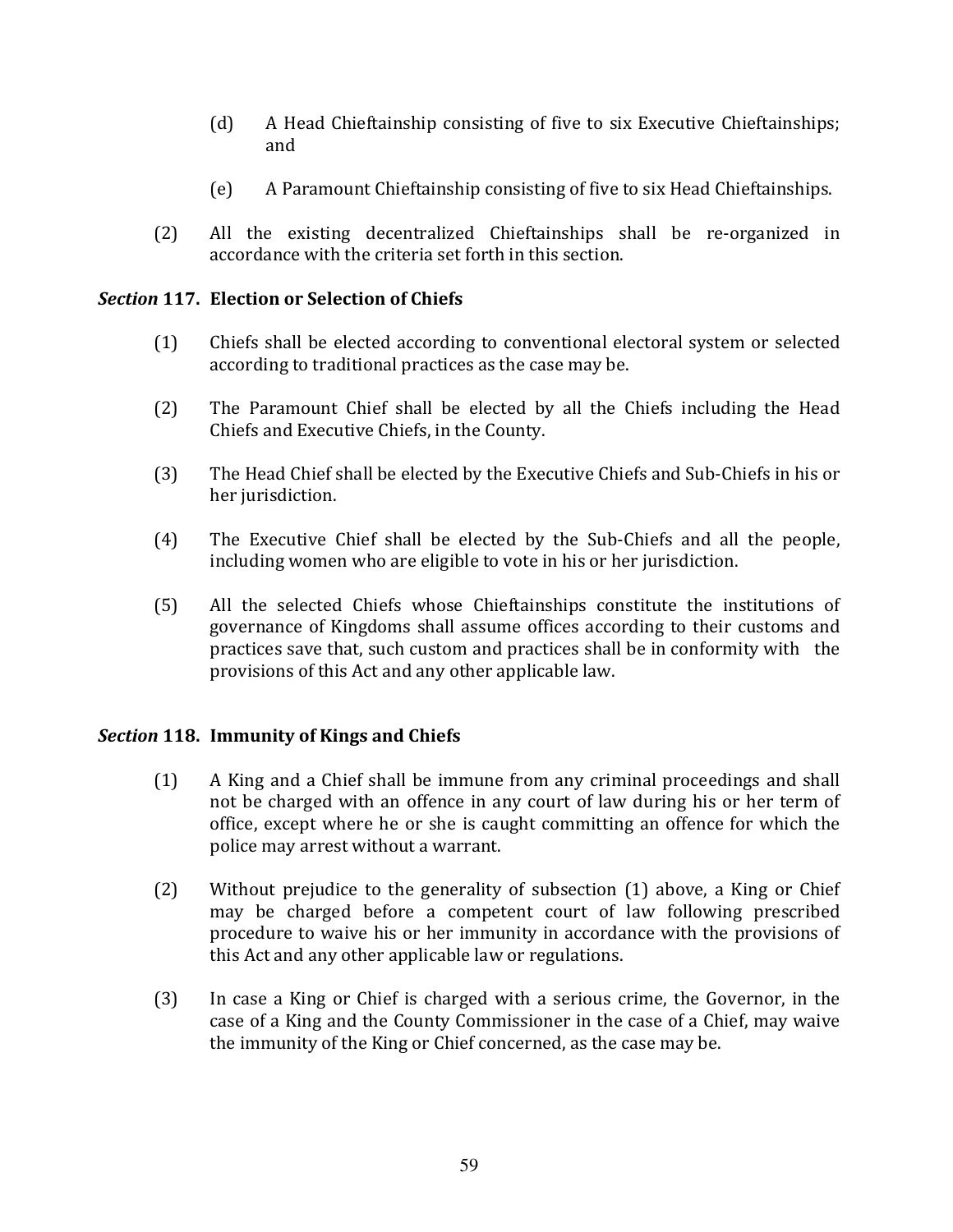# **Section 119. Councils of Traditional Authority Leaders**

- $(1)$ Pursuant to the provisions of Article 175 (2) of the Constitution, there shall be established in:-
	- Southern Sudan, a Council to be known as "the Council of Traditional  $(a)$ Authority Leaders; and
	- $(b)$ Each State of Southern Sudan, a State Council of Traditional Authority Leaders whose composition, functions and duties shall be determined by relevant State legislation.
- Pursuant to the provisions of Article 5 of the Constitution, the Council of  $(2)$ Traditional Authority Leaders shall be the custodian of the customs and traditions of the people of Southern Sudan as a source of legislation.

# Section 120. Composition of the Southern Sudan Council of Traditional Authority **Leaders**

The Council of Traditional Authority Leaders shall be composed of forty five members  $as$  follows:-

- Four elected representatives of each State Council of Traditional  $(a)$ Authority Leaders, at least one of whom shall be a woman; and
- $(b)$ Five members appointed by the President after consultation with the relevant authorities.

# Section 121. Functions and Duties of the Southern Sudan Council of Traditional **Authority Leaders**

- The functions and duties of the Southern Sudan Council of Traditional  $(1)$ Authority Leaders shall be, but not limited to:-
	- $(a)$ provide a forum for dialogue with all levels of government on matters of customs and traditions of the people of Southern Sudan;
	- $(b)$ intervene to resolve inter-tribal disputes by applying customary and traditional conflict resolution mechanisms:
	- $(c)$ foster peace building and resolution of conflicts through mediation and other conciliatory mechanisms;
	- $(d)$ advise all levels of Government on matters of traditions and customs of the people of Southern Sudan; and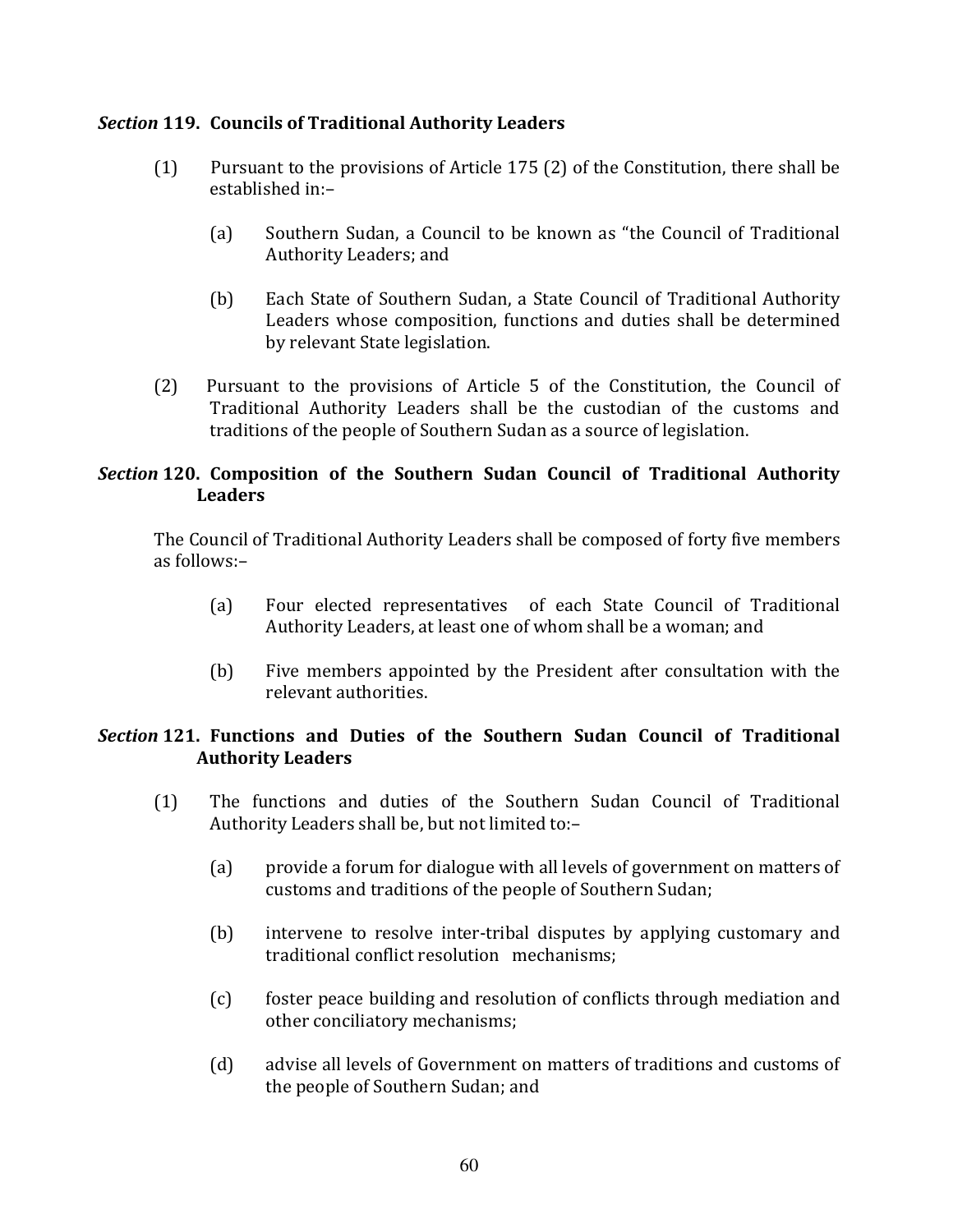- perform other functions and duties as provided for in this Act or any  $(e)$ other applicable law or regulations.
- $(2)$ The duties of the Council of Traditional Authority Leaders shall be, but not limited to:-
	- $(a)$ organize regular sessions of dialogue with stakeholders on customs and traditions:
	- $(b)$ initiate, establish and disseminate processes and traditional conflict resolution mechanisms for interventions in the settlement of intertribal disputes: and
	- establish, promote and maintain linkages and peaceful co-existence  $(c)$ with all traditional leaders and nationalities across Southern Sudan.

# **CHAPTER XIII**

# **INTER-GOVERNMENTAL LINKAGES**

# **Section 122. Decentralised Local Government Institutions**

Local Government in Southern Sudan shall be based on a decentralized system of Governance, where the Local Government institutions are hierarchically patterned constitutionally into three levels of Government, at the Government of Southern Sudan, State and the Local Government Councils.

### Section 123. The Local Government Board

- $(1)$ The Local Government Board is established in accordance with the provisions of Article 173 (3) of the Constitution.
- Without prejudice to the provisions of sub-section (1) above, and for the initial  $(2)$ establishment of the local government system in Southern Sudan as provided for by Article 173(2) of the Interim Constitution of Southern Sudan, 2005, the Board may from time to time be assigned mandatory executive functions and powers for discharge of local government affairs, as the case may be:
	- to review and formulate Local Government policies and legal frameworks;  $(a)$ and
	- $(b)$ to recommend and coordinate the establishment of minimum standards and uniform norms for service delivery in accordance with the provisions of Schedules B (9), C and D, read together with Schedule E, of the Constitution.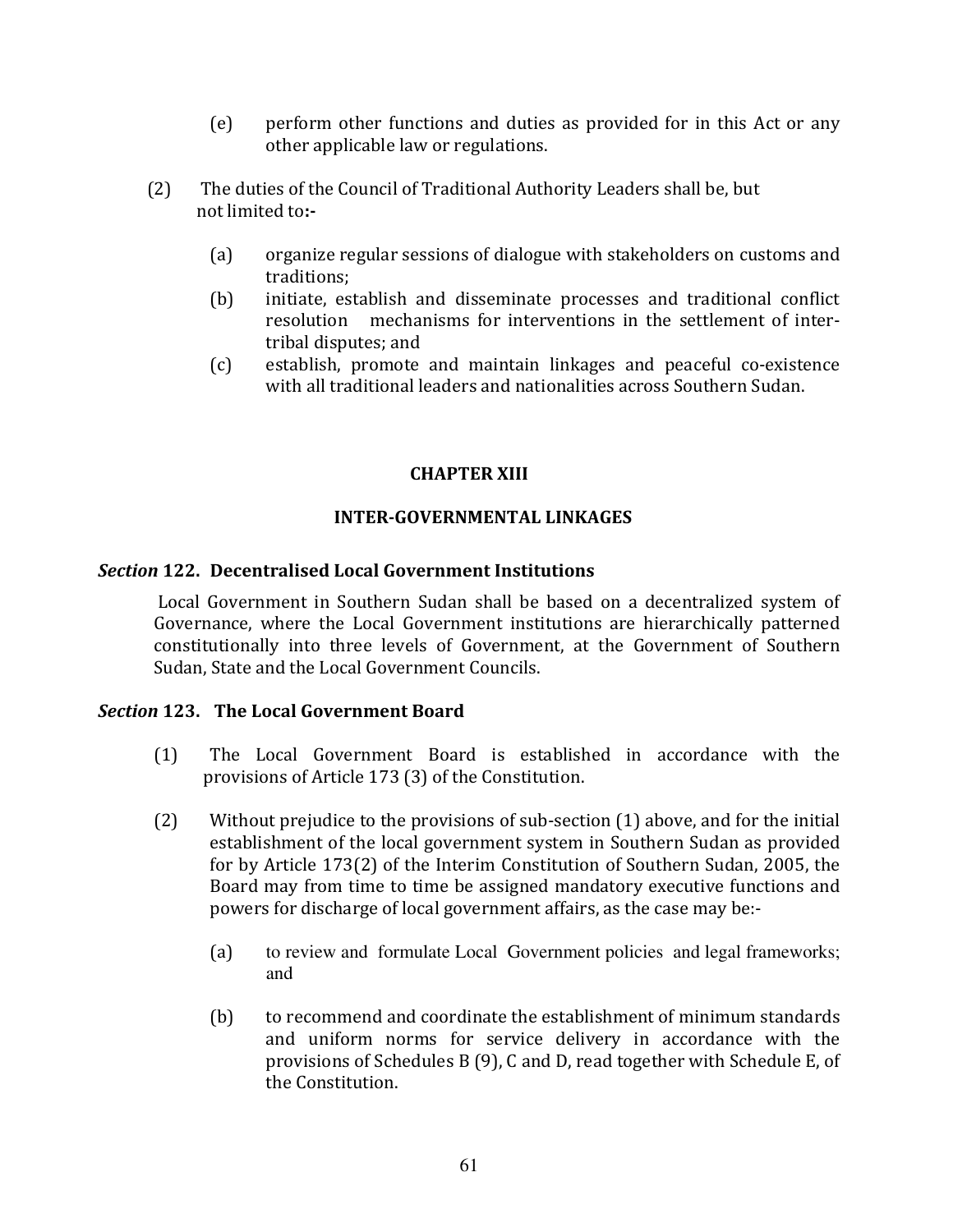# Section 124. Functions and Duties of the Local Government Board

- $(1)$ In addition to the functions and duties provided under section 123 above, the Local Government Board shall have the following functions and duties:-
	- $(a)$ make recommendations for organisation and establishment of Local **Government Council:**
	- $(b)$ recommend to the President the formation of a High Level Technical Committee, for the creation and establishment of Local Government Councils in the ten States of Southern Sudan in accordance with the criteria set forth in Article 173 (4) of the Constitution;
	- $(c)$ Warrants  $\sigma$ f Establishment prepare showing the status, administrative jurisdiction and the boundary of each Local Government Council for signature by the President;
	- $(d)$ review and recommend on the performance and administration of local government affairs of each Local Government Council in consultation with State Governments and report its findings to the State Governors and the President for consideration; and
	- $(e)$ research and recommend the development of relevant concepts, principles and workable policy framework of local government.
- $(2)$ The Local Government Board may upon the directives of the President prepare administrative circulars to regulate the status, conditions and quality of services being delivered to the people in order to:-
	- $(a)$ determine the appropriate transitional arrangements and mechanisms for the smooth transformation of the existing Local Government Councils from their current rudimentary stages to integrated modern local authorities;
	- $(b)$ promote the adoption of relevant models for local government planning, resource mobilization and management, service delivery and local development programmes;
	- $(c)$ set national standards for recruitment, training, management and performance appraisal of the Local Government staff;
	- $(d)$ review local government financial resources and recommend relevant models for grants allocation and disbursement; and
	- recommend the adoption of common norms and values to orient local  $(e)$ government administration to be more responsive to the people in service delivery.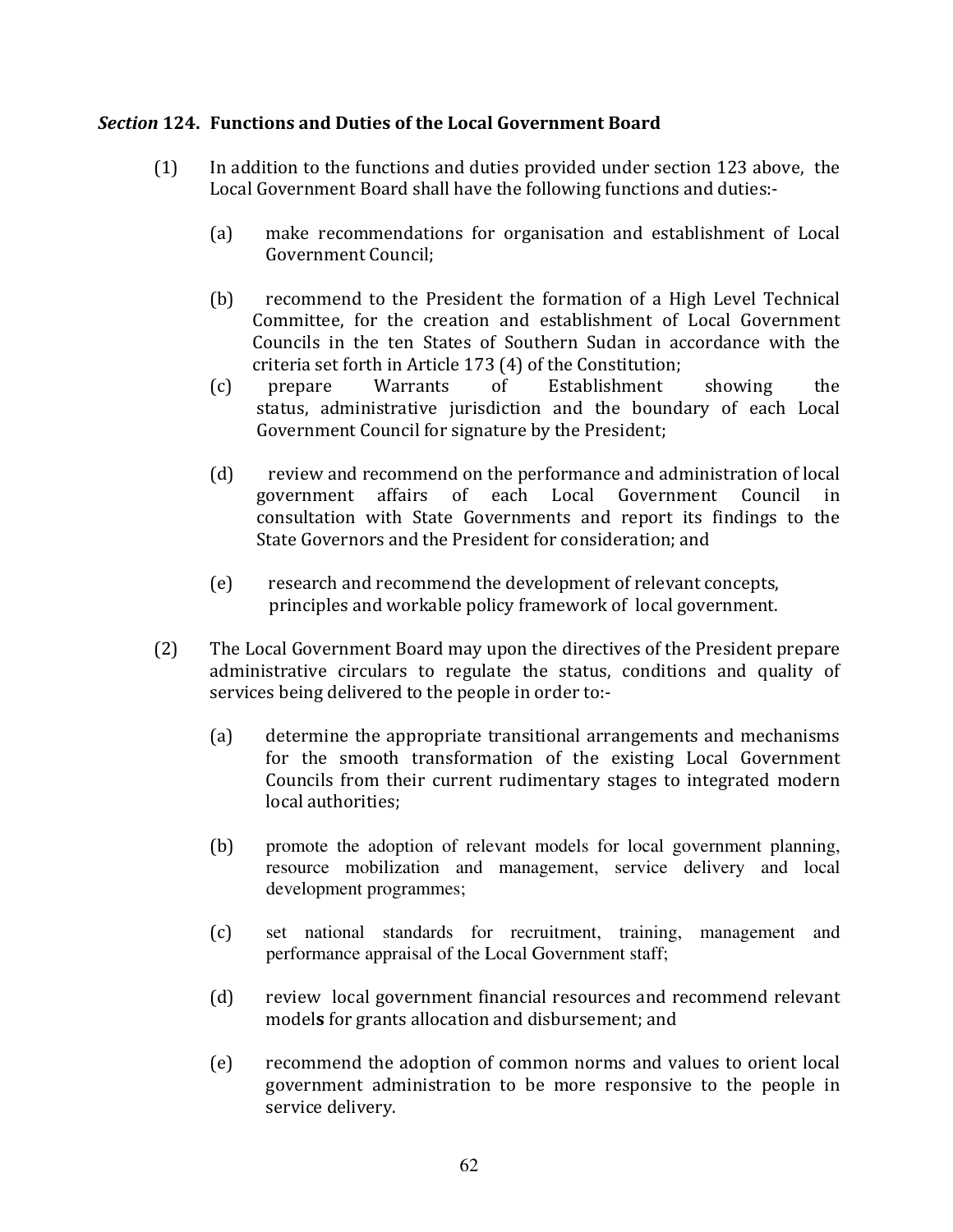- $(3)$ The Local Government Board shall assist in the coordination of the local government affairs through:-
	- $(a)$ the establishment of good inter-governmental linkages to harmonise the working relationships between the People's Local Government Councils and government institutions at the State and Government of Southern Sudan levels: and
	- $(b)$ the development of model local government programmes for service delivery at the local levels which may be adopted for implementation by the State Ministries of Local Government and the Local Government Councils.

# Section 125. State Ministry of Local Government and Law Enforcement

A State Ministry of Local Government and Law Enforcement shall have the responsibility for the functional organization of Local Government operations as follows:-

- $(a)$ make sectoral policies to guide the functional organisation of Local Government Councils in order to harmonise the State and Local Government plans and programmes;
- develop State framework for effective coordination of Local  $(b)$ Government Councils affairs between the State Ministries and Local Authorities and between the Local Authorities and Local Community institutions:
- organize State periodic transfers of Local Government Administrative  $(c)$ Officers and departmental senior staff in accordance with Local Government Board guidelines:
- $(d)$ organize State financial schedules for periodic disbursement of grants from the State Treasury and making similar arrangements for the internal and external audit of the Local Authorities accounts:
- $(e)$ establish inter-county fora to foster relations between the local authorities, civil society organisations and the private sector in service delivery;
- $(f)$ organize field visits to the Local Government Councils to inspect, monitor, appraise and evaluate their operations, staff performance, service delivery and progress in local development projects;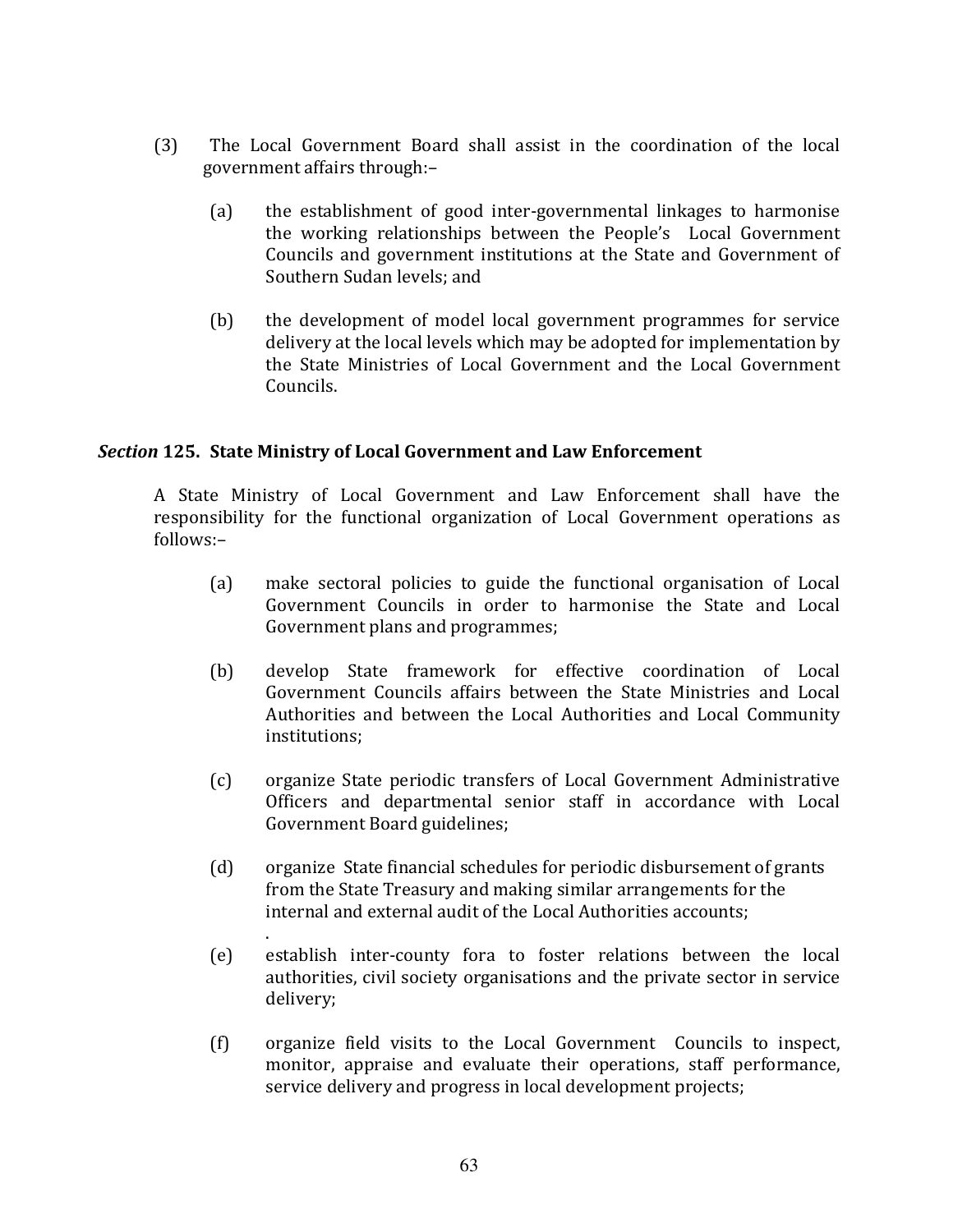- adopt human resource management systems through which Local  $(g)$ Government staff shall be effectively supervised and disciplined in accordance with the provisions of Public Service Law, rules and regulations; and
- $(h)$ mobilise and sensitise the local population for participation in national, Southern Sudan, State and local functions.

# Section 126. Relations in the Administration of Decentralized Systems

- In the administration of the decentralized system of governance in the Local  $(1)$ Government, the following principles of inter-governmental linkages shall be observed:-
	- $(a)$ the linkages between the Government of Southern Sudan and the Local Government shall be through the relevant State Government organs or institutions:
	- $(b)$ in their relationships with each other or with other governments, all levels of government in Southern Sudan referred to in Article 50 of the Constitution shall observe the following:-
		- $(i)$ respect each other's powers and competences;
		- $(ii)$ collaborate in the task of governing; and
		- $(iii)$ assist each other in fulfilling their constitutional obligations.
	- $(c)$ the Government organs at all levels of Government referred to in subsection (1)(b) above, shall perform their functions and exercise their powers so as to:-
		- $(i)$ avoid encroaching on or assume powers or functions conferred upon any other level except as provided for by this Act and the Constitution:
		- promote cooperation in rendering assistance to support each  $(ii)$ other's level of government:
		- coordinate each others functional activities and communication  $(iii)$ systems so as to facilitate the operations of all levels of government;
		- $(iv)$ promote the spirit of peace and peaceful co-existence in handling and dealing with local government matters;
		- resolve disputes and conflicts amicably among each other and  $(v)$ other levels of government; and
		- respect the status and institutions of government of each other  $(vi)$ at all levels of Government.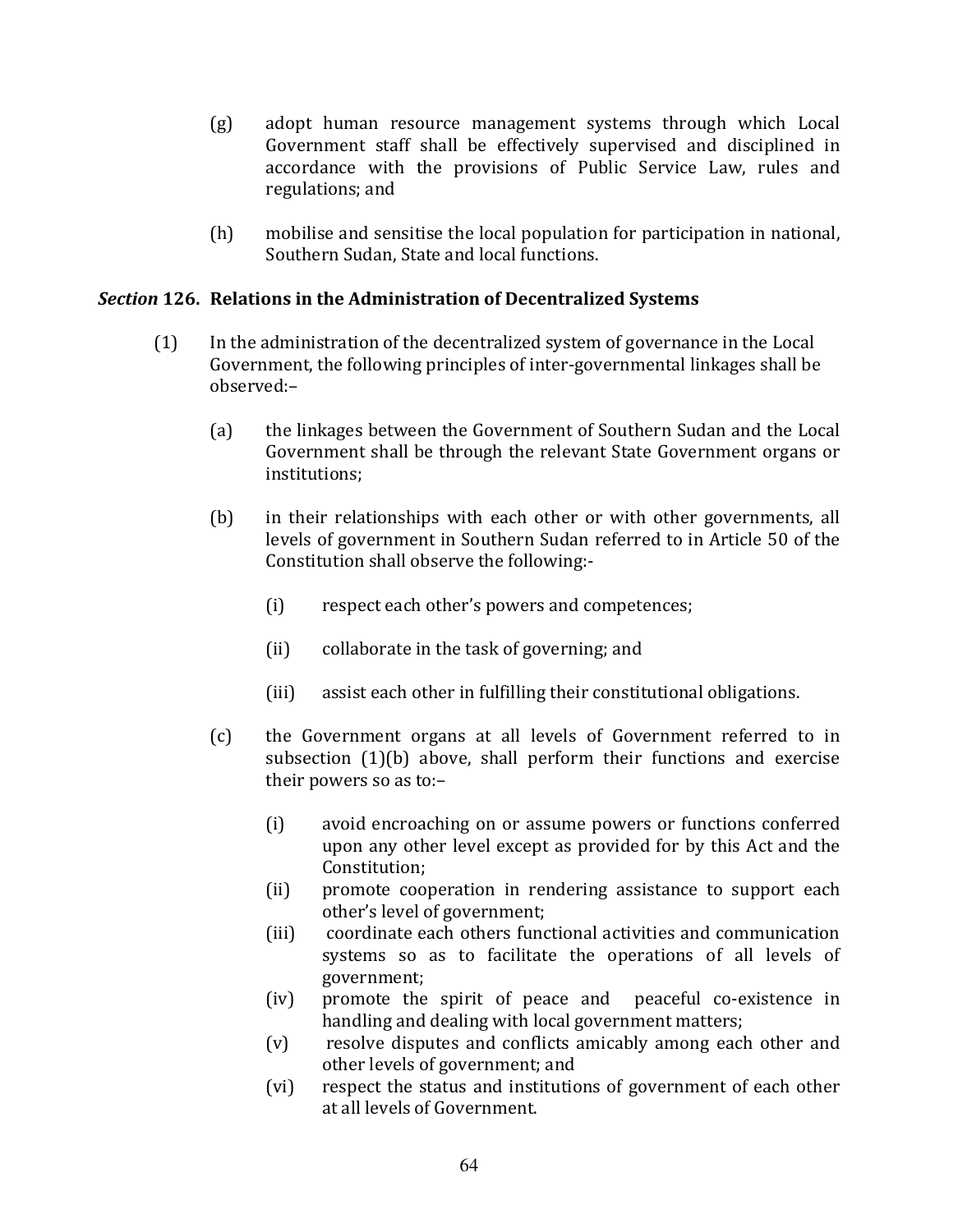$(2)$ The Government of Southern Sudan and the State Governments shall develop relations and mechanisms to nurture the Local Government Councils during their growth to maturity.

## Section 127. Inter-Council Linkages

Any two or more Local Government Councils may develop, through mutual understanding, coordinative mechanisms to enhance inter-Council co-operation for joint service delivery and local development ventures.

### Section 128. Internal Boarder Linkages

- $(1)$ All Local Government Councils shall maintain good boarder relations with their sister Councils and to foster good inter-council linkages within their State.
- $(2)$ Any two or more Councils which have boarder disputes within their State such as Council boundaries, grazing areas and water points shall:-
	- $(a)$ settle any such disputes amicably among themselves through the involvement of the Traditional Authorities and the use of traditional conflict resolution mechanisms: and
	- $(b)$ where the contesting parties fail to resolve their dispute amicably they shall, raise the matter to the State Authorities to constitute a special tribunal to mediate or make decision, as the case may be.
- $(3)$ Where the boarder dispute involves two or more Councils in two neighbouring States, the aggrieved Council shall raise the matter to its State Authorities which shall seek audience of the neighbouring State to find ways and means of resolving the dispute.
- $(4)$ Where the contesting States fail to resolve the dispute, any aggrieved State may raise the issue in dispute to the Local Government Board for consideration.
- In case any of the States is dissatisfied with the decision of the Local  $(5)$ Government Board, the Board shall refer the matter to the President whose decision shall be final and binding.

# **Section 129. External Boarder Linkages**

All Local Government Councils bordering neighbouring countries shall  $(1)$ maintain and promote good neighbourhood relations for peaceful co-existence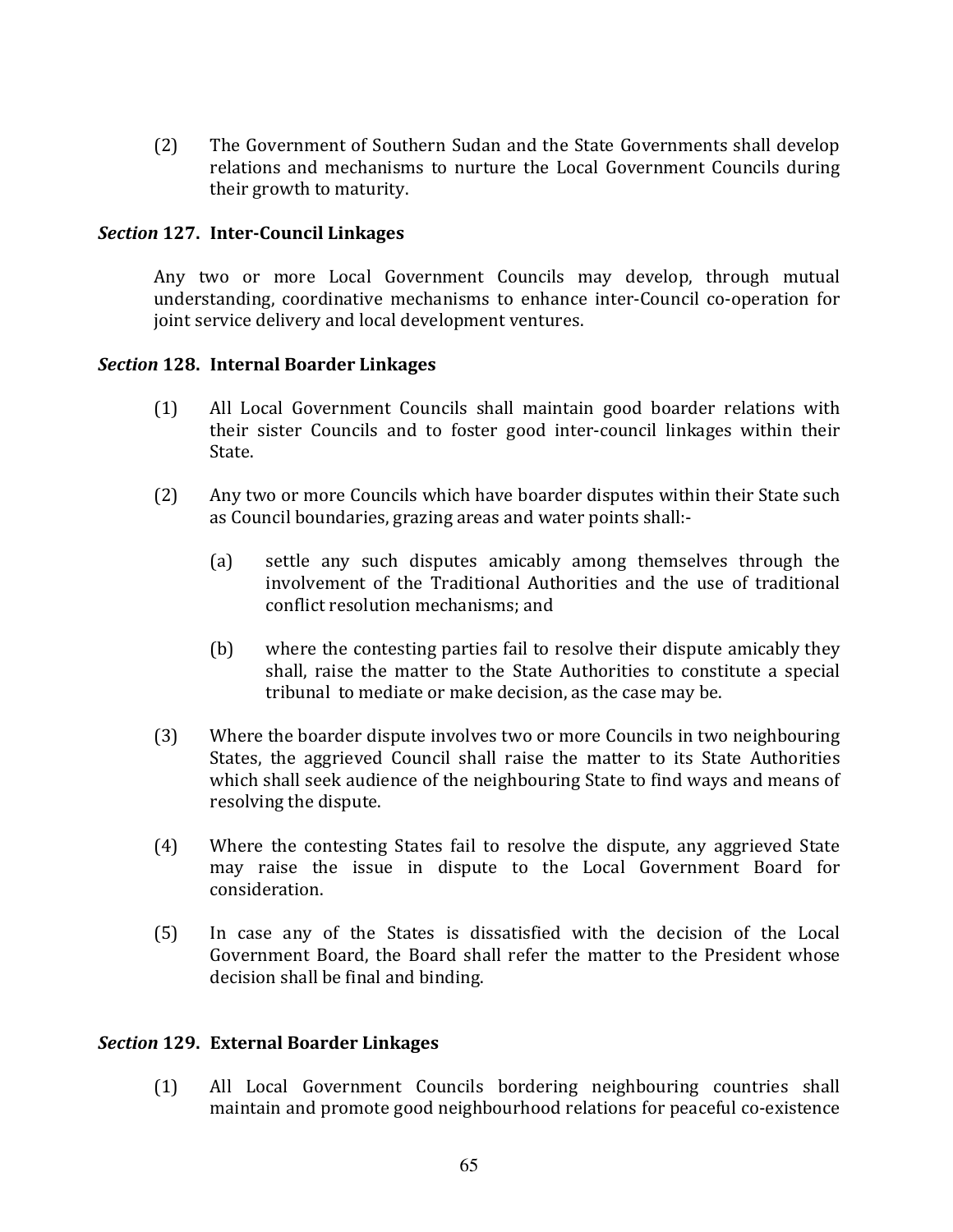and with the consent of the State concerned and the knowledge of the Government of Southern Sudan, shall:-

- in mutual agreement with counterpart authorities across the  $(a)$ international borders, arrange to hold regular border meetings and conferences to discuss matters relating to border crossing, trade, security, social and cultural affairs and cross-cutting issues of local and national concerns;
- $(b)$ permit free movement of people and goods across the borders as provided for by law;
- $(c)$ prohibit smuggling and trafficking of goods, humans, animals, drugs, arms and any other harmful substances, across the borders as provided for by law;
- $(d)$ prevent any bad and pervasive or unacceptable social and cultural practices across the borders from spilling over to any part of Southern Sudan: and
- $(e)$ encourage development of positive attitudes across the borders, towards settlement of disputes arising, among others, from:
	- traditional boundaries along the international borders;  $(i)$
	- cross border family misunderstandings; and  $(ii)$
	- cross border land use, grazing areas and water points;  $(iii)$

in-order to harmonize and build better neighbourhood relationships with the people in the neighbouring countries.

- In the event of a boarder dispute arising between two or more Local  $(2)$ Government Authorities and their neighbouring authorities across the international boundaries, the parties concerned shall:-
	- $(a)$ dialogue among themselves using their traditional and statutory systems to resolve the matter amicably; or
	- $(b)$ raise the matter to their respective higher authorities to find ways and means of resolving the matter through the use of international mechanisms while maintaining the dialogue locally.
- $(3)$ Notwithstanding the provisions of this section, the County Commissioner shall assume full responsibility of managing any emerging situation in self-restrain on daily basis while reporting to the State authorities and awaiting further directives.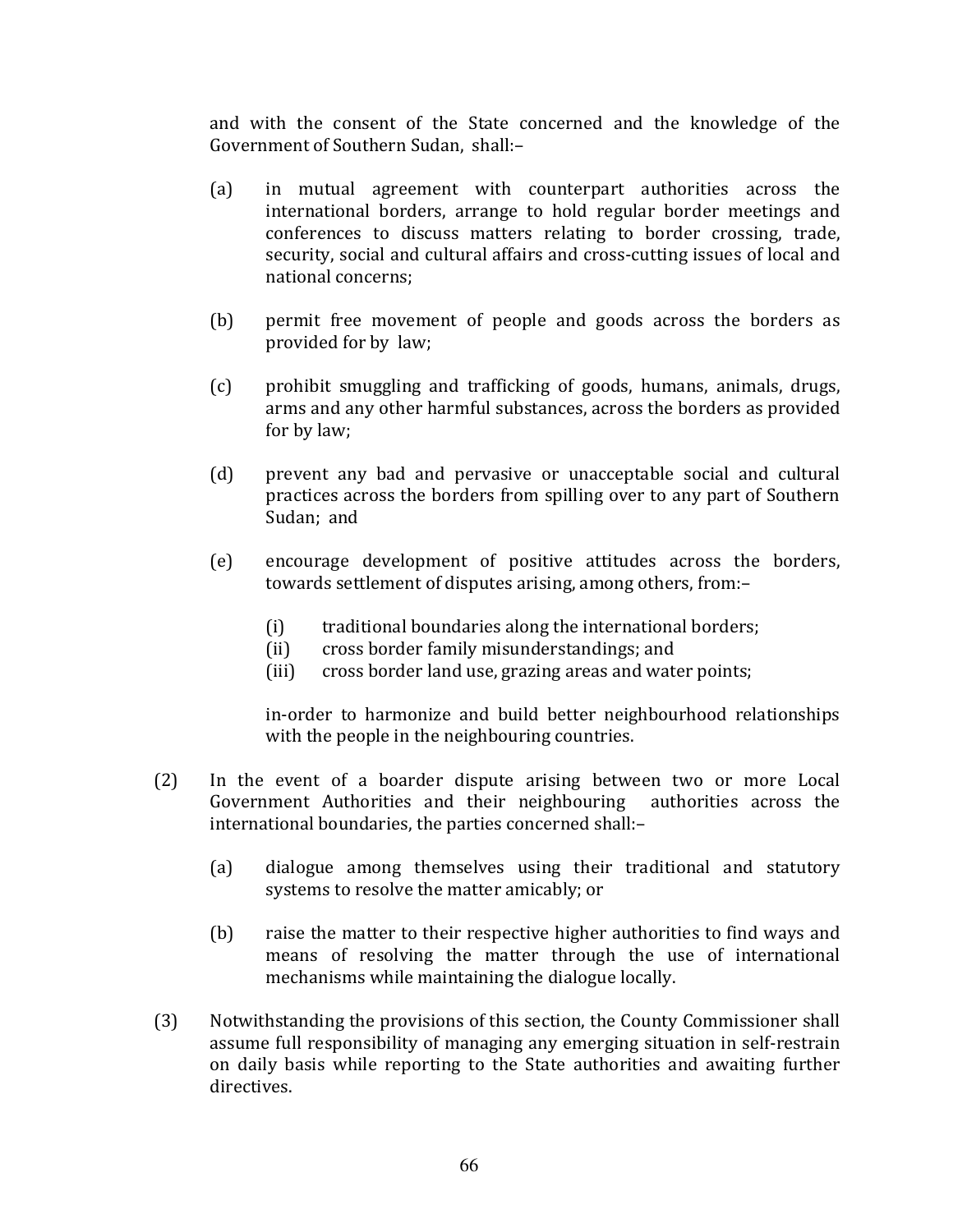# **CHAPTER XIV EXTRA-GOVERNMENTAL LINKAGES**

# Section 130. Linkages with Local Government Associations

- Local Government Associations may be established in Southern Sudan as non- $(1)$ governmental organizations.
- $(2)$ The Local Government Associations may relate to all levels of Government. advocate and solicit support for local governments locally, nationally, regionally and internationally.
- $(3)$ The Local Government Associations shall relate to the Local Government Councils as stakeholders who voluntarily undertake to:-
	- $(a)$ uphold the provisions of this Act and the principles guiding the Local Government in order to defend the interests of the people against any violation of constitutional right;
	- $(b)$ dialogue with the Government of Southern Sudan and the State Governments for fair and equitable allocation and distribution of resources to the Local Government Councils:
	- support the efforts of all levels of government that are geared towards  $(c)$ resource mobilization with the aim of providing the Local Government Councils with technical, material and financial assistance; and
	- $(d)$ represent local government interests in local, State, national and international fora, where local government matters are discussed.

# Section 131. Linkages with the Union of Local Government Administrative Officers

- $(1)$ There shall be established in Southern Sudan, a Union of Local Government Administrative Officers, which shall be a professional organization of all local government administrative officers, serving at all levels of government.
- $(2)$ The Union of Local Government Administrative Officers shall be officially registered as a professional association in accordance with the law.

# Section 132. Public - Private Sector Linkages

 $(1)$ Any Local Government Council may maintain public-private sector linkages community through which non-governmental organizations, based organizations and the private sector institutions may deal with the Local Council Authorities in service delivery.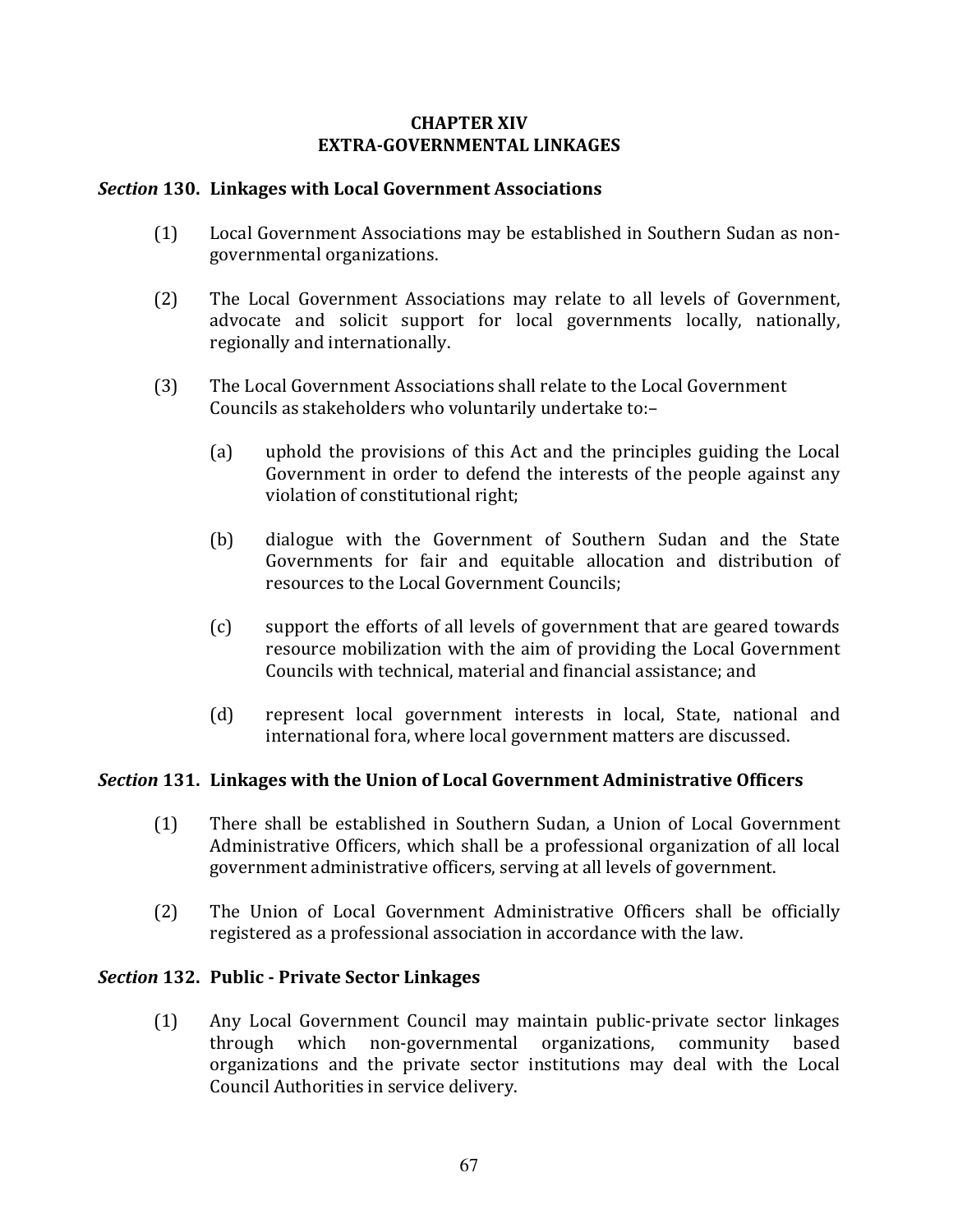- $(2)$ A council may enter into partnership with any organization or private sector institution to produce or provide public service to the people and regulate the process thereof.
- $(3)$ The terms and conditions of partnership between the parties shall be determined in accordance with the provisions of Partnership and Contract Laws.
- $(4)$ All non-governmental organizations in partnership with the Local Government Councils shall be registered with the relevant government institution and abide by values, norms and best practices of the business.

# Section 133. Linkages with International Agencies and Organizations

- The Local Government, as a level of Government closest to the people, may  $(1)$ seek support from international agencies and organizations for funding and implementation of its programmes and projects.
- $(2)$ International agencies with specific mandates shall conclude Co-operation Agreements to work in collaboration with the specific Local Government Councils, in whose jurisdiction they plan to work on agreed programme activities.
- The agreed programme activities, to be implemented, shall be in conformity  $(3)$ with the priorities of the Council as stipulated in the approved Council Plan.
- Partnership agreements may be concluded with Sectoral Ministries supported  $(4)$ by international agencies to provide primary services at the local government level.
- $(5)$ Any other form of agreement may be concluded through which Local Councils may be supported.

### **CHAPTER XV MISCELLANEOUS PROVISIONS**

### Section 134. Local Government Taxes, Fees and Charges

The Local Government taxes, fees and charges shall be determined by each Local Government Council in consultation with the State Authorities and the Local Government Board.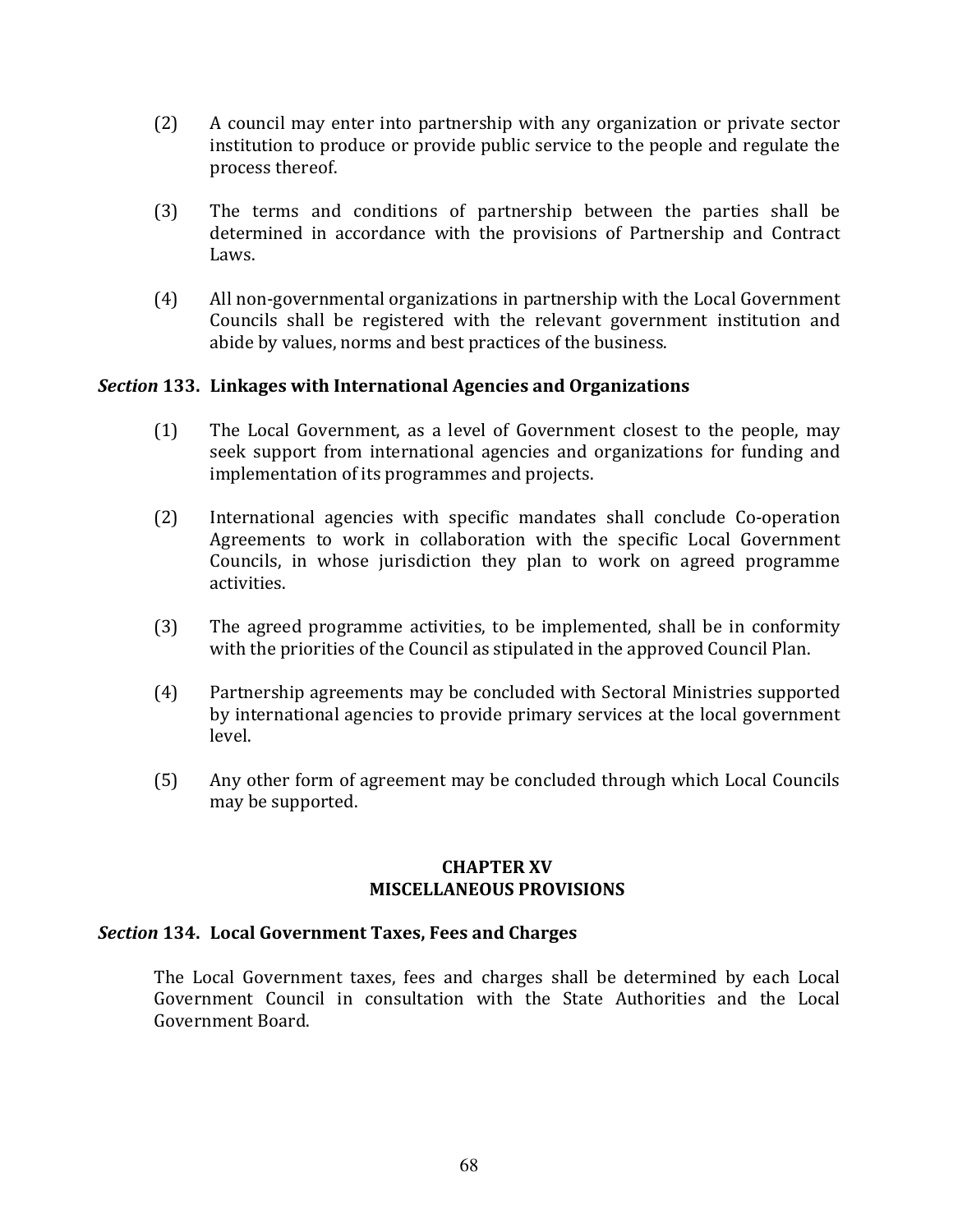# Section 135. Rules and Regulations:-

- $(1)$ The President shall issue an order establishing a committee(s) and set necessary rules and regulations for conducting elections at the Local Government level.
- $(2)$ The Local Government Board shall with the consent of the President, issue rules and regulations for efficient and effective implementation of the provisions of this Act.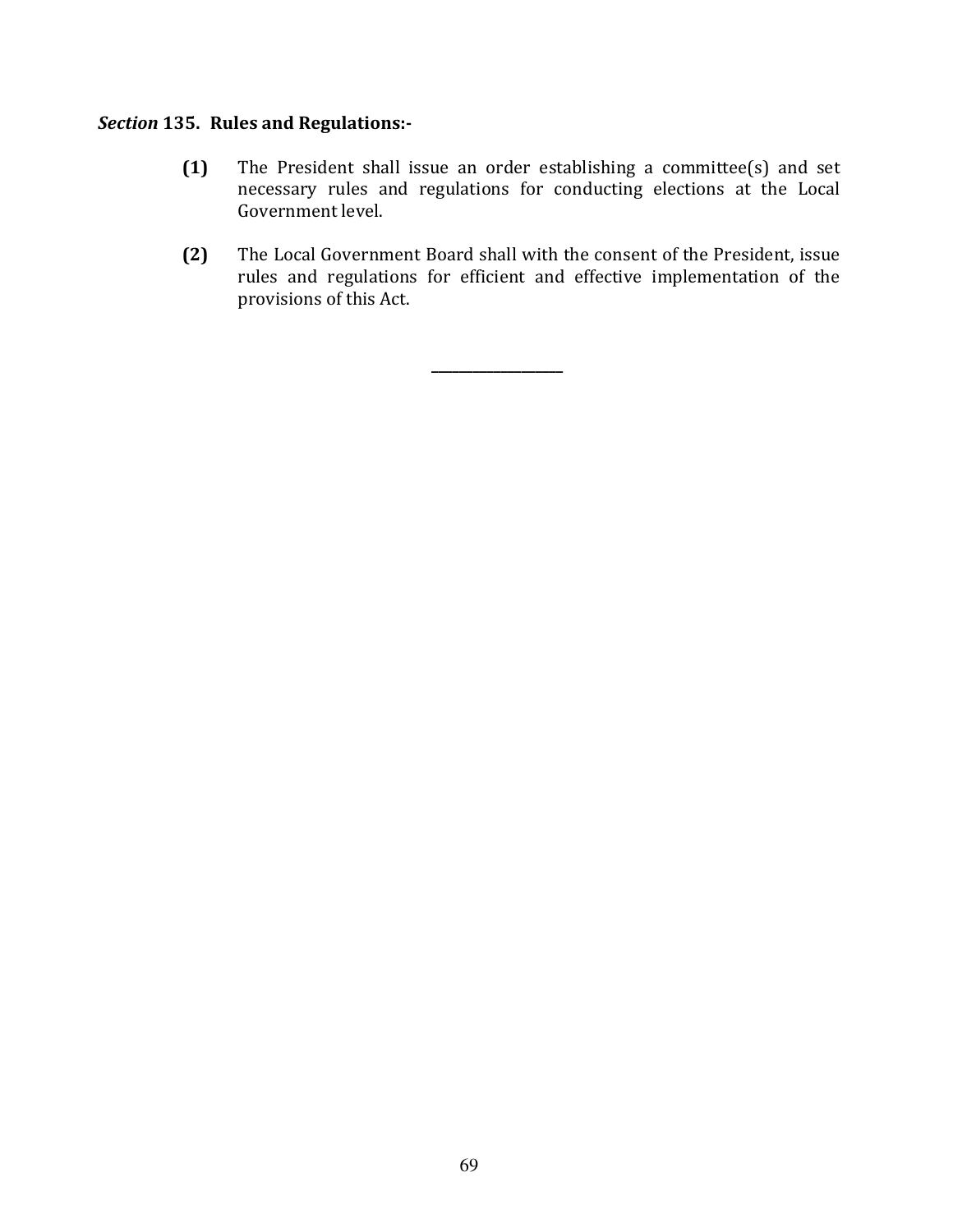## **APPENDIX I**

# **CRITERIA FOR CREATION OF LOCAL GOVERNMENT COUNCILS AS CORPORATE BODIES**

- $1<sub>1</sub>$ A County Council shall be created on the following basis:-
	- $(a)$ the size of a population of  $(70,000-100,000)$ ; economic viability  $(35\% - 45\%)$  of total annual budget; common interest of the communities (consideration of minority or majority ethnic group cases as may be decided by the Southern Sudan Legislative Assembly; and administrative convenience) and effectiveness (organizational ability and ease in territorial coverage and communication access);
	- $(b)$ The Boma as the Basic Administrative Unit of the County shall have a population of  $(5,000-10,000$  people);
	- $(c)$ about (3-4) Bomas shall constitute a Payam; and
	- $(d)$ about (3-4) Payams shall constitute a County.
- 2. A City Council shall be created on the following basis:-
	- $(a)$ the size of the population  $(200,000-500,000)$  economic viability  $(75\% -100\%)$  of total annual budget; common interest of the communities; (political decision) administrative convenience and effectiveness (strategic location);
	- $(b)$ the Quarter Council of the City may have (20,000-25,000 people);
	- $(c)$ four (4) Quarter Councils shall constitute a Block Council; and
	- $(d)$ about (4-5) Block Councils constitute a City Council.
- 3. A Municipal Council shall be created on the following basis:-
	- $(a)$ Size of population (100,000-300,000) people;
	- $(b)$ economic viability (63%-75%) of total annual budget;
	- $(c)$ common interest of the communities (based on growth potential) administrative convenience and effectiveness (capacity of a growing Block Councils to assume the status of separate Municipal Councils;
	- The Quarter Council of a Municipality may have a population of  $(d)$  $(20,000-25,000$  people);
	- four (4) Quarter Councils shall constitute a Block Council; and  $(e)$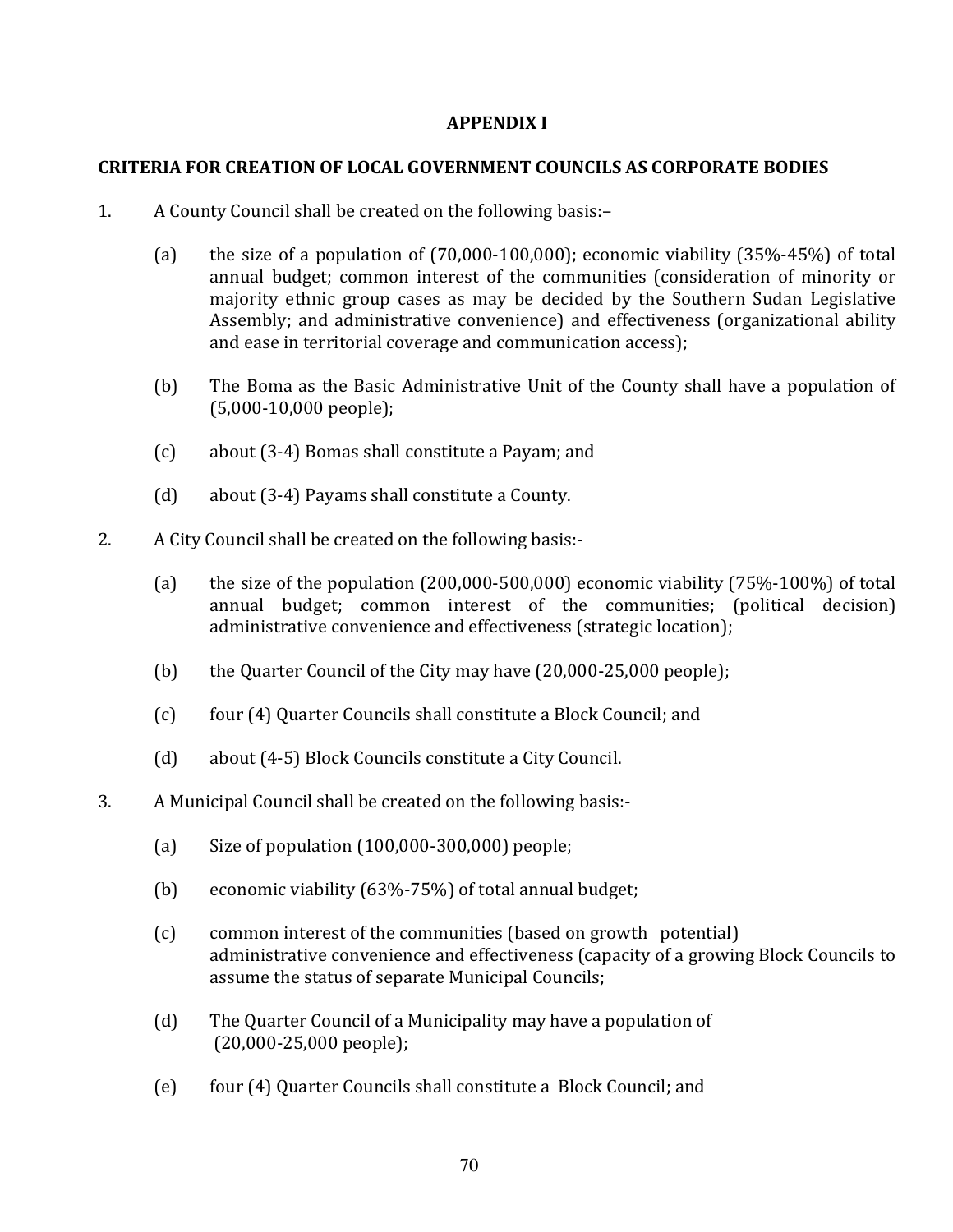- $(f)$ about (4-5) Block Councils shall constitute a Municipality.
- $4.$ A town Council shall be created on the following basis:-
	- $(a)$ the size of population  $(50,000-100,000)$ ; economic viability (55%-65%) of total annual budget; common interest of communities (based on growth potential; and the administrative convenience and effectiveness (capacity of a growing rural centre to successfully manage the local council as an authority with potential to assume the status of a Town Council.
	- the Quarter Council of a Township shall have a population of (5,000-10,000 people);  $(b)$ and
	- $(c)$ about (5) Quarter Councils shall constitute a Town Council.

# **APPENDIX II**

# **SCHEDULE I**

# POWERS OF A LOCAL GOVERNMENT COUNCIL

Subject to the provisions of the Interim Constitution of Southern Sudan, the executive and legislative powers of a Local Government Council shall be as follows:-

- $1<sub>1</sub>$ The upholding, protection and enforcement of the provisions of this Act, in conformity with the Constitutions of the State and Southern Sudan:
- 2. Provision of basic services;
- 3. Regulation of Local Government, information, publications and media;
- The regulation of social welfare including Council pensions; 4.
- 5. The management of Civil Service at the Local Government level:
- The coordination of Customary Courts and administration of justice at the Local Government 6. level:
- 7. Regulation, administration and protection of Local Government Council Land and Natural Resources:
- 8. Acquisition of land from the relevant authority for use for service provision and development:
- 9. Observing, harmonizing and promoting cultural activities within the Local Government Council:
- 10. Internal borrowing on the sole credit worthiness of the Local Government Council within the Government of Southern Sudan macro-economic framework;
- The establishment tenure, appointment, and payment of Local Government employees, and 11. the supervision of Local Government officers and seconded staff;
- The management, leasing and utilization of lands belonging to the Local Government Council;  $12.$
- 13. The establishment, maintenance and management of community juvenile delinquency centres and institutions: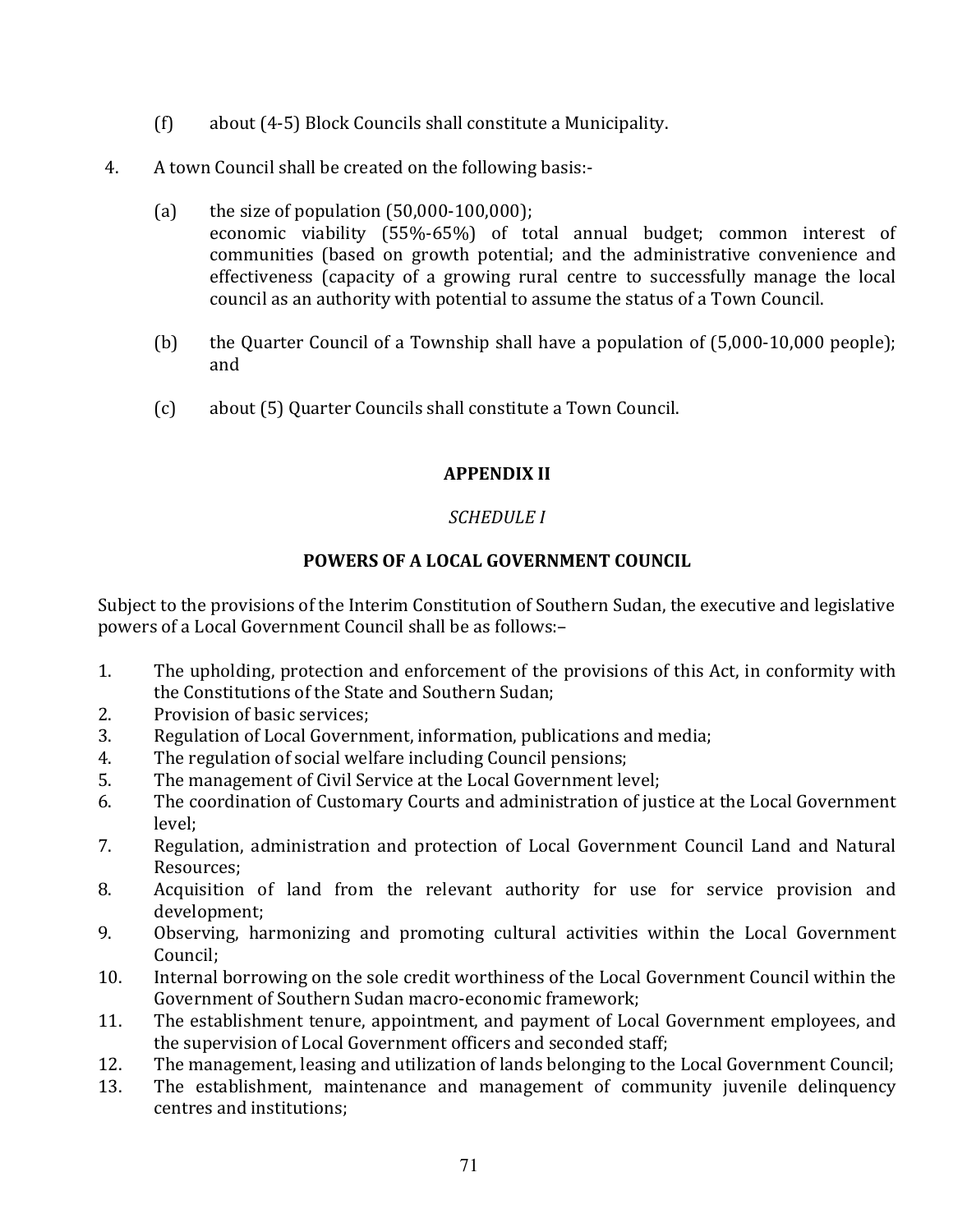- $14.$ The establishment, regulation, and provision of primary health care;
- 15. Regulation of businesses trade licenses, working conditions, hours, and local holidays within the Local Government Council;
- 16. Local works and undertakings:
- $17.$ Registration of marriages, divorces, inheritance, births, deaths, adoption and affiliation.
- Enforcement of national. Southern Sudan and State laws: 18.
- Enforcement of By-Laws enacted under the customary law; 19.
- The development, conservation and management of the Local Government Council natural  $20<sub>1</sub>$ and forestry resources;
- The establishment and management of primary education institutions; 21.
- 22. Support in maintenance of Airfields other than international airports within Civil Aviation Regulations:
- 23. Inter Council public transport and roads;
- The management of the Local Government Council statistics and survey works; 24.
- 25. The regulation of charities and endowments:
- Quarrying regulations; 26.
- $27<sub>1</sub>$ Town and rural planning:
- The regulation and management of cultural and heritage sites, libraries, museums, and other 28. historical sites:
- 29. The management of the Local Government Council finances;
- 30. The regulation and management of irrigation and embankments;
- The management of archives antiquities, and monuments; 31.
- Direct and indirect taxation within the Local Government Council Area in order to raise 32. revenue for the Local Government Council:
- 33. The management of the Local Government Council's public utilities;
- The management of fire fighting and ambulance services; 34.
- 35. The management of recreation and sport facilities within the Council; and
- 36. The protection of Governments flags and emblems.

# **SCHEDULE II**

# **CONCURRENT POWERS**

Subject to the Provisions of the Interim Constitution of Southern Sudan, the Government of Southern Sudan, State Governments and Local Governments shall have legislative and executive competencies on any of the matters listed below:-

- 1. Local economic and social development in the Local Council;
- Legal matters of professions and affiliate organizations and associations; 2.
- Primary and secondary education and vocational training; 3.
- Public health policy; regulation and management; 4.
- Urban development planning and management; 5.
- Trade, commerce, industry and industrial development; 6.
- $7<sup>1</sup>$ Delivery of primary and secondary services;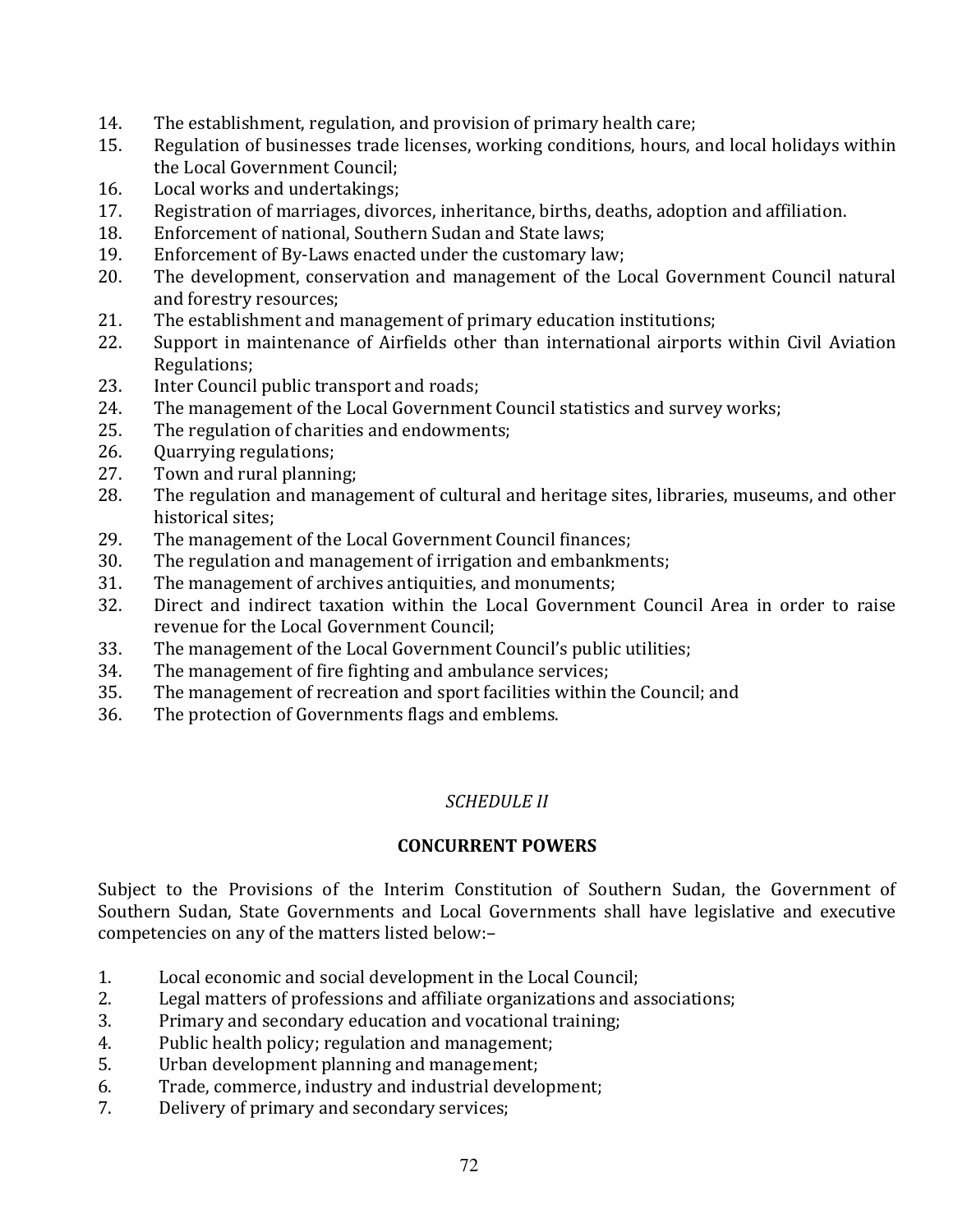- $8<sub>1</sub>$ Bankruptcy and insolvency;
- 9. Cottage and service industry licensing;
- Feeder airfields management:  $10.$
- 11. River Tributary transport development and management;
- $12.$ Disaster preparedness and epidemics control management;
- 13. Traffic regulation and management:
- Electricity generation, electric and water supply and waste management; 14.
- Information, publications, media, broadcasting and local telecommunications network 15. management:
- $16.$ Environmental protection, conservation and management;
- 17. Relief, repatriation, resettlement, rehabilitation and reconstruction;
- Local Government financial, economic and planning policies; 18.
- 19. Community, Women, Youth empowerment management;
- 20. Local Government Gender policy;
- 21. Pastures, veterinary services, animal and livestock disease control and management;
- 22. Regulation and management of consumer safety and protection;
- $23.$ Residual powers, subject to Schedule 3;
- Population policy and family planning; 24.
- 25. Pollution:
- 26. Regulation, protection and management of mother and child care;
- 27. Regulation, protection and control of Council and inter-Council Water Resources;
- 28. Notwithstanding Schedule 1, such matters relating to taxation; royalties and economic planning;
- 29. Southern Sudan and state courts responsible for enforcing or applying National laws in the case of the principle of subsidiarity;
- Such matters relating to taxation, royalties and economic planning as a matter or matter in 30. regard to which the Local Government may be accorded concurrent authority;
- 31. Regulation and management of human and animal drug quality control;
- $32<sub>1</sub>$ Regulation of land tenure system, usage and exercise of rights in land; and
- Firearms licensing. 33.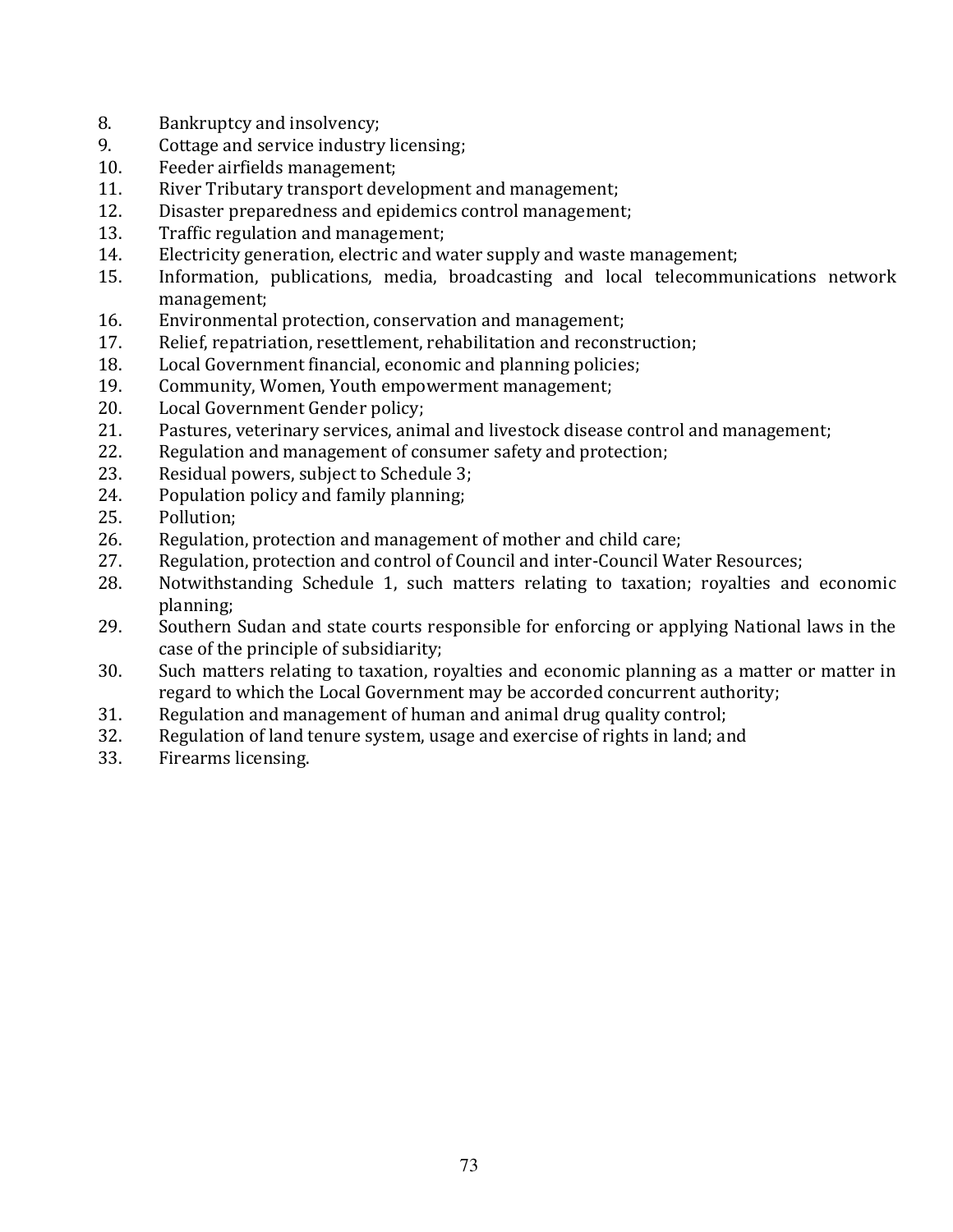### **SCHEDULE III**

### **RESIDUAL POWERS**

The residual powers shall be dealt with according to the matter if the powers pertain to a State matter, requires State standards, or is a matter which cannot be regulated by a single Local Government Council, it shall be exercised by the State Government and if the powers pertain to a matter that is usually exercised by the Local Government, where a matter is susceptible to Southern Sudan or State regulation, in respect of the Local Government Councils it shall be exercised by the Government of Southern Sudan.

### **SCHEDULE IV**

### **Resolution of Conflicts in Respect of Concurrent Powers**

- $(1)$ The need to recognize the Sovereignty of the Nation while accommodating the autonomy of Southern Sudan, the States and Local Government Councils.
- $(2)$ Whether there is a need for Southern Sudan or State norms and standards.
- The principle of subsidiarity.  $(3)$
- $(4)$ The need to promote the welfare of the people and to protect each person's human rights and fundamental freedoms.

### **APPENDIX III**

### **LOCAL GOVERNMENT FUNCTIONS**

### Part I

### **Finance and Economic Development**

- $1.$ Preparing the economic and social plans of the Council.
- Preparing, keeping and organizing statistical records of all the economic, development and  $2.$ service activities of the Council.
- Promoting and encouraging investment, and facilitating the business of investors, in 3. accordance with the laws in force.
- Encouraging the self-help and charitable projects, and the business of charitable and 4. voluntary societies.
- Organizing markets and places of sales. 5.
- Spreading awareness among citizens of the approved economic and social programmes. 6.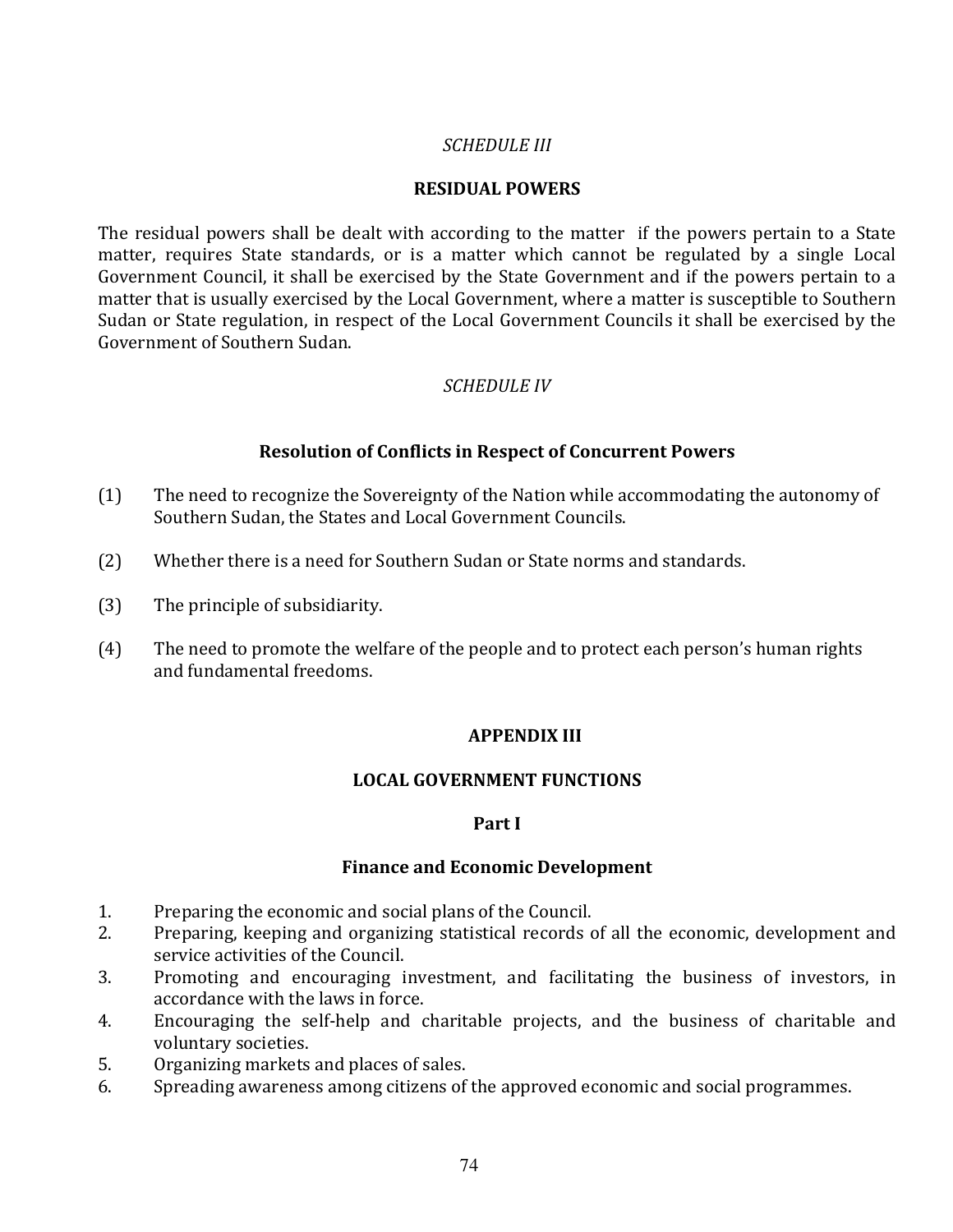- $7<sup>1</sup>$ Organizing the trade activities, by granting the necessary licences for all types of trades in the Council.
- 8. Conducting such studies and researches which may target development of the Council and increases its resources thereof.
- 9. Preparing the estimates of the revenues and expenditure for the Council annual budget.
- Controlling the public funds, closing the Council accounts at specified dates and presenting 10. the final statement of the accounts to the Council.
- Advertising and approving tenders of the Council. 11.
- 12. Assessing and re-assessing rates.
- $13.$ Monitoring weights and measures and controlling markets.
- Caring for and organizing exhibitions in the Council. 14.

## Part II

## **Legislation and Legal Affairs**

- $1<sub>1</sub>$ Preparing and promulgating Local Orders and regulations and all the legislative measures necessary for execution.
- Making the internal regulations organizing the business of the Council, the committees and 2. specialized departments.
- 3. Establishment of rate, public health and public order courts.
- Following up the executory procedure of the legal obligations, relating to the Council affairs,  $4.$ such as agreements and contracts.

# Part III

## **Public Works**

- $1.$ Establishment and maintenance of water drainages and potable water facilities in the Council.
- $2.$ Establishing public guest houses, tree planting projects in recreational parks and public squares.
- 3. Lighting of public roads, squares and public spaces.
- 4. Encouraging people's contribution to the establishment of paved roads.
- 5. Maintaining feeder roads of the Council.
- Specifying the places of public ferry and harbours, in co-ordination with the competent 6. bodies, and organizing the public parks as centres for public means of transport.
- Organizing animals tethering places and pounds of stray animals. 7.
- Organization of urban buildings, the issuance of building permits, supervision of buildings 8. and the issuance of completion certificates and combating haphazard buildings.
- 9. Recommending land plans for housing, agricultural, industrial and investment purposes, in accordance with the Council master plan.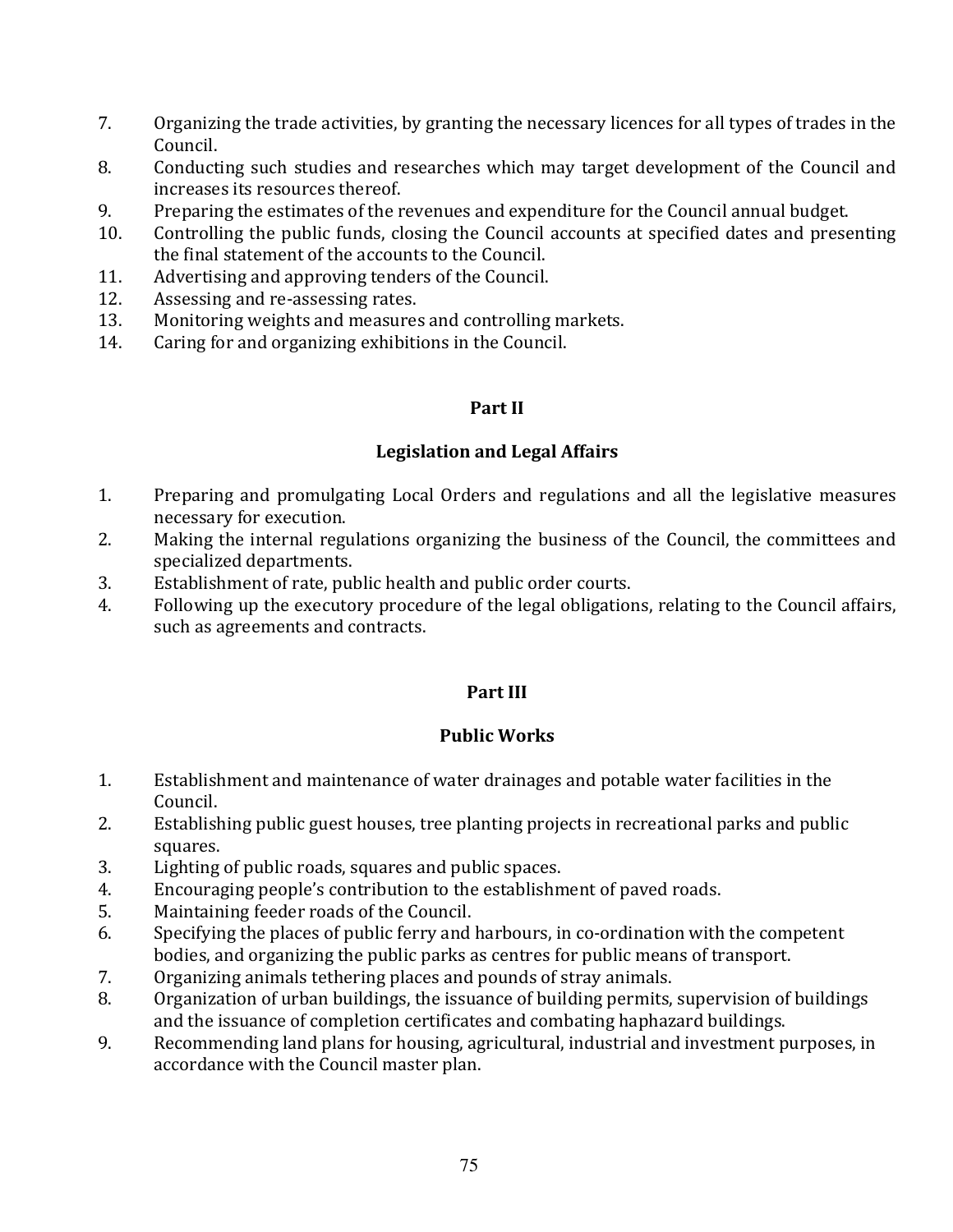## Part IV

## Health

- $1<sub>1</sub>$ Laying down plans and preparing and executing projects for the promotion of environmental health.
- 2. Supervising potable water, and ascertaining the wholesomeness' securing the sources and prevention of the pollution thereof.
- 3. Combating breeding of mosquitoes and flies and otherwise of pests and harmful insects.
- Undertake public cleaning and disposal of refuse, human and animal's solid wastes and  $4<sub>1</sub>$ remains of agriculture and industry, for prevention of pollution of the environment.
- 5. Establishing public toilets, and laying down the rules for using and monitoring the same, and specifications for private toilets.
- 6. Health supervision of houses and industrial facilities, and monitoring the execution thereof, in accordance with the health specifications of buildings.
- 7. Establishment and management of slaughter houses of local slaughtered animals
- $\mathsf{R}$ . Fencing, lighting and organizing cemeteries.
- Supervision of food and drinking places and regulate such places by issuing licences and 9. guarantee periodic examination to ensure health safety.
- Disseminating health awareness among the citizens by all means including HIV/AIDS. 10.
- 11. Nominating midwives for training and follow- up of the performance thereof.
- Enforcing the combat of endemic and epidemic diseases, in accordance with the declared 12. plans.
- 13. Establishing centres of primary health care units, and centres, and establishing mobile treatment units in nomadic areas.
- $14.$ Report and contain outbreak of epidemic diseases and disasters and participate in its management.
- 15. Regulating and guiding the civil society organizations providing health services.

## Part V

## **Education**

- Establishment and management of the basic schools. 1.
- $2.$ Establishment and management of adult education classes to eradicate illiteracy.
- Organizing kindergarten and nursery schools. 3.
- Recommend the establishment of secondary schools. 4.
- 5. Co-ordinating between parents councils in the Council.
- Promote and insure implementation of education policies at Local Government level. 6.
- Document and recommend to relevant bodies issues that affect education specially in the 7. areas of child rights and girl education.
- Carry out any other relevant matters assigned to it by the chairperson. 8.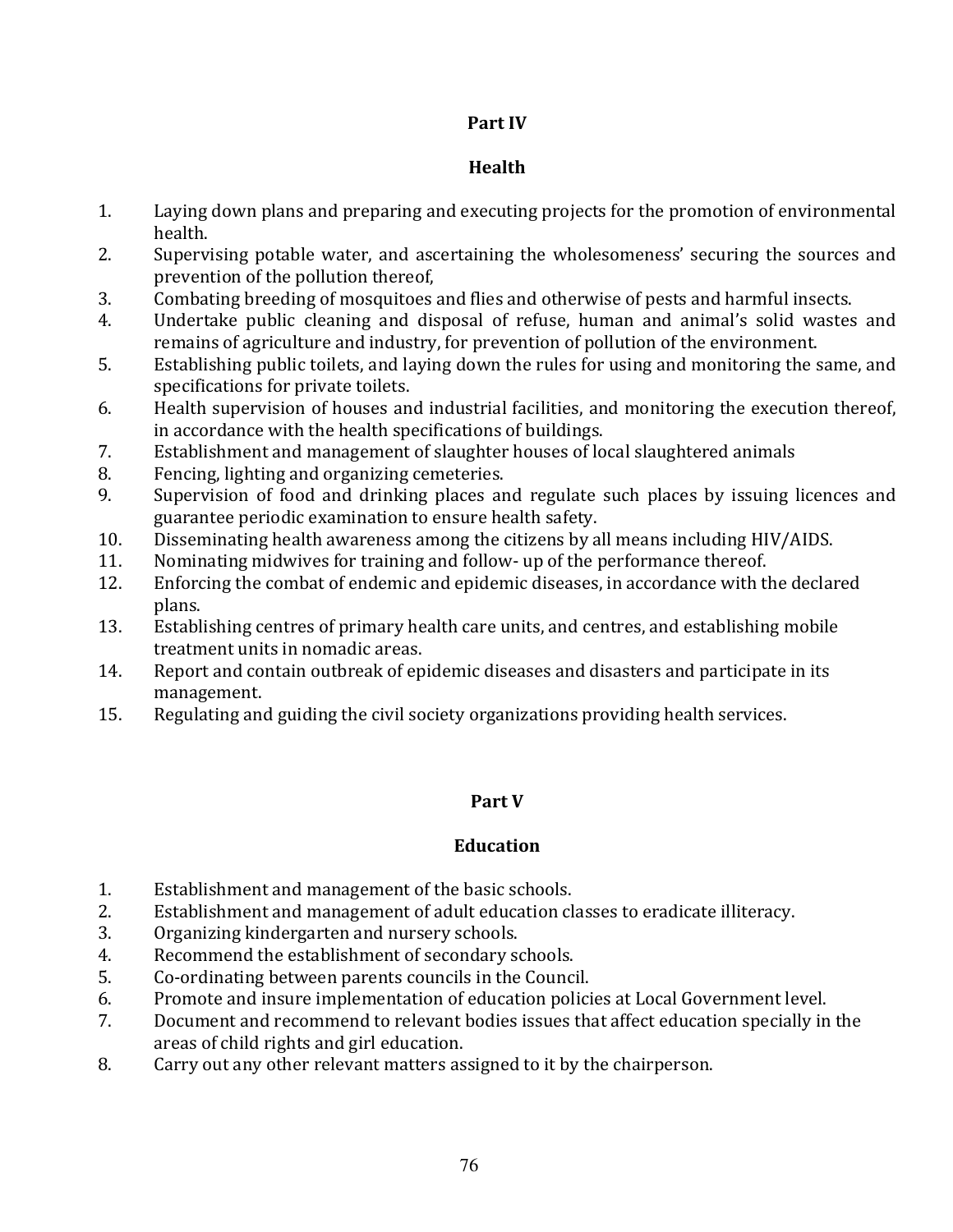## Part VI

## **Agriculture, Natural Resources and Animal Wealth**

- $1.$ Participating in the programmes of conservation and protection of natural resources, as a security of the most ideal and sustainable use.
- $2.$ Caring for forests and encouraging planting of trees.
- 3. Establishing fire brakes.
- $4.$ Contributing to the control of harmful agricultural pests.
- 5. Specifying, care for and enhancement of places of pasture and watering points and stations, in co-ordination with the competent bodies.
- 6. Specifying the routes of animals inside agricultural lands.
- 7. Encouraging agricultural co-operatives.
- 8. Promoting agricultural activities of the council in cooperation with the concerned bodies and disseminating agricultural information to farmers in the Council.
- $\mathbf{q}$ Production of agricultural statistics.
- 10. Facilitating irrigation facilities, and drainage and storage of water necessary for irrigation of agricultural lands, in co-ordination with the competent bodies.
- Establishment and Management of mobile veterinary dispensaries and dressing stations. 11.
- 12. Dissemination of awareness concerning rearing and inoculation of animals against diseases.
- Promotion and enhancement of animal breeds. 13.
- $14.$ Promoting the establishment of cattle, poultry and fish farming projects.
- 15. Licensing domestic animals, inoculating them against diseases and eliminating harmful and stray animals.

### Part VII Social and cultural Affairs

- $1.$ Striving to lessen the stamp of poverty, caring for the old, orphans, widows, and the disabled, and striving to provide means of honourable livelihood for them, in co-ordination with concerned bodies having connection.
- $2.$ Celebrating the religious and national occasions.
- Promoting arts and letters, for raising the standard of citizens and polishing public conduct. 3.
- $4.$ Promoting social and cultural change, and applying the methods of social and cultural change, for executing the projects and programmes of sustainable development.
- 5. Promoting self-help projects and monitoring their progress.
- Establishing centres for management of juveniles delinguency. 6.
- 7. Rehabilitating youth, sports and cultural centres.
- Strengthening the spirit of religious tolerance and mutual interdependence. 8.
- Establishing public theatres, public libraries, lecture halls, mobile cinema centres as means of 9. exhibition for the development and advancement of the society.
- 10. Establishing social registers.
- 11. Organizing collection of donations, aid subsidies for religious, educational, social, cultural, sports and charitable activities.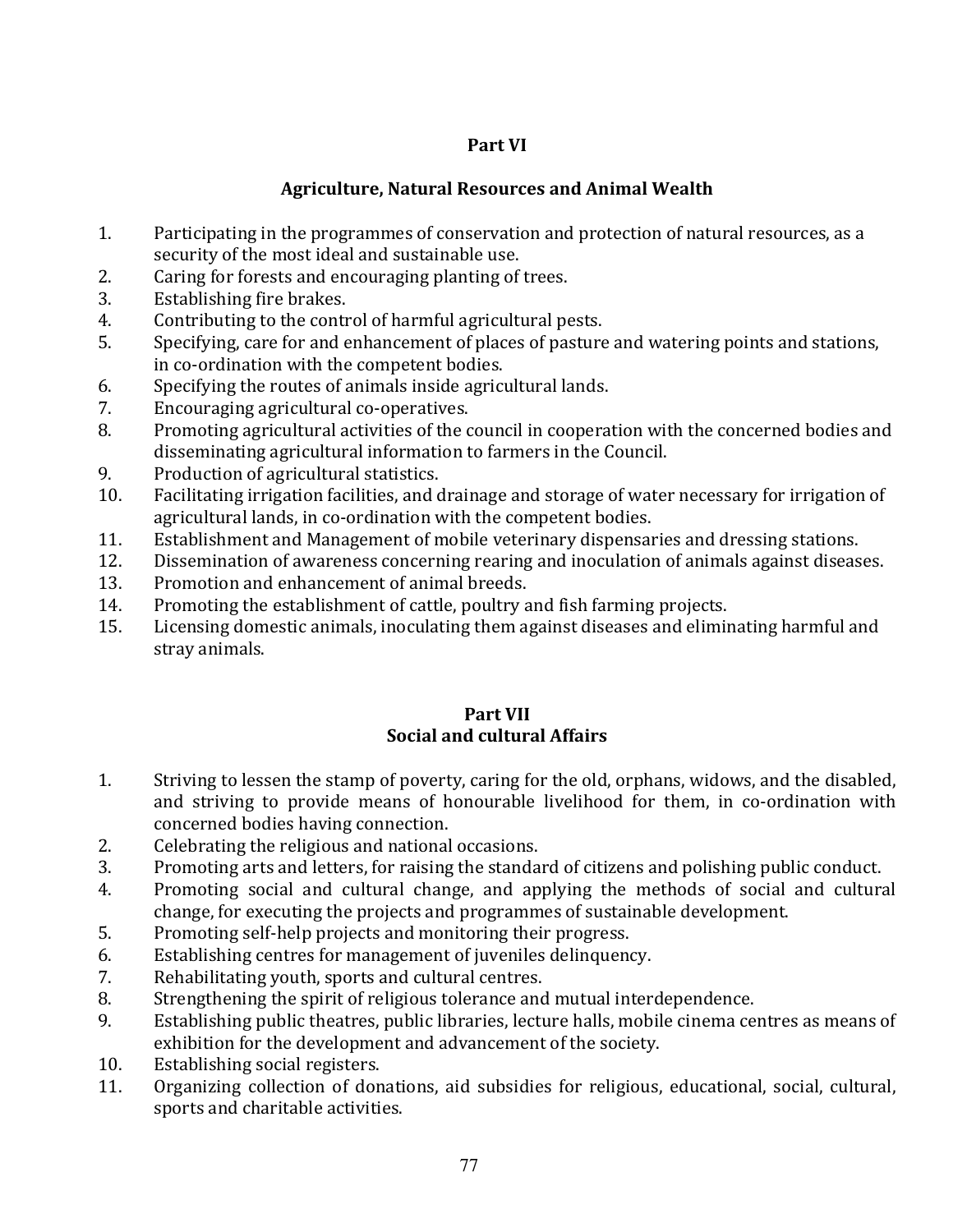- $12.$ Establishment of Archives and Museums.
- $13.$ Collection of Cultural art facts and monuments.

### **Part VIII**

### **Public Order and Public Security**

- $1<sub>1</sub>$ Overseeing public processions and gatherings to maintain public tranquillity.
- $2.$ Provision of fire fighting equipments deluges and floods and establishing brigades for fire and protection of facilities.
- $3.$ Naming streets, numbering houses, making roads signs and taking any other measures for facilitating safe passage of traffic.
- 4. Prevention of unauthorised persons from carrying fire arms, dangerous weapons and fire works.
- 5. Submitting security reports to the higher level.
- Submitting recommendations, to the competent bodies, with respect to organizing and 6. restricting immigration from neighbouring states and otherwise.

### Part IX

### **Miscellaneous Functions**

- 1. Receiving official visitors.
- 2. Issuing and authenticating administrative certificates.
- $\overline{3}$ . Providing local database on the activities, institutions and utilities.